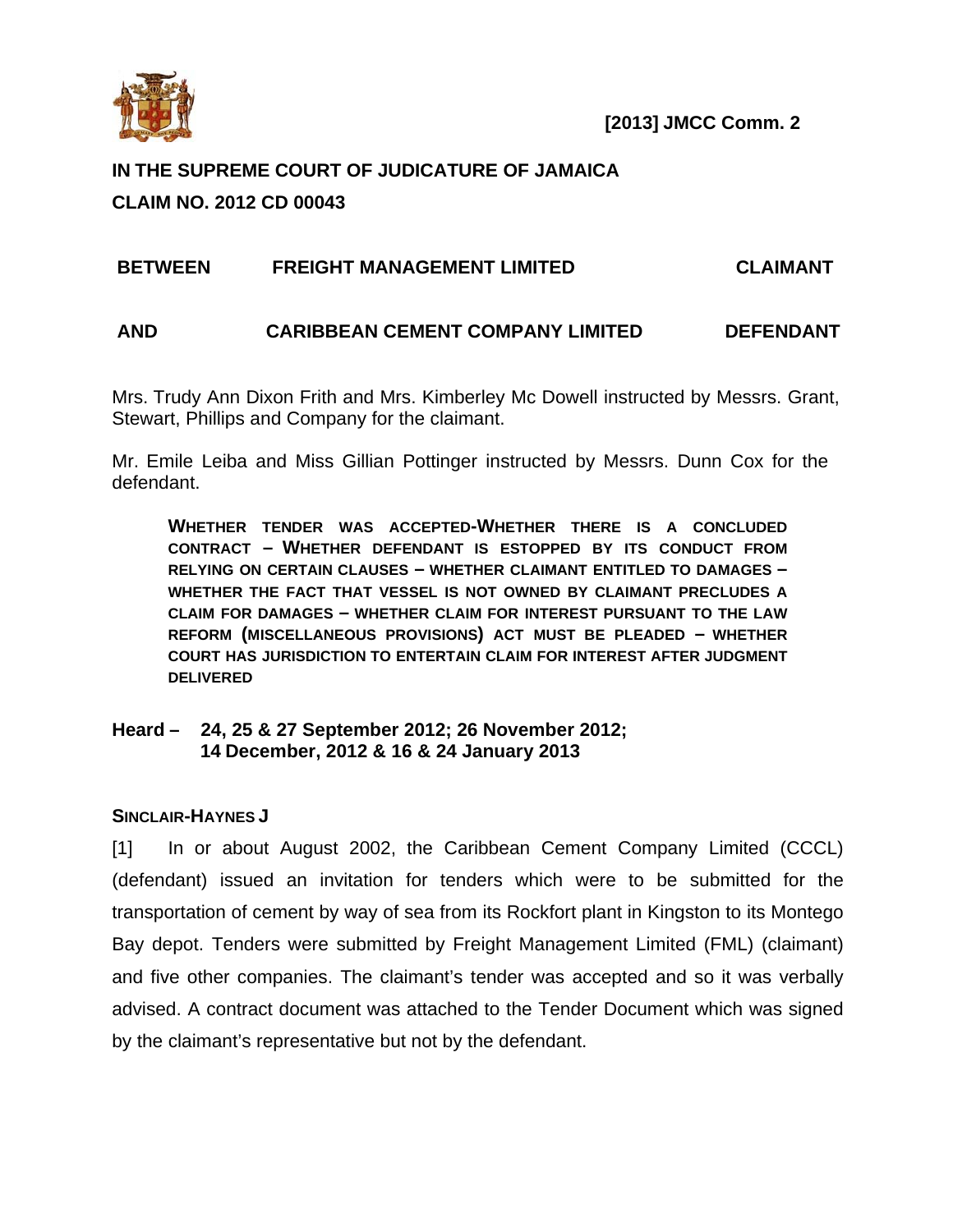[2] On the 3 October 2003, however, the defendant informed the claimant that it no longer intended to pursue haulage by sea as haulage by road was more feasible because of the devaluation of the Jamaican dollar. Consequently, the claimant has instituted these proceeding against the defendant for breach of contract and/ or promissory estoppel. It claims the following:

- (1) US \$330,000.00 as mobilization costs of vessel under the contract sixty (60) days at US \$5,500 per day. (This claim was amended at the trial to US\$396,000.00 for loss of use for 72 days);
- (2) General Damages for loss of contract; and
- (3) \$25,000.00 as Attorney's Costs.

## **THE CLAIMANT CASE**

[3] It is the claimant's claim that it was verbally advised by the defendant that its tender was successful. It was asked by the defendant to adjust its tender price per metric ton. The claimant, by way of letter dated 17 January 2003, adjusted its price. The parties conducted themselves on the understanding that there was a binding contract in force. They engaged in discussions pertaining to the logistics and details for performance of the contract.

[4] It was agreed that the claimant would commence the transportation of the cement on the 7 July 2003. On 17 February 2003, the claimant notified the defendant that in order to make its vessel, the "Island Trader," available to the defendant by the 7 July 2003, it would reduce or curtail its charter contract. With the knowledge of the defendant, it incurred expenses in its preparation to transport the cement. On the 7 July 2003, the vessel, pursuant to the agreement between the parties, was moored at the defendant's pier facility at Rockfort.

[5] The defendant advised the claimant that as a result of difficulties it had experienced, it was unable to commence on the agreed date. On 3 October 2003, it was informed by the defendant that it was no longer interested in pursuing haulage by sea.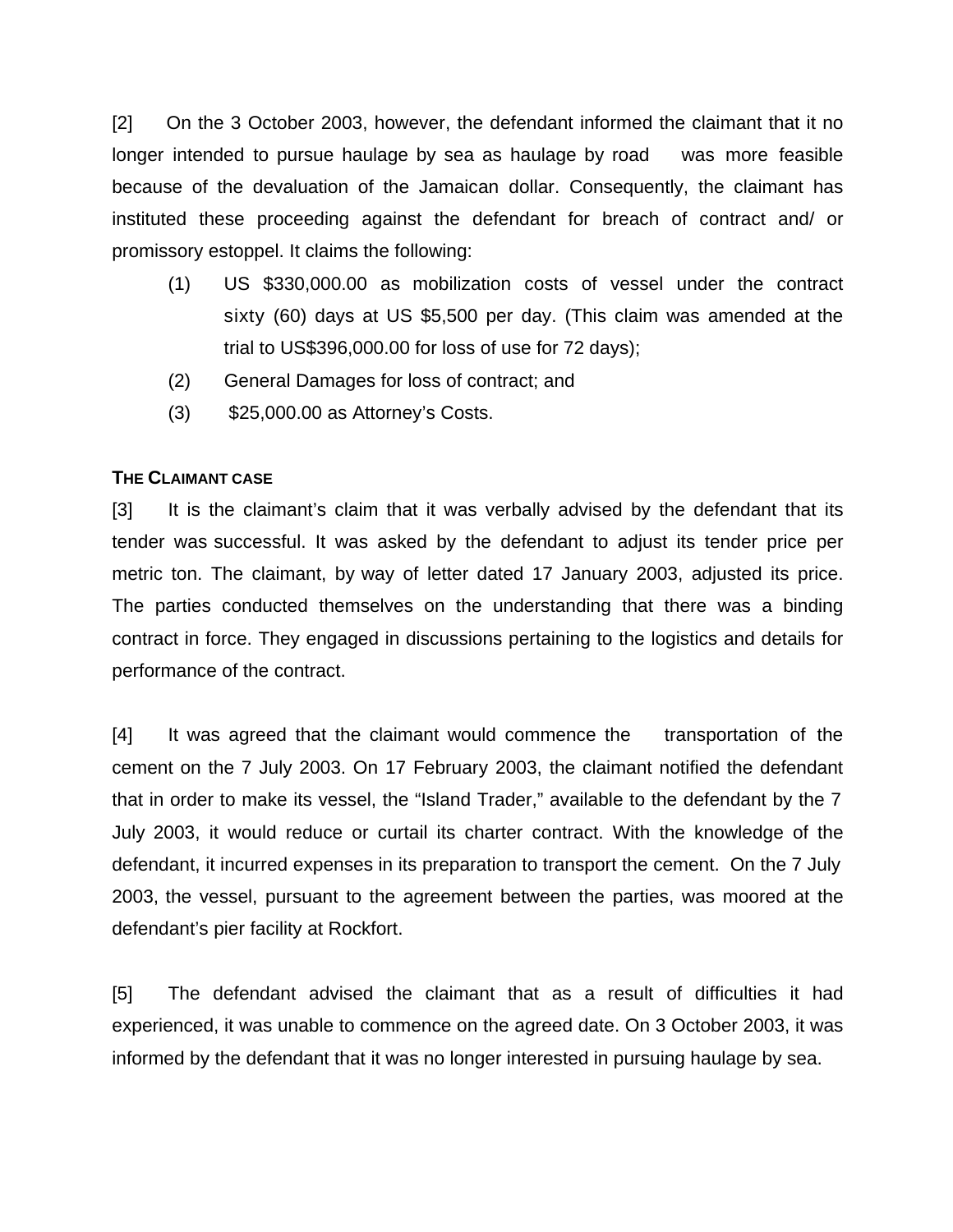#### **THE DEFENDANT'S VERSION**

[6] The defendant stridently resists the claim that there was a concluded contract. It insists that its Board of Directors approved the claimant merely as the "preferred supplier" of the haulage services which would have been required, on the 22 November 2003. Mr. Lake, the claimant's managing director, was verbally informed although its practice was to advise the bidder in writing that its bid was preferred and that it would be contacted to enter a formal written contract. The claimant was not so advised because the defendant was concerned about the claimant's pricing, which was tied to the United States' exchange rate.

[7] It is the defendant's case that subsequent to notifying the claimant that its bid was accepted, Mr. Richard Lake, the claimant's managing director, Mr. Derrick Isaacs, the defendant's materials manager and Adrian Spencer (CCCL's material manager and then marketing manager) met. Mr. Lake was questioned as to the impact the movement of the exchange rate would have on his proposal. He (Mr. Lake) voluntarily adjusted the price which had been submitted. No request was made by the defendant. The revised figures required the approval of the Board of Directors. The said prices were never approved by the Board of Directors.

[8] The defendant contends that the verbal notification did not constitute a contract as it was subject to the execution of a formal contract. According to the defendant, it had no experience in haulage of that nature hence the discussions with the claimant regarding logistics and methodology. It indicated to the claimant its desire for a trial shipment, however, it lacked sufficient quantities of cement and pallets for such a shipment. It denies instructing the claimant to mobilize its vessel and equipment and is adamant that there was no agreement between the parties for the commencement of the contract.

[9] The defendant also contends that the claimant's vessel was not in a condition to commence the haulage of the cement because it lacked the required trucks and was in need of repairs. The claimant sought its permission and was allowed to moor at its pier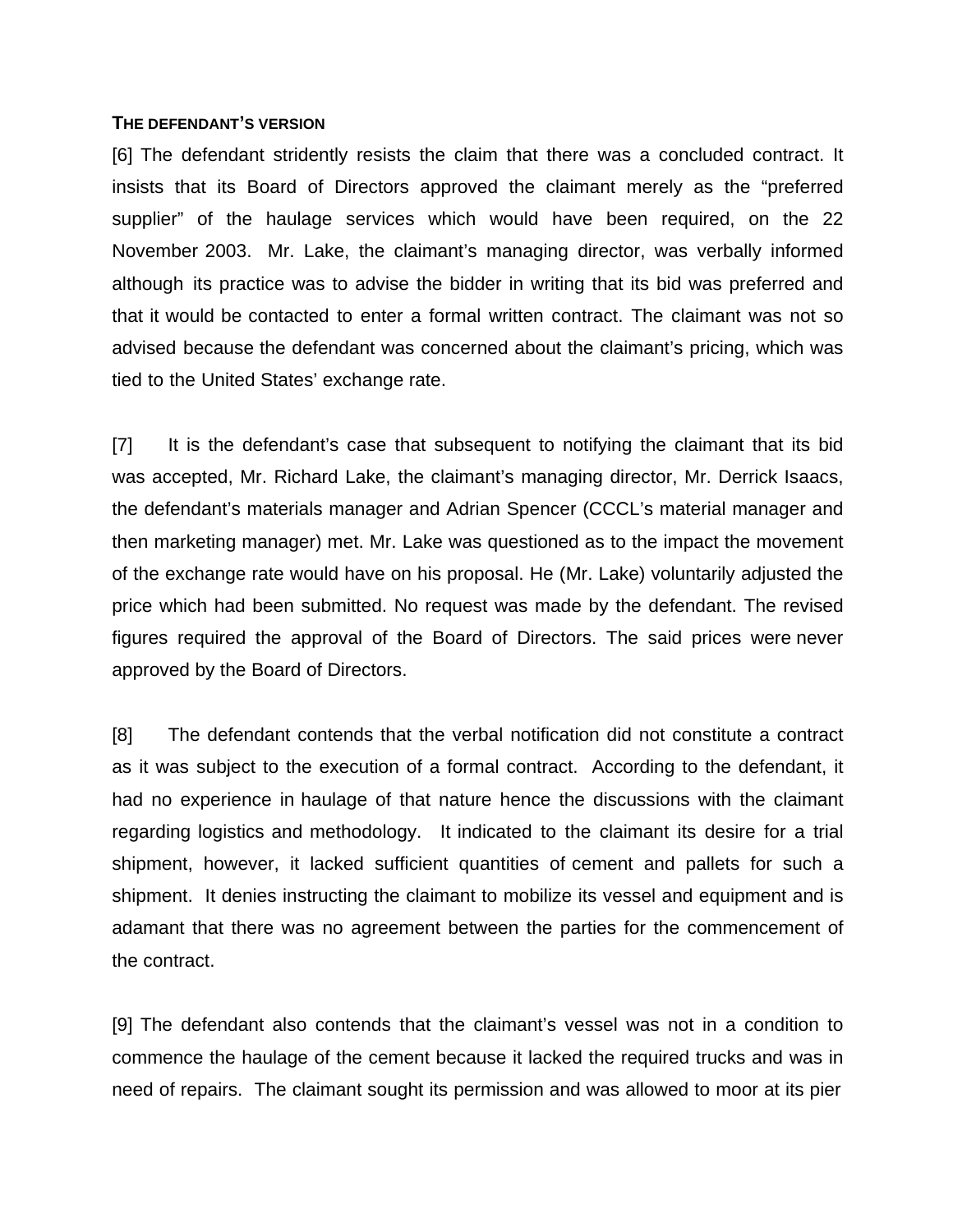for the purpose of carrying out repairs. It is also the defendant's case that it regularly provides the owners of vessels with permission to moor at its pier to effect repairs to their vessels.

#### **THE CLAIMANT'S EVIDENCE**

#### **MR. RICHARD LAKE**

[10] Mr. Richard Lake's evidence is that the claimant was awarded the tender. He was then advised that the purpose of the tender was to provide an alternative mode of transporting the defendant's cement to its warehouse in Montego Bay. Discussions ensued between the defendant's representatives and him. There were several discussions about the logistics for the execution and performance of the contract, particularly the transportation details as to cost build up; foreign exchange content and the commencement date for the haulage service.

[11] It is his evidence that he was asked, during the course of the discussions, if a test run with the vessel could be arranged. He explained to the defendant's representatives that the vessel could not be made available for one day as it was not the same as renting a car and returning it the following day. They were advised that the vessel was under charter and would not be available until June or July 2003 to commence the service. He further informed them that, in the circumstances, he would not renew that charter in order to make the vessel available to them by the first week of May 2003. Mr. Derrick Isaacs, the defendant's then materials manager, agreed to that arrangement and requested that the vessel be brought to Jamaica. The said vessel was operating at a market rate of US\$5, 500.00 per day.

[12] Mr. Isaacs told him that the defendant wished to limit the effects of the fluctuations in the US dollar on the price quoted. The matter was discussed on the premise of an awarded contract with an awarded price that was tied to the exchange rate and oil prices. Consequently, on the 17 January, 2003, by way of letter, the claimant adjusted its price as requested.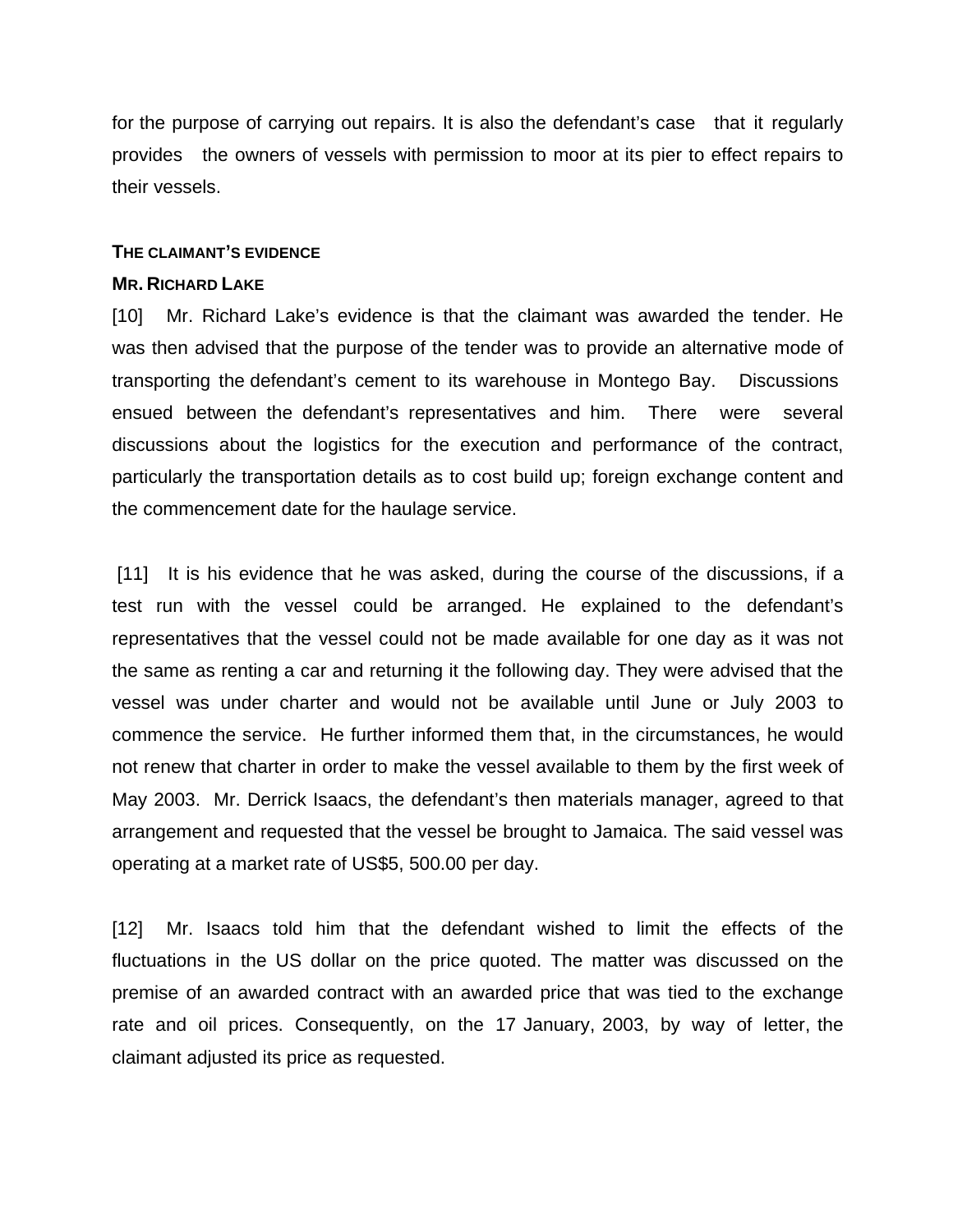[13] On the 17 February 2003, the claimant wrote to the defendant for Mr. Isaac's attention regarding developments in the services it was to provide. In that letter, the claimant also responded to Mr. Isaac's query about the possibility of obtaining a substitute vessel in order to commence its services earlier. He (Mr. Lake) informed him (Mr. Isaac) that it would be impossible. He however advised him that the claimant would not renew the contract with its charterers so as to make the vessel available to the defendant by the 10 May 2003.

[14] In response to the letter, Mr. Isaacs informed him that the defendant was not in a state of readiness and requested that they delay the arrival of the vessel. Consequently the claimant took a short-term charter. On the 27 June 2003, the claimant wrote to the defendant and advised that the vessel would arrive in Kingston on the 29 June 2003 to begin its service with the defendant in or about July 2003. The defendant was informed that in order to prepare for service, maintenance would be carried out on the vessel during that period. The letter reminded the defendant of the agreement that the vessel would berth at the wharf without charge.

[15] The vessel arrived at the defendant's wharf on the 7 July 2003 ready to embark on the contract. The claimant was however informed by Mr. Isaacs that there was further delay on its part for the following reasons: lack of warehouse space as a result of the filling of export quotas, insufficient pallets and cement, and the opening of a depot in Spanish Town. During the period, the claimant awaited the defendant's readiness, with the consent of the defendant, it embarked on two charter voyages to the Dominican Republic and to Honduras. Each trip lasted eight (8) days.

[16] On the 3 October 2003, Mr. Anthony Haynes, the defendant's then general manager advised him that the defendant no longer intended to transport its cement by sea. Mr. Isaac further informed him that the reason for the termination of the contract was that, upon the arrival of the vessel at the defendant's berth, the haulage contractors had reduced their claims for an increase. CCCL therefore did not anticipate any further problems with the road contractors.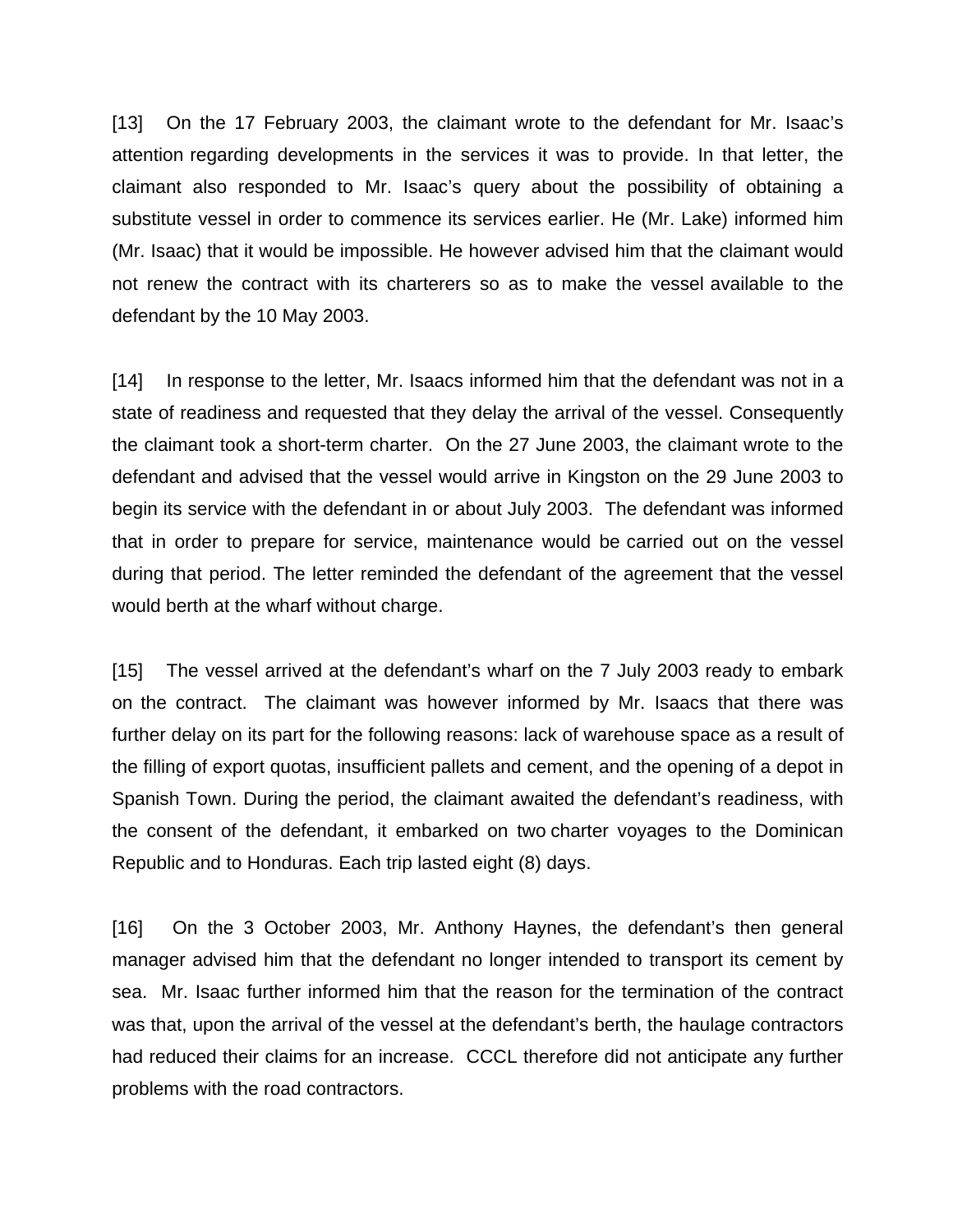#### **YANIQUE FORBES**

[17] The evidence of Ms. Yanique Forbes, (a former employee of the claimant) is that after the tender was submitted, they were invited to a meeting at which it was discussed that the claimant would end its charter contracts to make the vessel available for the defendant's service. It is her evidence that she attended two meetings at which the parties' behavior was consistent with proceeding with the contract. She testified that the defendant later requested an update on the price which was presented in the claimant's bid to reflect the changes on the exchange rate and the price of oil. On the 17 January the claimant informed the defendant that it had complied with its request.

### **THE DEFENDANT'S EVIDENCE**

[18] Mr. Derrick Isaac's evidence is that the defendant desired an efficient and cheaper means of transporting its cement from Kingston to its depot in Montego Bay. In furtherance of its desire, it submitted tender documents with an unsigned contract agreement which was to be executed by the offeror upon making its offer. FML submitted its offer on the 29 August 2002. The tender closed at 3:00pm the following day. The Board of Directors approved the claimant's tender on 22 November 2002.

[19] It is his further evidence that the defendant's practice and custom was to inform in writing the "successful supplier" to whom it intended to award the relevant contract that it was the "preferred bidder" and advise that they would be contacted to enter into a formal written contract at a later date. The claimant's managing director, Mr. Lake, was however verbally and informally advised that FML was the preferred bidder. It is his evidence that it was the defendant's normal policy to identify a company as a preferred supplier pending a formal contract arrangement.

[20] It is also his evidence that he and Adrian Spencer, (CCCL's then projects manager) held discussions with Mr. Lake. During those discussions he inquired of Mr. Lake about the impact the movement of the foreign exchange rate and other factors would have on the tender price. He did not ask the claimant to adjust its price. The claimant, of its own volition, submitted a revised price by way of letter dated 17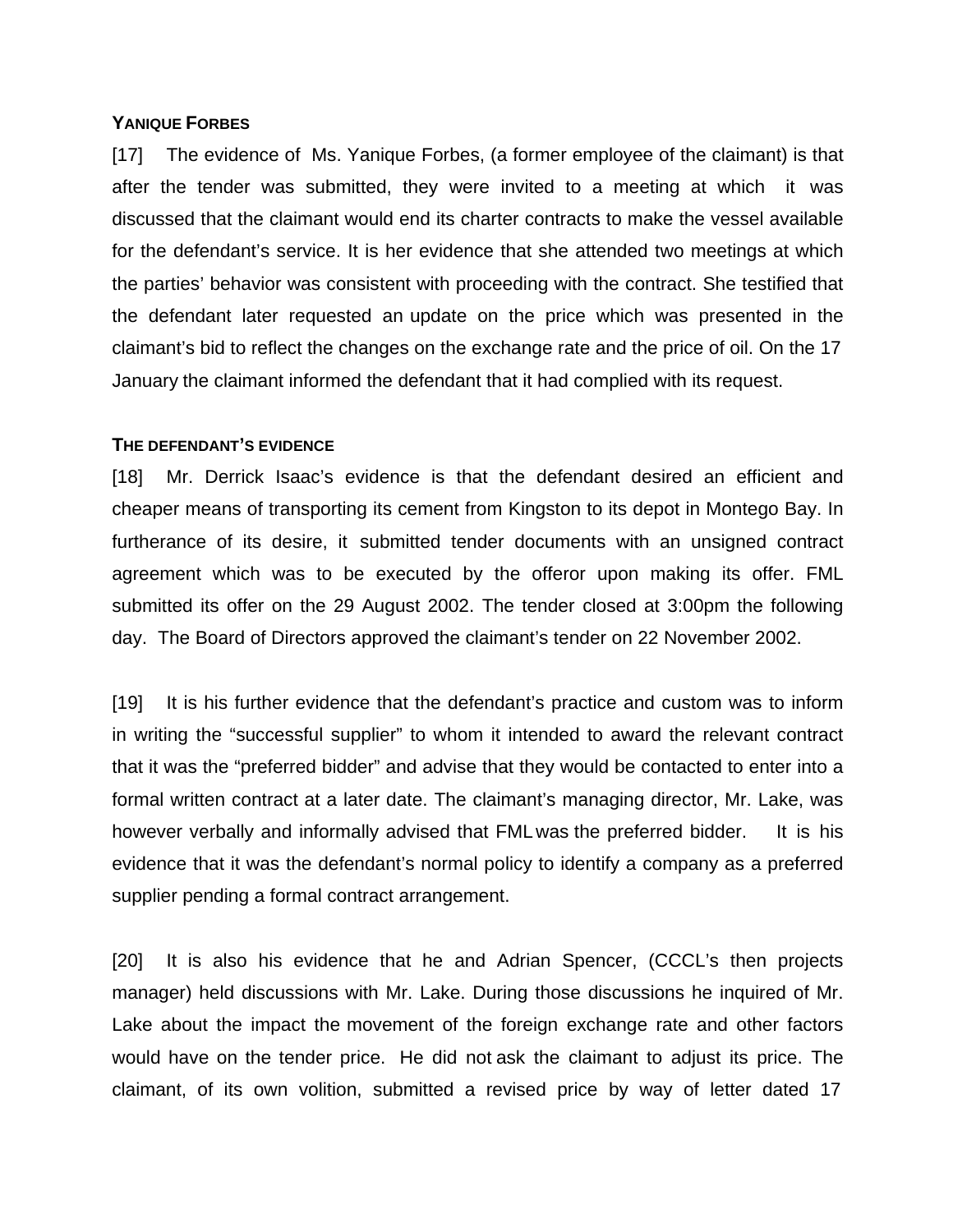February 2002. According to him, the contents of the letter make it plain that the claimant was aware of the necessity for a formal contract.

## **WAS THERE A CONCLUDED CONTRACT?**

[21] The central issue is whether there was a concluded contract. The principles governing the contractual obligations which may arise consequent on an invitation to tender were enunciated by Estey J in the Canadian Supreme Court case of **Regina et al v Ron Engineering & Construction (Eastern) Ltd** [1981] 1 SCR 111. Although not binding on this court they are persuasive. Estey J clarified the contractual obligations by separating the obligations which arise on the submission of the tender, "Contract A", from those which arise on the acceptance of the tender, "Contract B".

[22] Bingham LJ in the English Court of Appeal case of **Blackpool Areo Club v Blackpool BC** (CA) 1990 WLR 1202 shared a similar view, He considered the labour and expense involved in the preparation of a tender, among other things, and at page 1202 he expressed the view that:

"…*the invitee is in my judgment protected at least to this extent: if he submits a conforming tender before the deadline he is entitled, not as a matter of mere expectation but of contractual right, to be sure that his tender will after the deadline be opened and considered in conjunction with all other conforming tenders or at least that his tender will be considered if others are."*

[23] Gallen J, in the New Zealand case of **Pratt Contractors Ltd v Palmerston North City Council** 1 NZLR 469, agreeing with the posture taken by Bingham LJ 479 said at page 479:

*"As Bingham LJ pointed out, the commercial reality is that a tenderer is obliged to expend substantial amounts of time and money in preparing a complex tender and is frequently required also to deposit substantial… of money in order to establish bona fides. Tenderers will normally be prepared to accept such obligations where they do so in light of obligations which the body seeking the tender indicated it accepts and which relate to the consideration which ultimately is to be given to the tender submitted. To such circumstances it is at least possible to formulate the relationship in terms of other offer and acceptance and it is*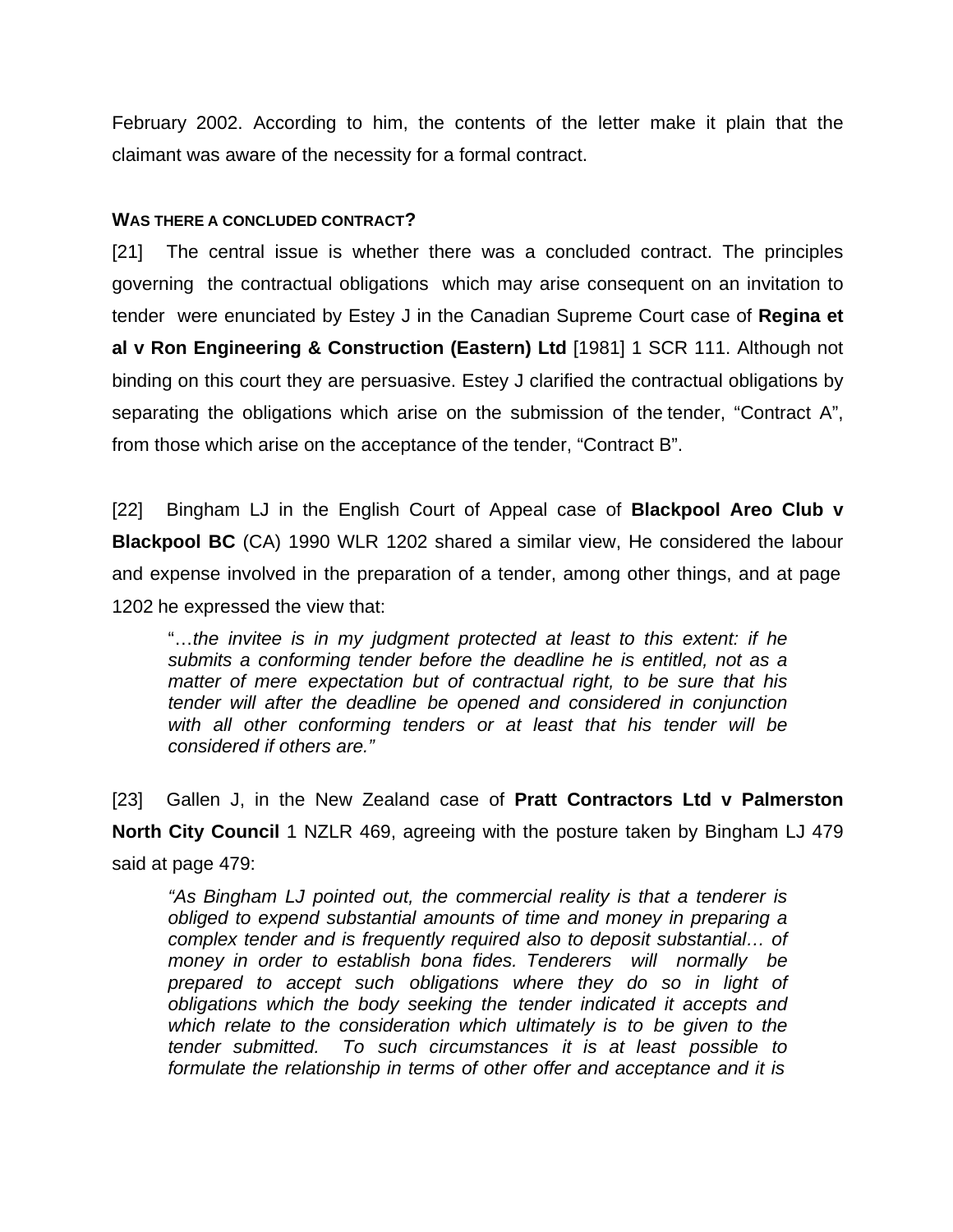*in commercial and practical terms, appropriate to be categorized as contractual in nature."*

*The question to be asked in this case then is in the words of Bingham LJ, did the parties intend to create contractual relations with respect to the submission of the tender, i.e. that part of the transaction which is referred to in the Ron Engineering case, as the "(a) contract"?"*

### **SUBMISSIONS BY MR. LEIBA REGARDING THE EXISTENCE OF A CONTRACT A**

[24] Mr. Leiba contends that a "Contract A" was never formed. The claimant's tender was in the circumstances, merely an offer. It is his submission that if the court finds that the mere submission of the tender created a "Contract A", the defendant's only obligation under contract A was to act fairly by considering the claimant's tender once it was submitted within the time specified, and complied with the requirements. According to him, on the Defendant's evidence, the claimant's tender was extensively considered.

### **RULING**

[25] This court embraces the views espoused by the aforementioned judges. CCCL invited tenders. FML submitted its offer. The evidence is that FML's tender was a conforming one. It is Mr. Lake's evidence that considerable time, effort and expense were required to submit the tender in a timely manner. The tender was submitted the afternoon before the deadline. This court unhesitatingly finds that a "Contract A" existed. I will return to this aspect later.

### **(A) WAS THE TENDER ACCEPTED?**

### **THE GOVERNING LAW**

[26] I now turn to the issue of whether the parties had moved to a "Contract B" position or whether the parties intended not to be bound until a formal written contract was signed by both parties. Bingham LJ in **Blackpool Areo Club v Blackpool BC** (CA) 1990 WLR 1202 said:

"*I readily accept that contracts are not to be lightly implied. Having examined what the parties said and did, the court must be able to conclude with confidence both that the parties intended to create contractual relations and that the agreement was to the effect contended for. It must be able to answer the question posed by Mustill LJ, in*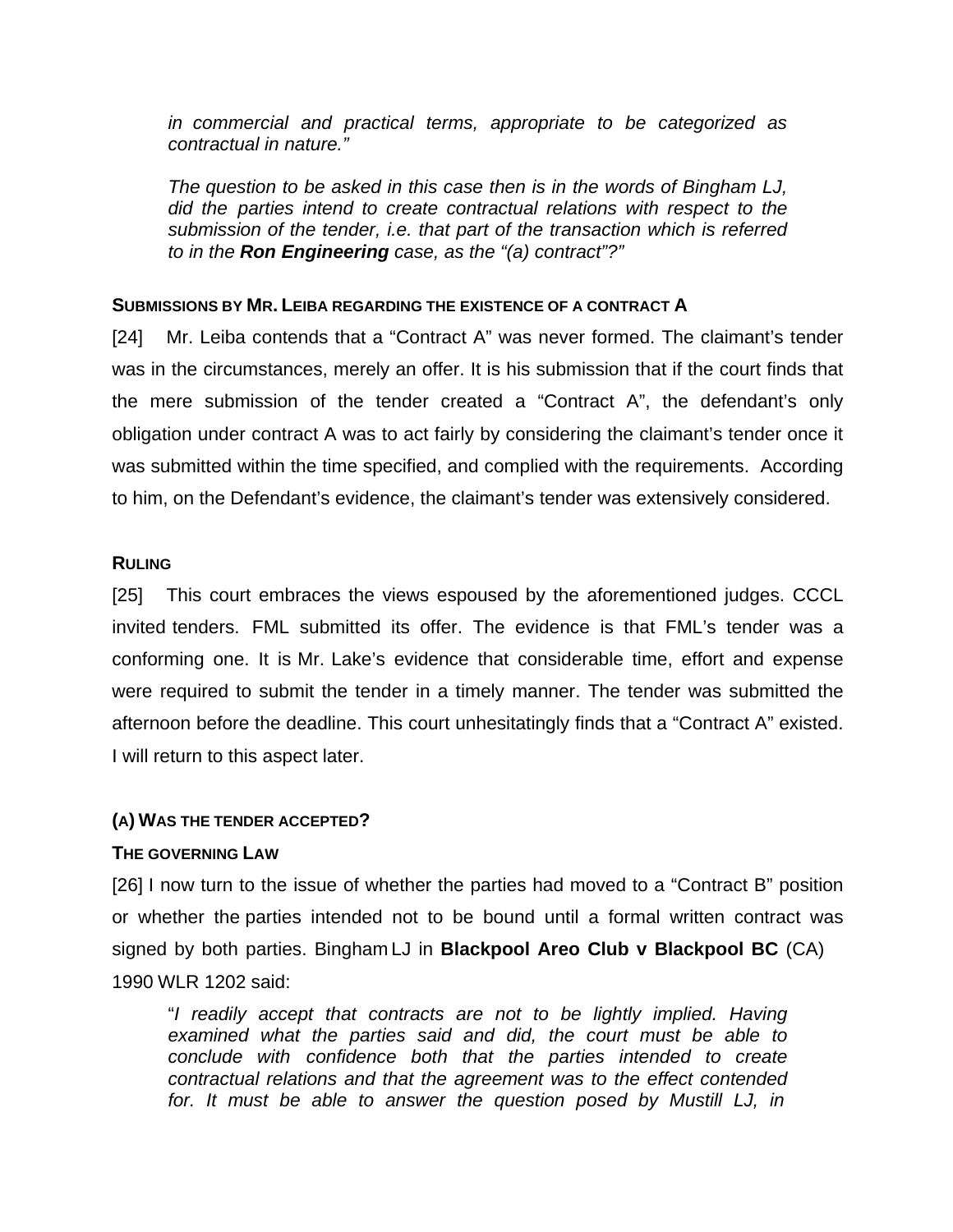**Hispanica de Petroleos SA v Vencedora Oceanica Navegacion SA (No 2) (Note**) *[1987] 2Lloyd's Rep. 321, 33:*

*"What was the mechanism for offer and acceptance?" In all the circumstances of this case, and I say nothing about any other, I have no doubt that the parties did intend to create contractual relations to the limited extent contended for. Since it has never been the law that a person is only entitled to enforce his contractual rights in a reasonable way. (White and Carter (Councils) Ltd v McGregor [1962] AC 413, 430 A, per Lord Reid), Mr. Shorrock was in my view right to contend for no more than a contractual duty to consider. I think it plain that the council's invitation to tender was, to this limited extent, an offer, and the club's submission of a timely and conforming tender, an acceptance."*

[27] Are the circumstances of the instant case such as to produce the conclusion that the parties intended to create contractual relations?

Lord Blackburn's speech in **Rossiter v Miller** (1878) 3 App Case 1124 at p 1151 is instructive. He said:

"*I quite agree with the Lord Justices that it is a necessary part of the Plaintiff's case to shew that the two parties had come to final and complete agreement, for, if not, there is no contract. So long as they are only in negotiation either party may retract; and though the parties may*  have agreed on all the cardinal points of the intended contract, yet, if *some particulars essential to the agreement still remain to be settled afterwards, there is no contract. The parties, in such a case, are still only in negotiation."*

# **MR. LEIBA'S SUBMISSIONS REGARDING CONTRACT B**

[28] It is Mr. Leiba's submission that there was no Contract A; consequently, Contract B could not arise. There was never any written agreement, that is, a "Contract B", between the parties as stipulated in the tender document. The agreement affixed to the tender was not the official agreement which would have been signed by the parties. It was a generic document which was issued with all tender documents to provide the tenderers with a general idea of the terms of the contract they would be entering into with the Defendant if their bids were accepted. The parties would be bound by a detailed contract agreeable to both parties and signed by both parties.

[29] He submits that, in the circumstances, no formal agreement was entered into as there were no agreed terms between the parties. On the claimant's evidence, all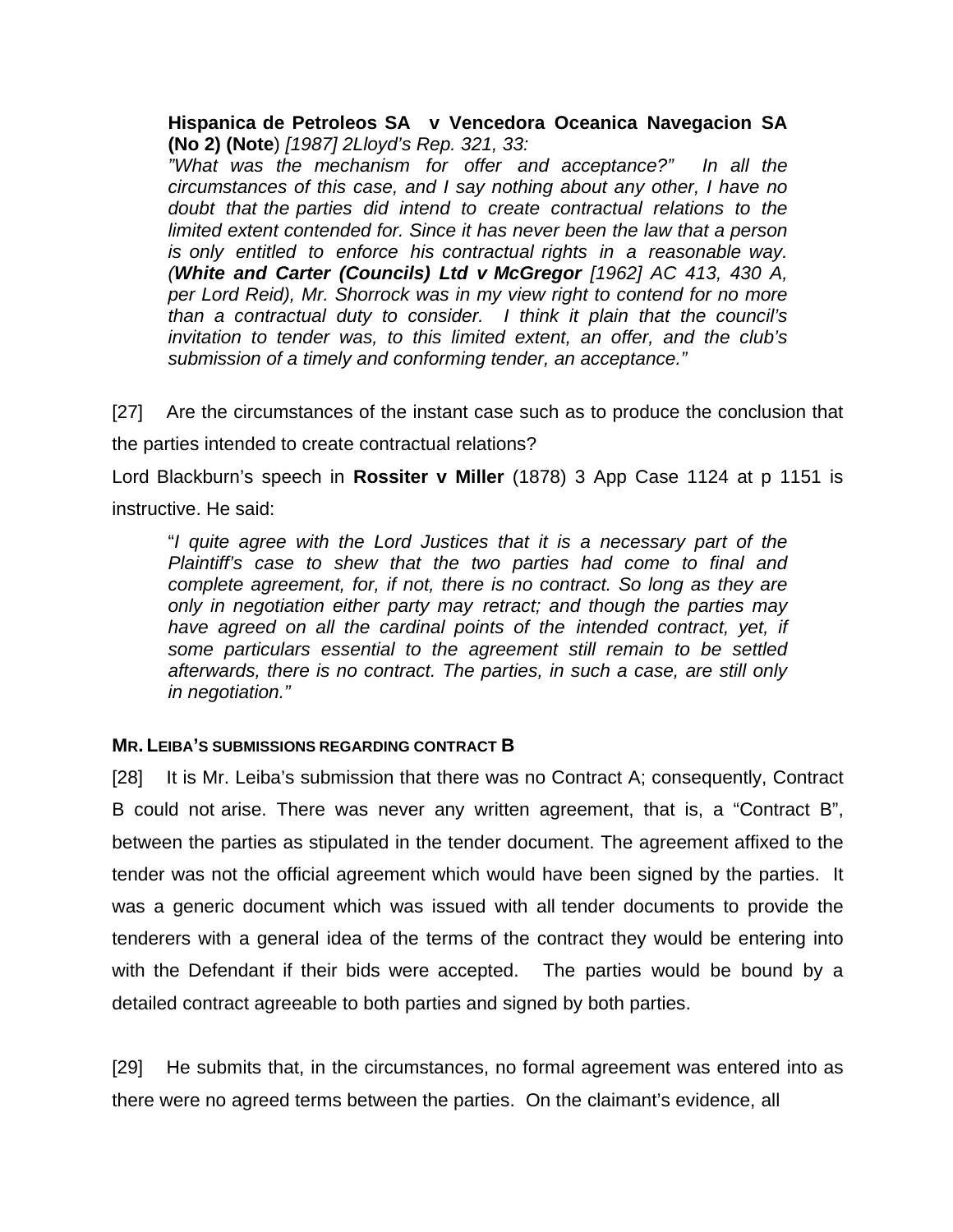agreements between the parties were verbal. There is no evidence that the defendant had waived its right to sign the document. The claimant has failed to outline the essential terms of the contract. The essential terms of a contract of this nature should at least include the commencement date from which the vessel was to be utilized and the price for providing the service. The result, according to him, is that there are no clearly defined terms on which the parties could have proceeded.

[30] The Claimant has not put forward the date upon which its tender was accepted, which would then indicate the commencement date if only in an effort to inform the Court of the time from which any damages should be calculated. The fact that the claimant was unable to state the date of commencement is evidence that tender was never accepted. The Tender Form clearly stated that the commencement date of the works should have been no longer than 14 days after receipt of written acceptance of the tender.

[31] He submits that Mr. Lake's admission that maintenance was necessary to the M/V Island Trader and that the vessel was out on charter thus requiring an alternate vessel meant that the Defendant would be uncertain as which vessel was to be utilized. The defendant would therefore be unsure of the capacity of the vessel and exactly how much cement could be transported. He also submits that although Mr. Isaac's stated in his witness statement that the claimant's tender was approved by the Board in or around November 2002, his oral evidence clarified the issue. He explained that the approval he was referring to was the local (MTC) Board approval. The parent Board's approval was still outstanding because of the value of the tender as the local Board was not authorized to give approval for the tender in issue. The tender, he submits, was never accepted by the Board as it did not comply with the requirements.

[32] FML was the preferred bidder. He submits that, a preferred bidder is different from a bidder whose tender is accepted which would then result in the contract (Contract B) being awarded to it, subject to the terms of Contract B being agreed between the parties. It is stipulated in the tender form that Mr. Isaac would have written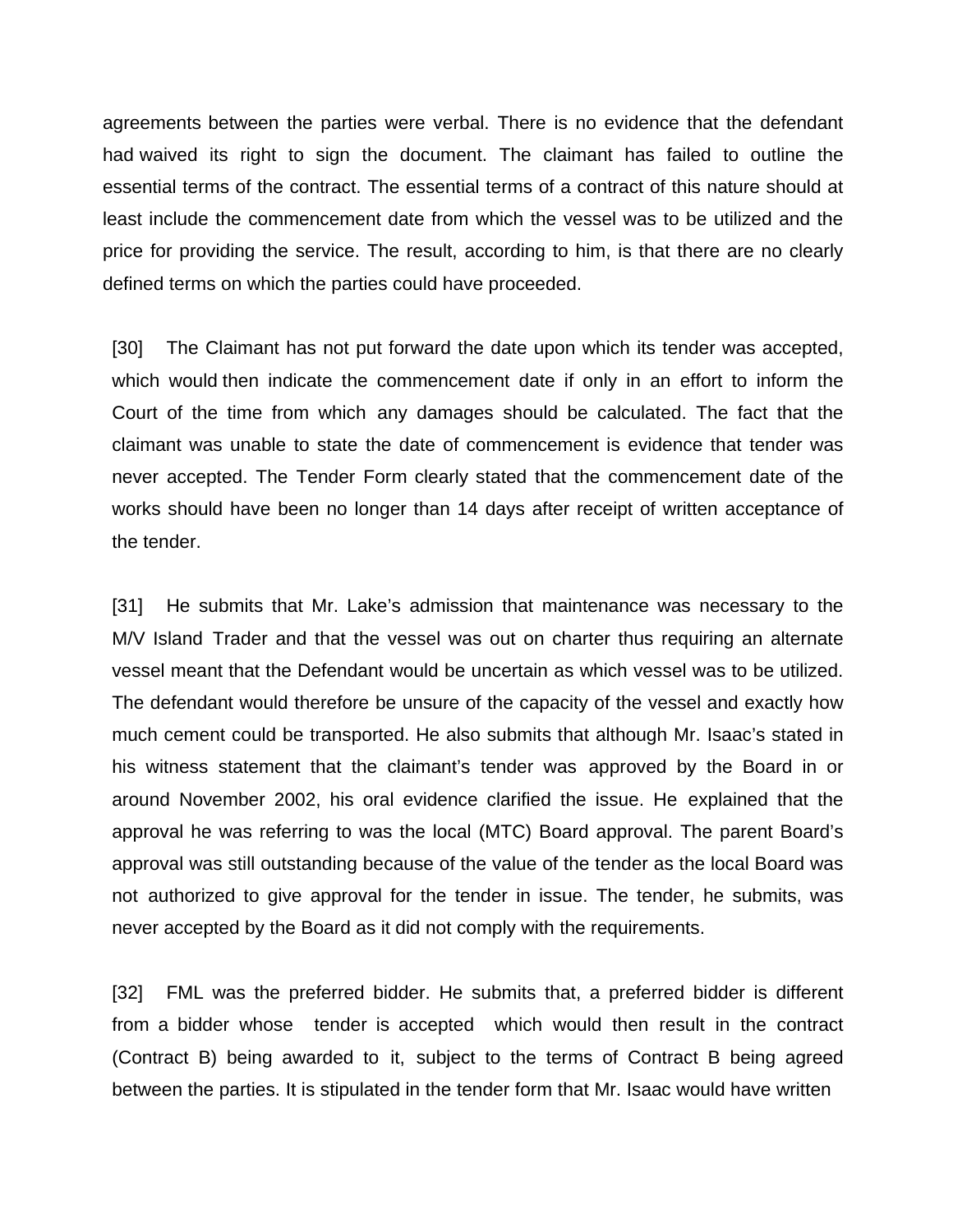the letter of acceptance if the claimant's bid was accepted and no such letter was written contrary to the stipulation in the tender document.

[33] The agreement affixed to the tender was not an official contract which the parties would have signed. It was merely a draft agreement which the claimant signed. There is no evidence that the defendant waived the requirement that the agreement affixed to the tender should be signed by both parties. In the absence of a signed agreement, no formal agreement was ever entered into as there were no agreed terms between the parties.

[34] Further, he submits that by signing the document entitled "Tender Form" the Claimant accepted that there would be no contract with the Defendant unless the Defendant provided the Claimant with written acceptance of the Claimant's tender. This was the basis on which the Claimant's tender was put forward and considered by the Defendant. Having signed the tender form, the Claimant acknowledged this condition precedent. Based on the construction of the tender, the final step required was CCCL's written acceptance, which was never obtained.

### **SUBMISSIONS BY MRS. TRUDY DIXON-FRITH ON BEHALF OF THE CLAIMANT**

[35] Mrs. Frith submits that there is a concluded contract. She relies on the inclusion in the tender document of the tender form and contract agreement. She submits that the tender document does not distinguish between oral acceptance and written acceptance. She places strong reliance on the fact that the Tender Form stated that the tender was open for acceptance within ninety (90) days of the date of the tender form. It is her conclusion that acceptance could, in the circumstances, be made orally or in writing. She however concedes that regarding the commencement of the work, written acceptance would determine that date.

[36] She contends that the document does not indicate that the acceptance of the tender should be in writing; neither does it state that the validity of the acceptance is conditional on it being in writing. Mr. Isaac admitted that he had the responsibility of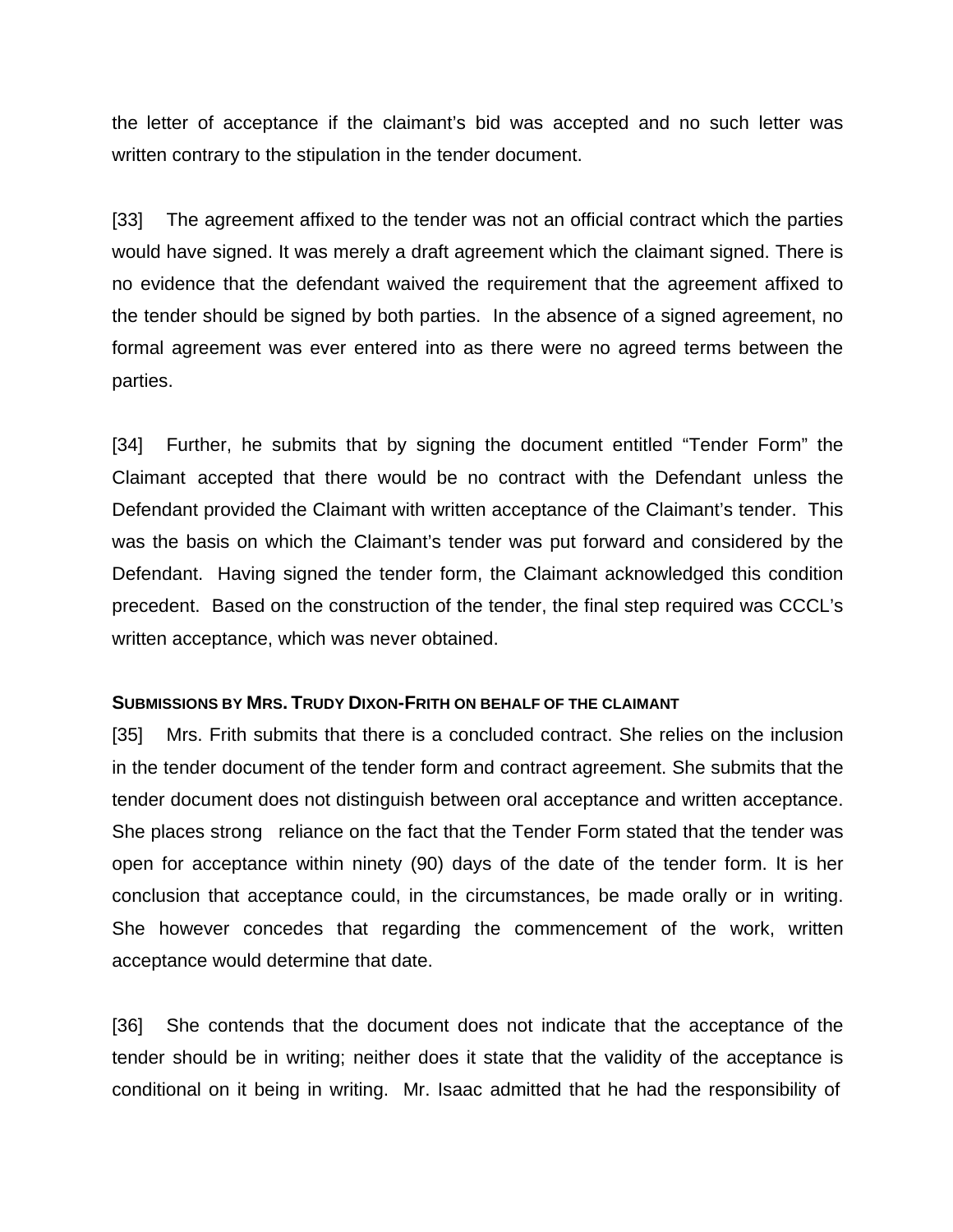writing the letter advising the Claimant that its bid was accepted, but he failed to do so. In light of Mr. Isaac's evidence that the Claimant's tender was accepted, the Defendant ought not to be permitted to rely on its own omission to advance its defence and contention that acceptance of the tender was never communicated in writing.

[37] According to her, a perusal of the contract agreement dated the  $29<sup>th</sup>$  August 2002 demonstrates a contract between FML and CCCL. This assertion, according to her, is supported by the inclusion of the statement that the documents *"should be deemed to form and be read and construed as part of this agreement: the Instruction to Tenders*; *Scope of Work and General Conditions of Contract together with the terms which provide for termination inter alia."*

[38] She submits that although the document was not executed, the word 'draft' which would indicate that the document was subject to confirmation, corrections and or amendments did not appear on any of the documents. Mr. Isaac as Secretary of the Management Tenders Committee (MTC) would have been the person to execute the contract. The Tender Documents also contained a termination clause which reserved to CCCL the right to terminate the agreement by giving three (3) months' notice. In the event that the contractor failed to perform his obligation under the agreement, CCCL reserved the right to terminate the agreement by giving twenty four (24) hours' notice.

[39] The contract expressly incorporated the invitation to tender and the scope of work. It provided the terms of the full and complete contract between the parties. There was no necessity for any additional "formal" contract as the contract provided the full extent and only framework which guided the obligations, duties and responsibilities of both the claimant and the defendant in relation to the transportation of cement by sea. The contractual terms in the contract were drafted and included by the defendant. It would therefore have no issue with its contents. Upon acceptance of the tender, the claimant, having executed same, rendered execution by the Defendant unnecessary since the terms were prepared and approved by it.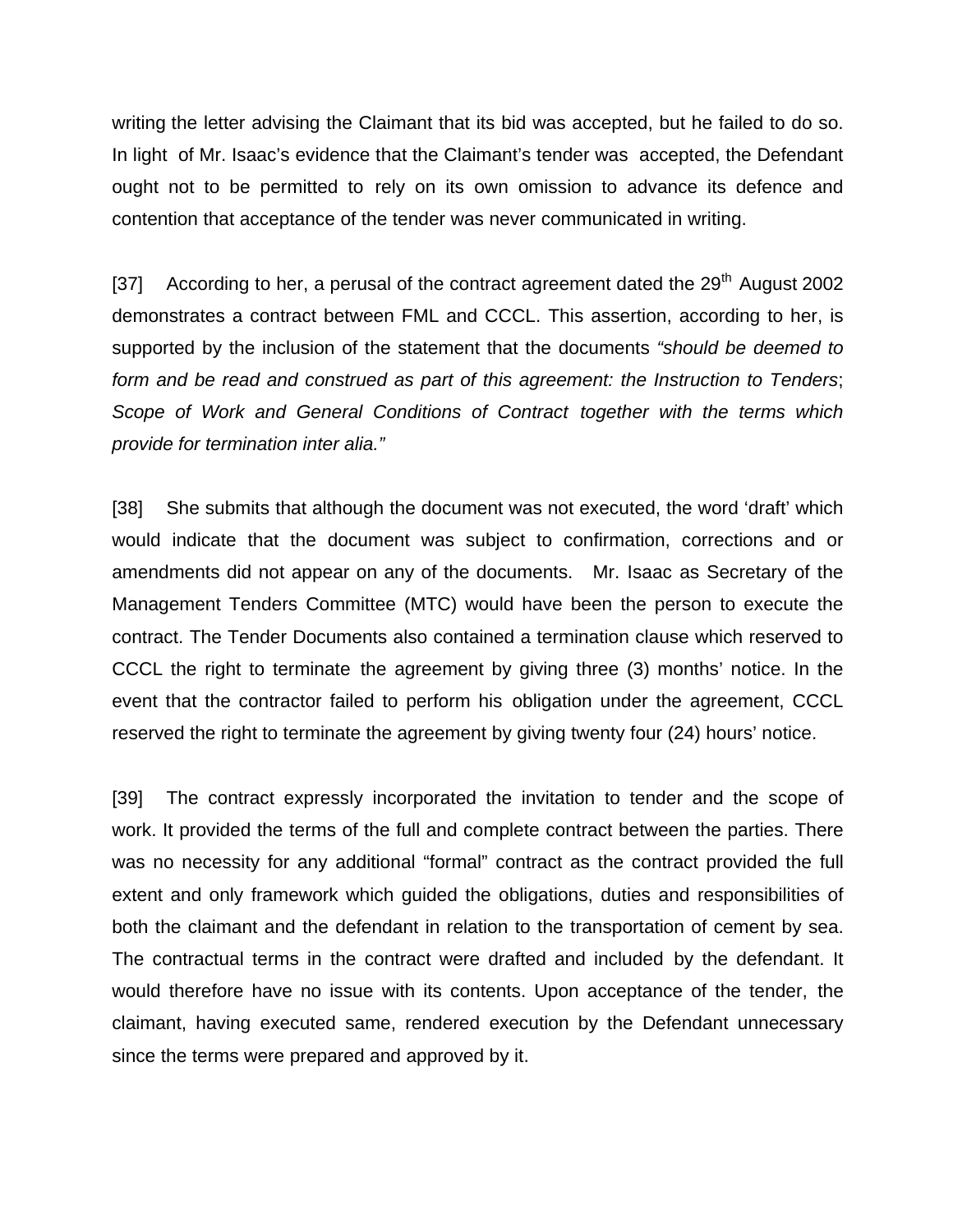[40] The tender documents, she submits, were prepared by CCCL. Mr. Isaac confirmed that the tender documents were subject to various approval processes, including approval by the Marketing Department, the Management Tenders Committee and the final approval process required was the approval by the Defendant's Board of Directors. On Mr. Isaac's evidence, the tender was approved by the Defendant's Board of Directors on November 22, 2002 which was within the 90 days specified for acceptance of the tender by the contract document.

[41] If the defendant intended to execute another contract, such a contract would have had to be disclosed in the tender documents to all tenderers, as was the customary practice. There was no such contract among the tender documents. The tender submitted by Freight Management contained several terms and conditions confirmed by CCCL for example, that there would be no charges of any kind for utilizing Caribbean Cement's Port and that the quotation was based on the existing exchange rate of J\$48.63 to US\$1.00.

[42] She argues that evidence demonstrates that the parties' behaviour was consistent with the contract. In light of the contents of the tender documents and the conduct of the parties, the use of the term "formal contract" in its letter to the Defendant dated January 17, 2003 was unfortunate. Accordingly, the letter from the Claimant to the Defendant dated January 17, 2003 (exhibit 1), must be interpreted in this context. Consequently, reference in the said letter to "formal" contract, can only mean that the contract existed, and that a formal document could be executed relative to the commencement date.

#### **ASSESSMENT OF THE EVIDENCE**

[43] The question is whether Mr. Lake was informed by Mr. Isaac that FML's bid was successful and whether the parties conducted themselves in a manner that could lead to that conclusion. Mr. Lake asserts that he was informed by Mr. Isaac that the claimant's tender was successful. He is adamant that there was never any understanding that FML would receive a written acceptance of the tender from CCCL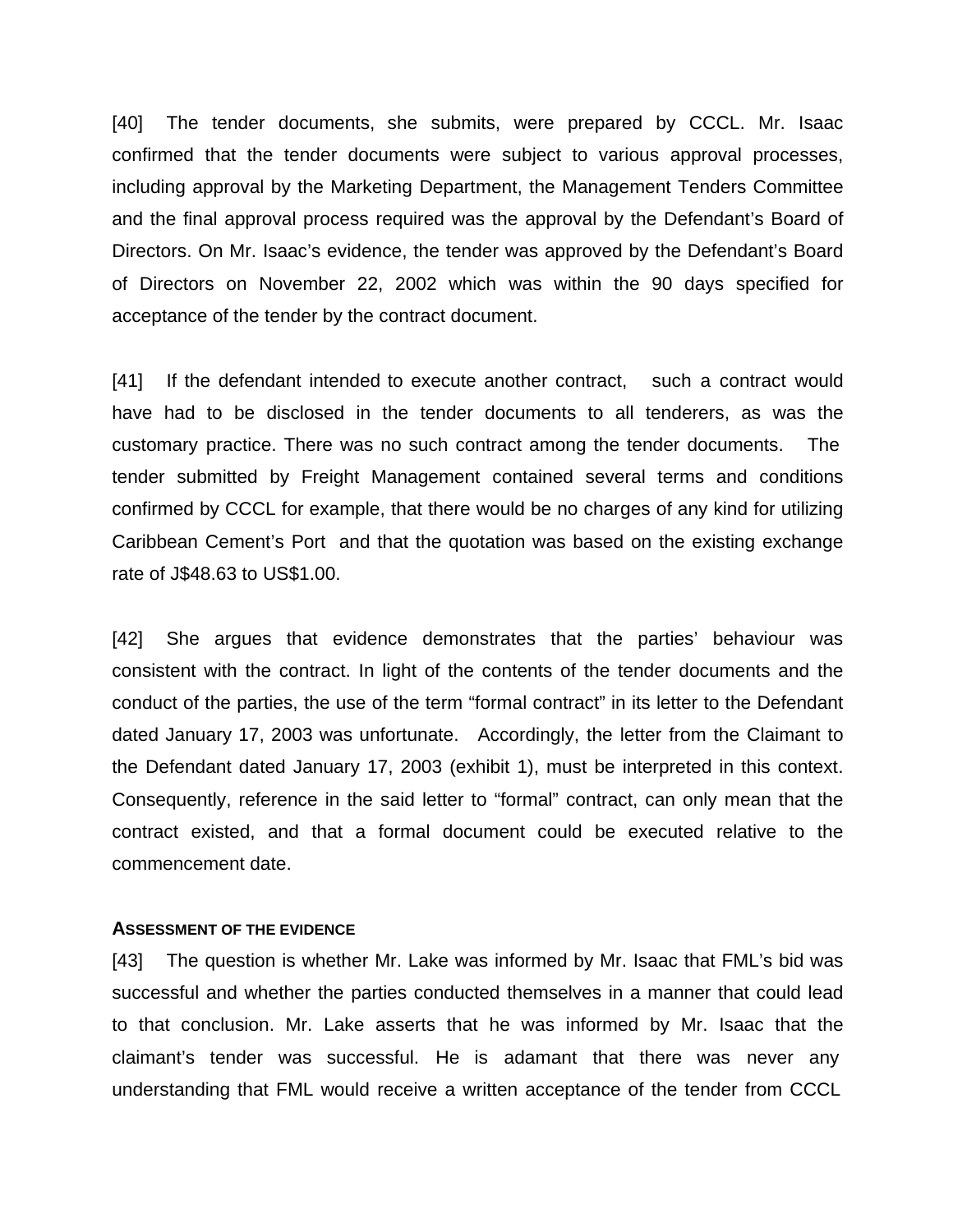and that Mr. Isaacs did not indicate that there was any problem. Mr. Isaac informed him that the tender was accepted and approved by the Board. He testified that it is customary for acceptance to be verbal but the date of commencement is usually in writing. He however had been informed verbally of the date of commencement. It is also his evidence that all the terms of the contract became applicable at the point the tender was accepted within a 90 day period.

[44] It is his evidence that there were several discussions regarding the logistics of transporting cement. There was, however, one discussion in which he was asked to amend the price as it was affected by the exchange rate. He obliged and the price was accepted. He asserts that the fact that the defendant complied with the claimant's request that wharf fees should not apply is also evidence that the defendant accepted that which was stated in the letter and that the contract had commenced.

[45] Mr. Adrian Spencer's evidence is that he did not inform FML that its tender was approved, he was aware that FML was informed that its tender was accepted but he did not know who informed FML. His evidence is that, the secretary, that is Mr. Isaac has the responsibility of informing the bidder that its tender was accepted. It is also his evidence that the bidder is told that the bid is accepted and the price stated accepted. CCCL does not inform bidders by way of letter that tenders have been accepted.

[46] Mr. Isaac however denies that he informed Mr. Lake that he was awarded the contract. It is his evidence that he told him he was the preferred bidder. He is insistent that he never told Mr. Lake that FML was the successful bidder or that the tender was accepted and was approved by the Board. He agreed that upon approval by the Board, he was the person charged with the responsibility of contacting Mr. Lake and informing him that his bid was successful. He also agreed that he contacted Mr. Lake about the bid but he never told him his bid was successful. His evidence is that he does not know who informed the claimant that its bid was successful.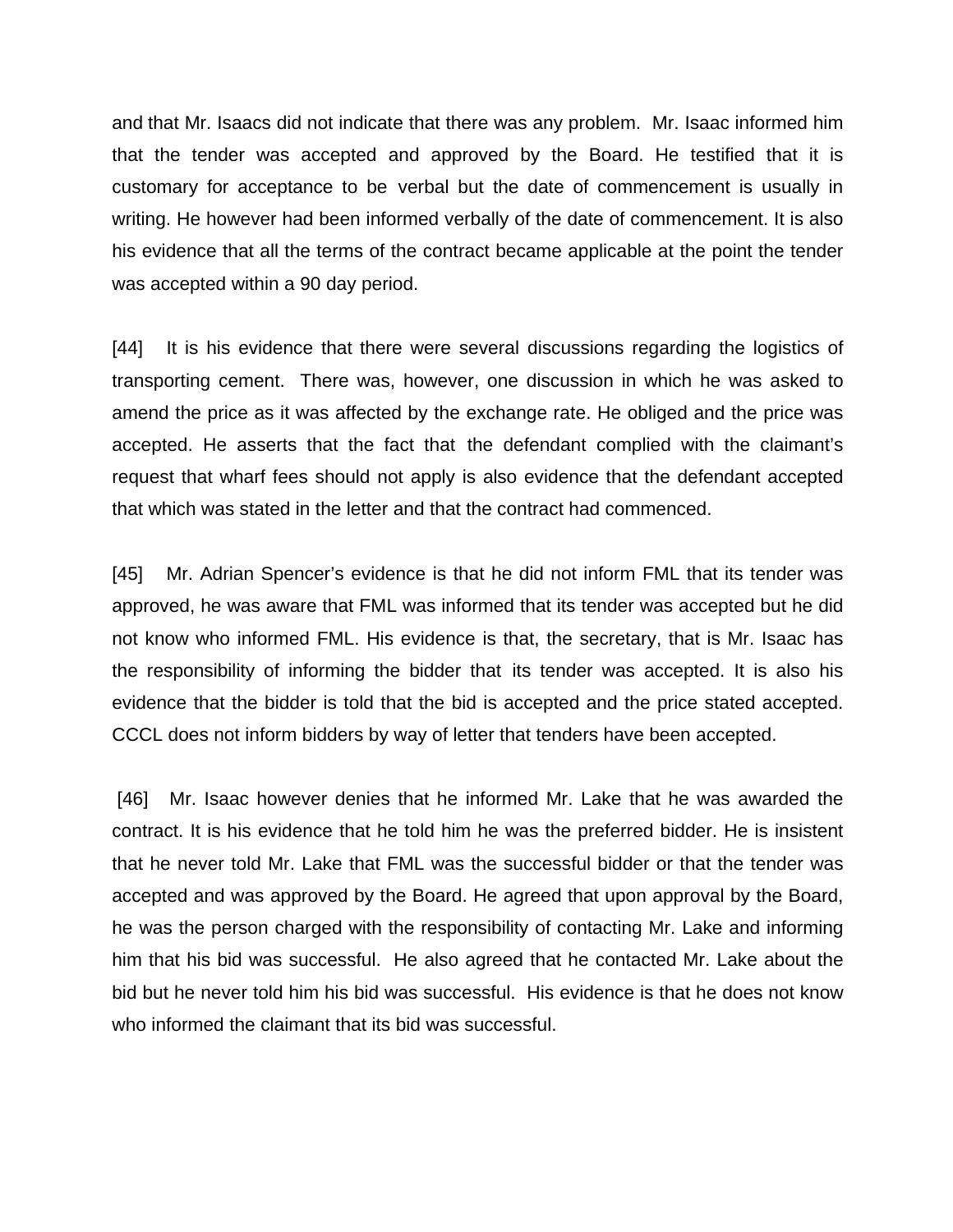[47] He steadfastly insisted that he never told Mr. Lake that FML's bid was successful. He never knew who informed him that his bid was successful. When confronted by his witness statement he altered his position and stated that he informed him that he was the preferred bidder. He further stated that the information was conveyed at a meeting with Mr. Lake and Mr. Adrian Spencer. He did not tell Mr. Lake at the meeting that the tender was accepted. He informed him that he was the preferred bidder. Prior to the one meeting he had with Mr. Lake, his only contact with him was to invite him to the meeting but he never made the call himself.

[48] He denied there was a meeting at which logistics regarding the carrying out of the contract were discussed. He admitted discussing:

- (a) whether the cement would be transported on the deck or below the ship;
- (b) the loading and off-loading of cement; and
- (c) who would give instructions to the captain, among other things.

He insists that he had one meeting with Mr. Lake and at that meeting the issue of price was raised. The meeting was arranged by telephone call but he was not the person who contacted Mr. Lake.. He also denied being present at all the meetings. He denied that the issue of the logistics regarding the carrying out of the contract was discussed at more than one meeting. It is also his evidence that prior to the meeting; he contacted Mr. Lake to invite him to the meeting.

[49] He denied that there was any discussion regarding the commencement of the contract. He denied that the entire discussions were concerned with the time FML would start the shipment of cement to Montego Bay and how it would be done. According to Mr. Isaac, apart from awaiting the Board's decision, there was a further delay in finalizing the contract as discussions concerning the logistics and methodology for carrying out the haulage were necessary because CCCL had never carried out haulage of that nature. There was no request by CCCL that FML should mobilize its vessel and equipment in order to perform a trial run or to commence the actual contract.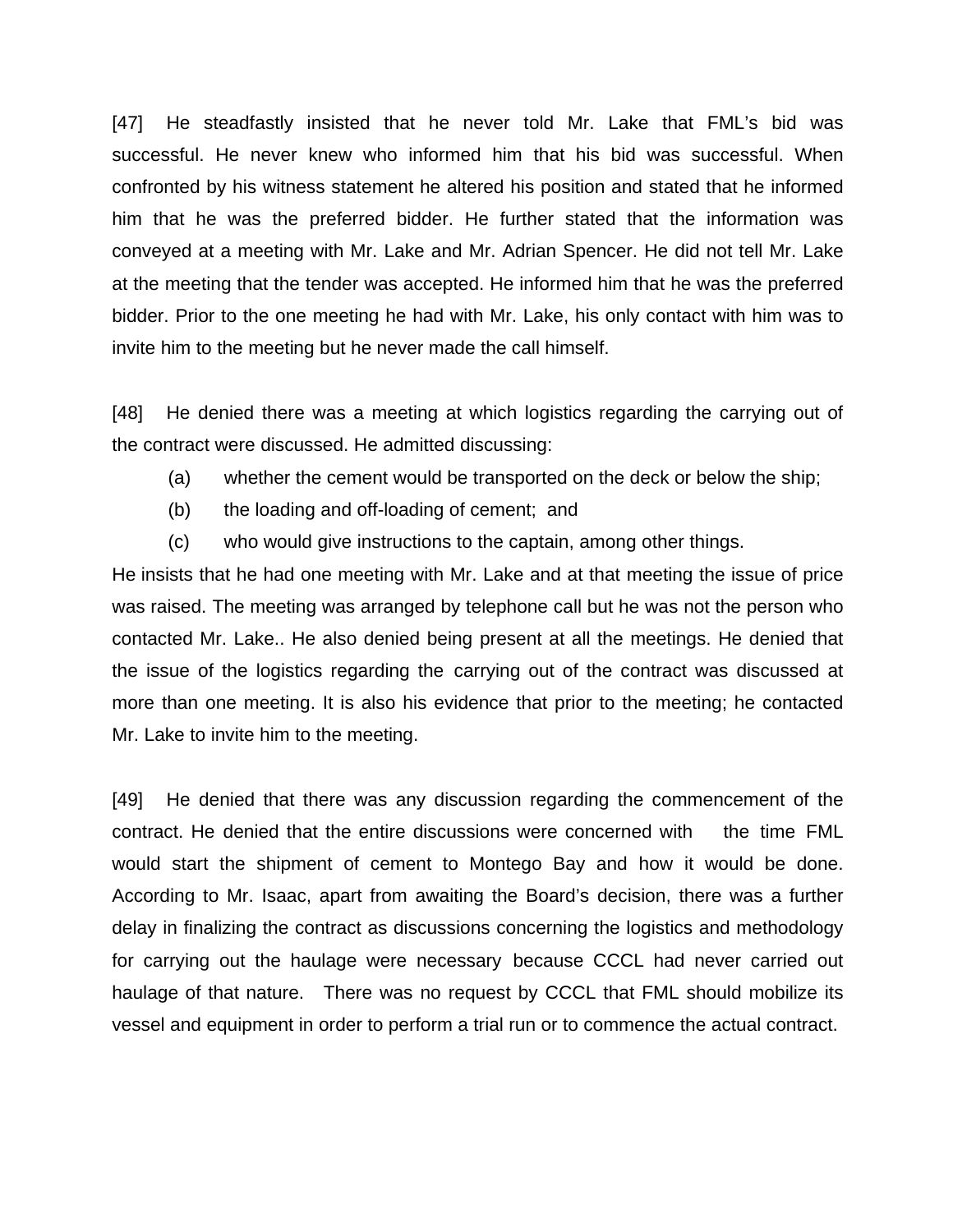[50] It was Mr. Isaac's evidence that he was the main person who dealt with tenders and the documentation for this tender. The contracts were signed by him. He played a major role in the tender process. He can safely be described as a chief player, if not the chief player. He was the secretary of the Management Tenders Committee. As secretary, all requests for tenders went to him. The MTC was responsible for reviewing the tenders which were lower than \$6 million but exceeded \$3 million. It is his evidence that if the tender amount exceeded \$3 million, the initial approval of MTC was still required. MTC comprised the senior managers committee, that is, the general manager, the operations manager, production manager, human resource manager and the project manager which reviewed tenders. It was his earlier evidence that approval by the Board of Directors was obtained on the 22 November 2002.

[51] His role was to go to the preferred supplier or issue public advertisement for the service. The tender box was opened by two managers and him. The tenders are, however, evaluated by the department which required the service he was only able to sign if approval was obtained from the various levels of the approval process, which included the Board. He explained that upon receipt of the approval of the Board of Directors, the price stated is also approved. Once the Board's approval was obtained, no further approval was necessary. Some days after he commenced his cross-examination and shortly before his re-examination, he testified that no time frame was given for the commencement of the contract.

[52] It was only in re-examination he mentioned the three levels of approval which were necessary dependent on the value of the service. It was only then he testified that amounts over \$6 million required the approval of the Parent Board. Thus the Parent Board's approval was necessary in the instant case because the tender figure exceeded \$6 million. Indeed it was only on the 25 September 2012 shortly before his reexamination, that the words 'Parent Board' were mentioned by him. In his examination in chief, he introduced the various levels of approval. The omission to mention the Parent Board is odd. He later testified that there was no time frame given for the commencement of the contract because the Parent Board's approval was still to be had.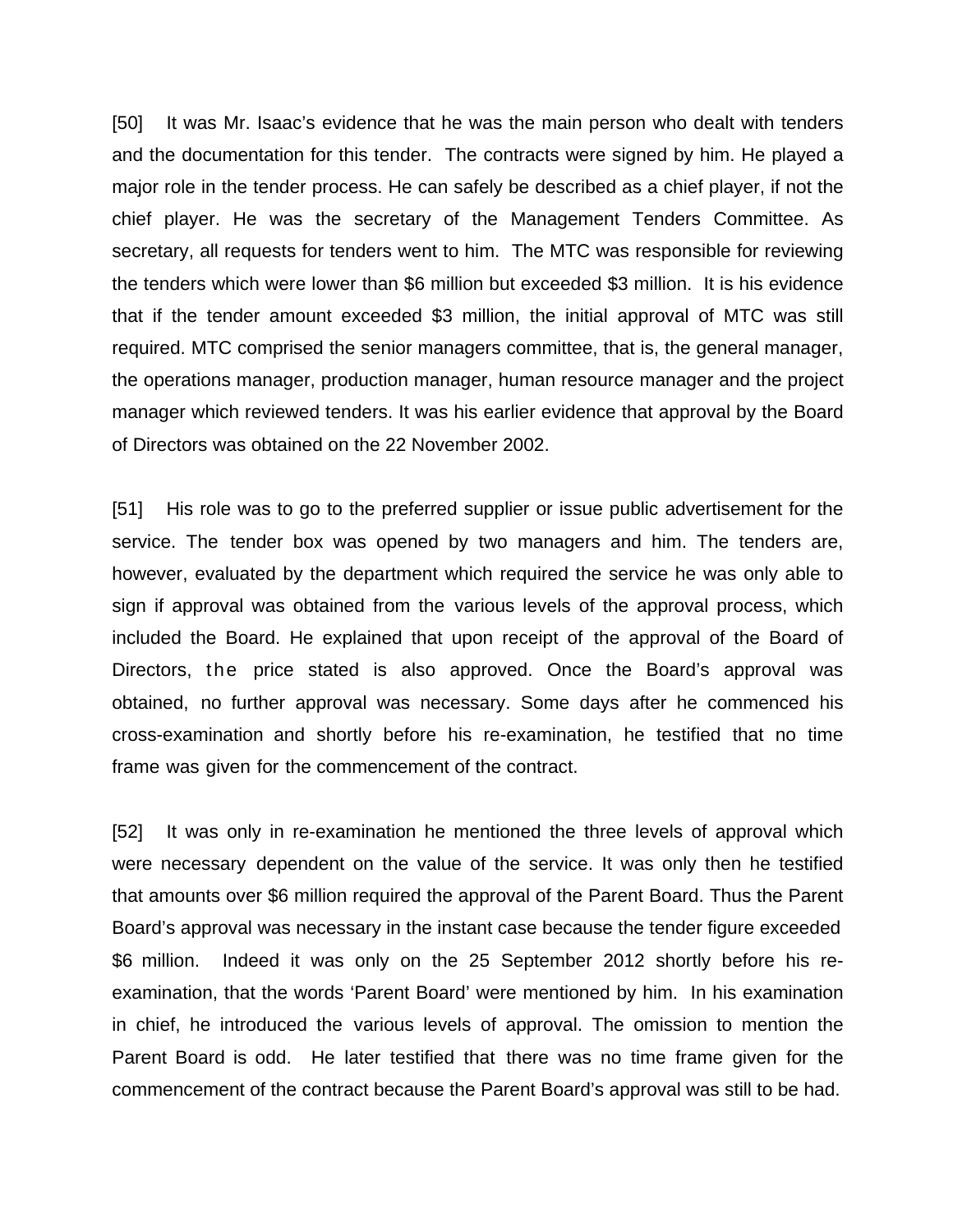[53] The defence filed on behalf of the CCCL stated that there was no concluded contract as the defendant's Board of Directors still had not approved the revised price proposed by the claimant nor did it have sufficient supplies of cement and pallets to constitute a shipment. There was no mention of approval being sought from the Parent Board. Implicit in the defence is that the Board of Directors (local) was the final determining body and it had agreed to the price quoted in the tender document but did not agree to the adjusted price. Apart from price, insufficient material on the part of the CCCL also prevented the conclusion of the contract and was also an issue.

[54] Mr. Isaac's witness statement is helpful in attempting to ferret out the truth as to whether the belated mention of the necessity for the Parent Board's approval is a recent concoction as Mrs. Frith submits. There was no mention of the need for approval from a Parent Board. The crux of his witness statement is "*that both parties were to agree to*  further terms in order to finalize a contract to be executed by both parties...Carib *Cement still had concerns about FML's pricing which was tied to the US \$ exchange rate*. *Cement Cement would therefore not be in a position to have agreed or to have awarded any contract, as this would represent a major variation in the sum that was originally submitted to the Board of Directors, and this would have to be re-submitted for approval."*

[55] There was no mention in his witness statement of the necessity to obtain any approval from the Parent Board. Indeed, he admitted he did not mention in his witness statement the need for any further approval. Regarding the need for further approval consequent upon the revised price, he said:

*"Although FML had been notified that it was the preferred bidder, approval from Carib Cement Board of Directors was still required, especially in view of the adjusted tender price. There was a delay in finalizing and operating the contract also due to certain difficulties being experienced by Carib Cement in addition to waiting on approval from the Board of Directors… there remained no approval from the Carib Cement Board of Directors regarding the revised price."*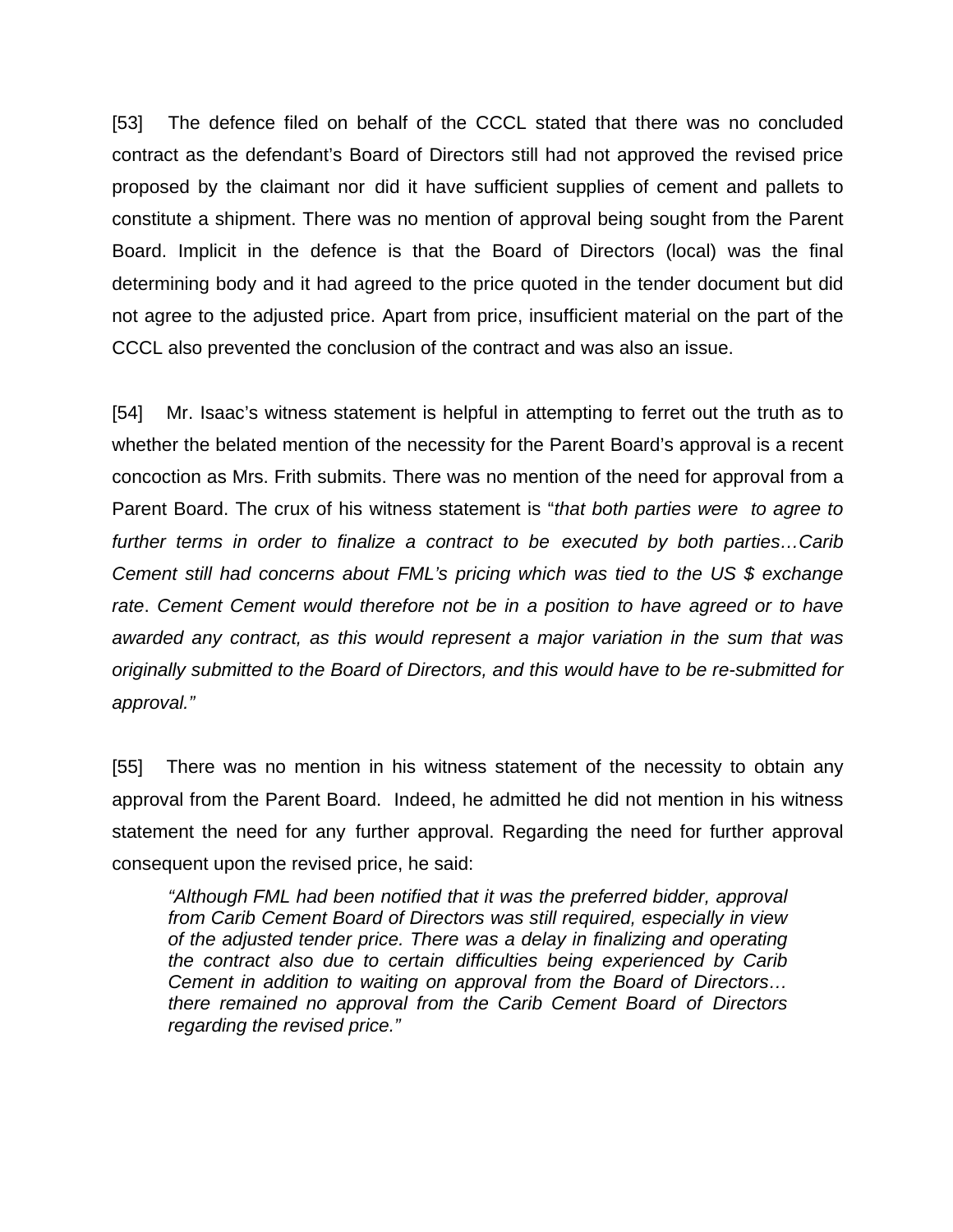[56] The averments made by Mr. Isaac in his witness statement are at variance with his testimony under cross-examination. Under cross-examination he testified that approval of FML's tender was subsequently obtained from the Board of Directors on November 22, 2002. Perhaps as a result of a Freudian slip, in attempting to recall the date of the meeting he, however, told the court that it was after August 2002 and after the Board had granted its approval.

[57] Mr. Spencer's evidence is that he never knew that the local Board of Directors had approved the tender on the 22 November 2002. In fact, according to him, it surprised him. Mr. Spencer, in his witness statement speaks of the need to obtain the approval of the parent company. He says:

"*If the value exceeded J\$5 million, then it would be awarded by the MTC. If it exceeded J\$10milion, then the contract would be awarded by the parent company Trinidad Cement Limited (TCL) Group Board."*

Significantly, this was the first mention of the need for TCL's permission. Mr. Isaac, at the material time was the materials manager and secretary.

[58] The defence which was filed on behalf of the defendant did not mention the need for TCL's approval, nor did Mr. Isaac in his witness statement. It is certainly curious that such an important aspect of the defence was omitted from the defence and Mr. Isaac's witness statement, he being the major player at the material time. Mr. Isaac averred in his witness statement that, "*It was CCCL's usual custom and practice to advise successful suppliers to whom it intended to award the relevant contract of the fact that their bid was the preferred bid in writing and to advise them that they would be contacted to enter into a formal written contract at a later date."*

[59] He acknowledged that the term "preferred bidder" is not mentioned in the Tender Document. The use of the word 'successful' in his witness statement is interesting in light of the controversy as to whether Mr. Lake was informed that FML's bid was successful. The logical construction of that statement is that the "preferred bidder" is regarded by CCCL as the successful bidder.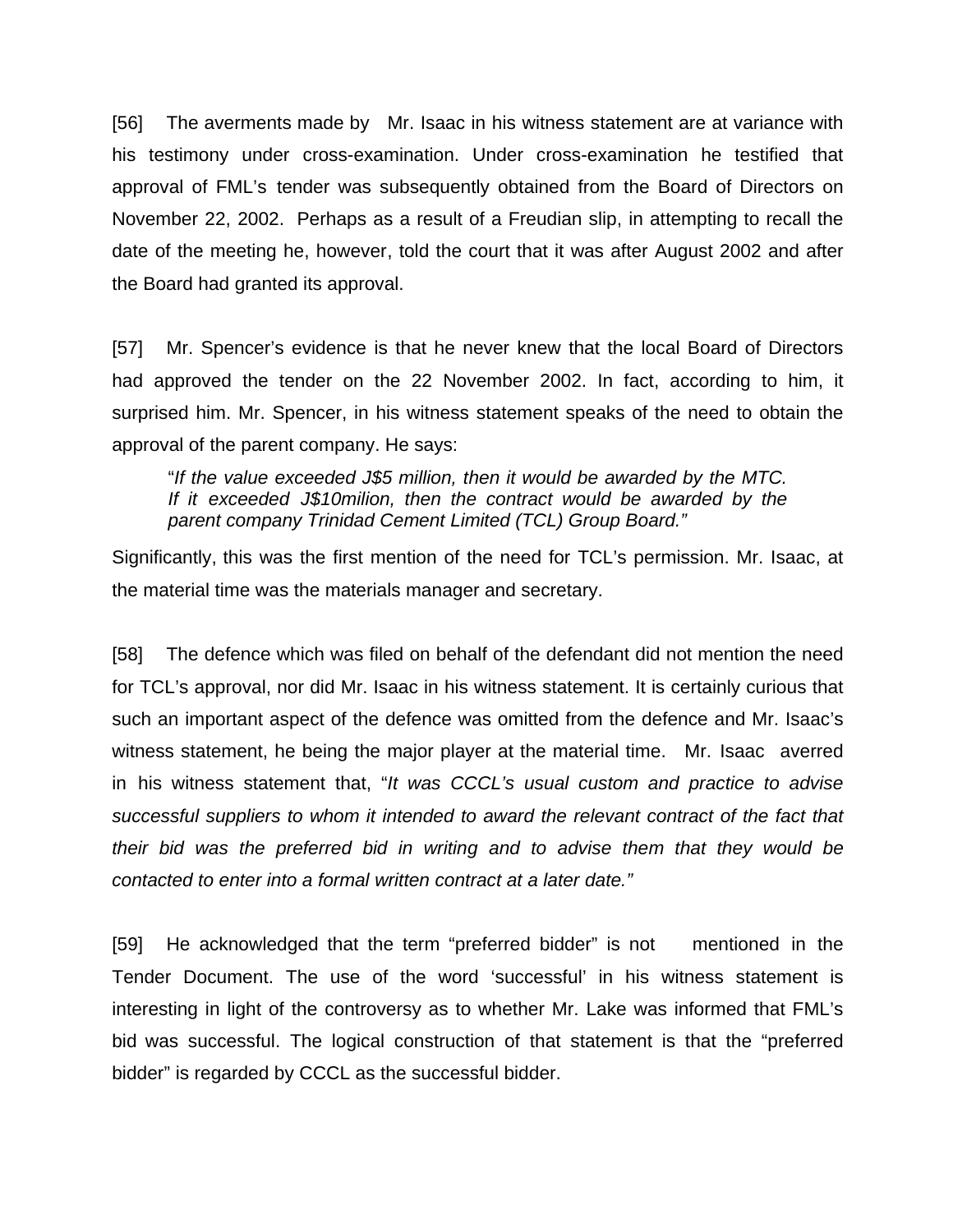[60] Was Mr. Lake indeed informed by Mr. Isaac that FML's bid was successful? It is significant that Mr. Spencer's evidence is that he knew that Mr. Lake was told that FML's bid was successful but he was unable to say by whom. Mr. Spencer's evidence therefore provides support for Mr. Lake contention that he was indeed informed that FML's bid was successful although the question arises as to how he acquired that knowledge as both Messrs. Isaac and Spencer are unable to assist.

[61] As to how Mr. Lake received the information that FML was preferred bidder is irrelevant in the circumstances, in light of Mr. Spencer's admission that he knew that he was so informed. Even if Mr. Lake was informed that FML was the preferred bidder, by Mr. Isaac, (the person who was authorized to provide that information) FML would have expected that it would have been awarded the contract.

[62] On both versions, FML, having expended the time and expense of preparing the tender and ensuring that it was delivered in a timely manner would reasonably have expected to be awarded the contract. In any event, I accept Mr. Lake's evidence that Mr. Isaac informed him that FML's bid was successful and approved.

[63] It is Mr. Spencer's evidence that at the time the invitation to tender was made, the truck drivers were restive. I accept Mr. Lake's evidence that he was told by Mr. Isaac that the arrival of the vessel resulted in the truck drivers' acceptance of CCCL's offer. Surely the principles of fairness would dictate that FML's tender would not be discarded flippantly. It would not expect that its tender would be capriciously discarded in favour of the truck drivers. There was no indication in the tender document that it was competing with truck drivers. Section 1 of the Tender document which is entitled "Invitation to Tender" outlined the background to the tenderer. It is helpful to quote from the document:

"*Caribbean Cement Company Limited (CCCL) operates a Cement Manufacturing plant at Rockfort in Kingston and a depot in Montego Bay. At present cement is dispatched via trucks to its Montego Bay location and to various other locations island-wide.*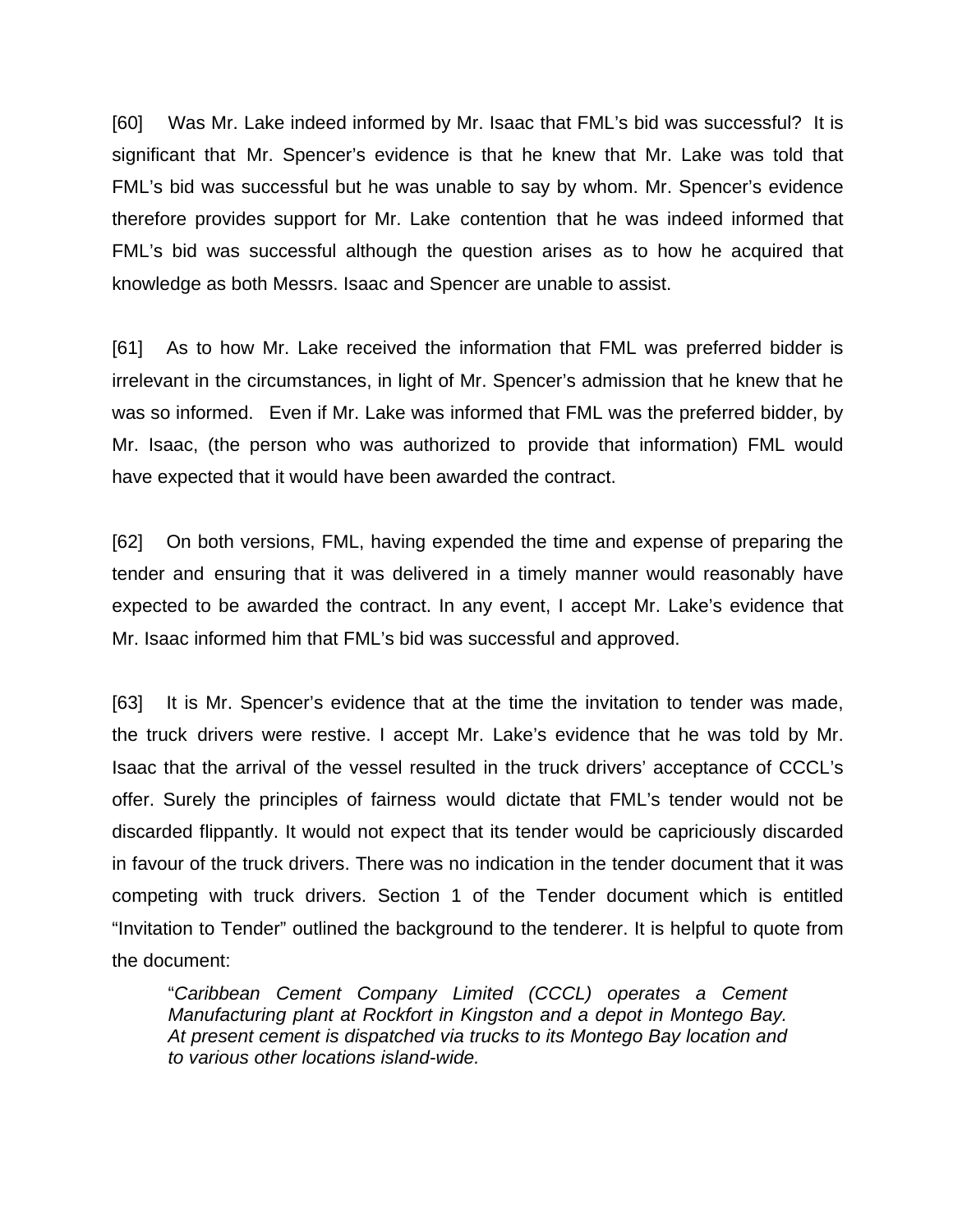*It is CCCL's intention to continue the transportation of cement by sea. CCCL is therefore inviting proposals from qualified marine freight operators."*

[64] It is true that the said Invitation to tender reserves:" *the right to CCCL to reject*  any tender and the claimant in signing the Tender form understood that CCCL was not *bound to accept any tender and disavowed any liability for any expenses incurred*." Nevertheless, it had reached the stage at which Mr. Lake was informed that he was the" preferred" "accepted" "successful" bidder. It would make a mockery of commerce and undermine the tender process if CCCL is able to induce bidders to incur expenses and then abandon the project they were invited to bid for.

[65] It is quite understandable if bids are submitted but all fail the requirements being sought, certainly in those circumstances CCCL is not bound to accept any tender. It cannot, in the view of the court be interpreted that CCCL is able to reject tenders arbitrarily because the truck drivers refractory behaviour was quelled by the presence of the tenderer's ship. If the claimant had been advised that it was competing with truck drivers it might not have put itself through the time and expense. It cannot be fair for CCCL to deprive the claimant of the contract because the truck drivers decided to accept the defendant's offer upon realizing that CCCL had an alternative. FML competed with the other tenderers who were marine freight operators and prevailed over them. FML would certainly have had a reasonable expectation that its tender would have been accepted.

# [66] In **Pratt Contractors**, at page 480, Gallen J said:

*"Accordingly then it is necessary to proceed to the next issue, that is whether or not there has been any breach of that contract in the circumstances of this case. In the Hertz case Heald J. indicated that the terms of any such contract are to be derived from the policy and specifications upon which the tender is submitted (see p. 149). At p150 indicated that included:*

*"…the promise to evaluate the bids in accordance with the terms of the tender specifications and to accord an offer to enter into a…contract to the successful bidders in accordance with those specification."*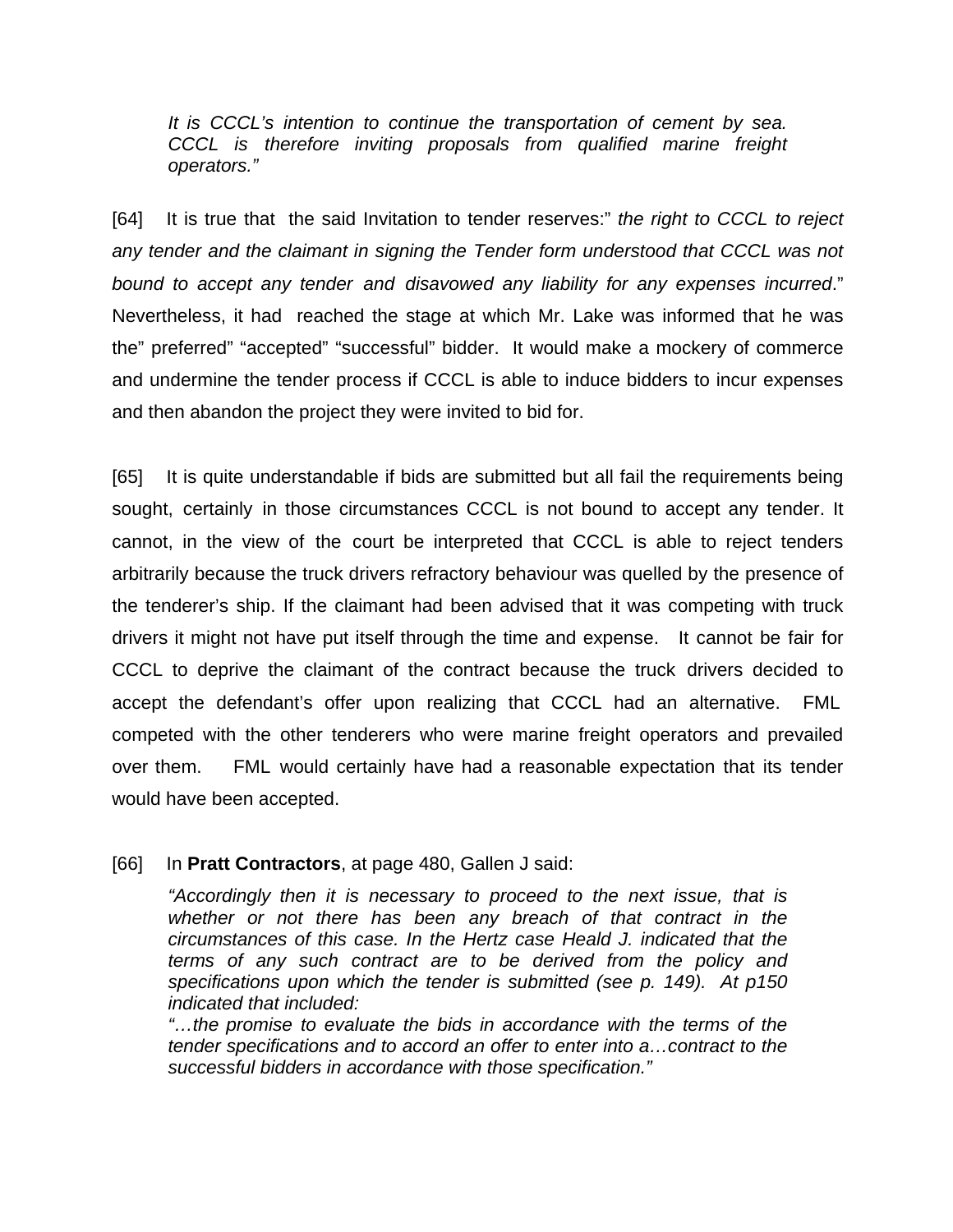…*The comment in the Hertz case must be considered in context. I can understand the concern expressed by the Judge in the Hertz case that a Council could not be permitted to use the general power to reject tenders to make an arbitrary choice. In selecting a particular tenderer, the Council is in view bound by the terms it has itself imposed, as well as the requirements of fairness and equity which may well have been an application.*"

Having examined a number of decisions of judges from a number of Commonwealth countries, (in the interest of brevity some have not been included) whose decisions are persuasive, I am of the opinion that the law is fairly well settled. It is the court's finding that the parties had proceeded to a 'Contract A' position.

## **WHETHER THE PARTIES CONDUCTED THEMSELVES IN A MANNER CONSISTENT WITH A CONCLUDED CONTRACT**

[67] It is Mr. Isaac's evidence that a letter would be written by him advising that the bid was accepted but he did not do so in the instant case. As the person with the responsibility for informing the successful suppliers, the question is why he failed to do the usual? Is it as he testified that he was still awaiting the approval of the Parent Board? Or, is it that he simply omitted to do his duty whether negligently or otherwise while he led the claimant to believe that CCCL had approved its bid and had embarked on a contract?

[68] Credibility is a major issue. It is troubling that although FML purported to respond to CCCL's queries regarding the furtherance of the contract, registered its plans and concerns in writing, CCCL remained verbal almost throughout. Mr. Isaac's testimony was that he had written a letter advising FML that CCCL no longer intended to pursue the contract. He however retracted that statement and testified that he was unable to recall whether he or anyone else did. Several months elapsed before CCCL communicated with the claimant in writing.

[69] It is important to quote the letters which FML wrote to CCCL to which there was no response correcting the allegedly erroneous averments. Curiously CCCL continued "negotiations" in the face of such letters. At the point it wrote to the defendant, it, the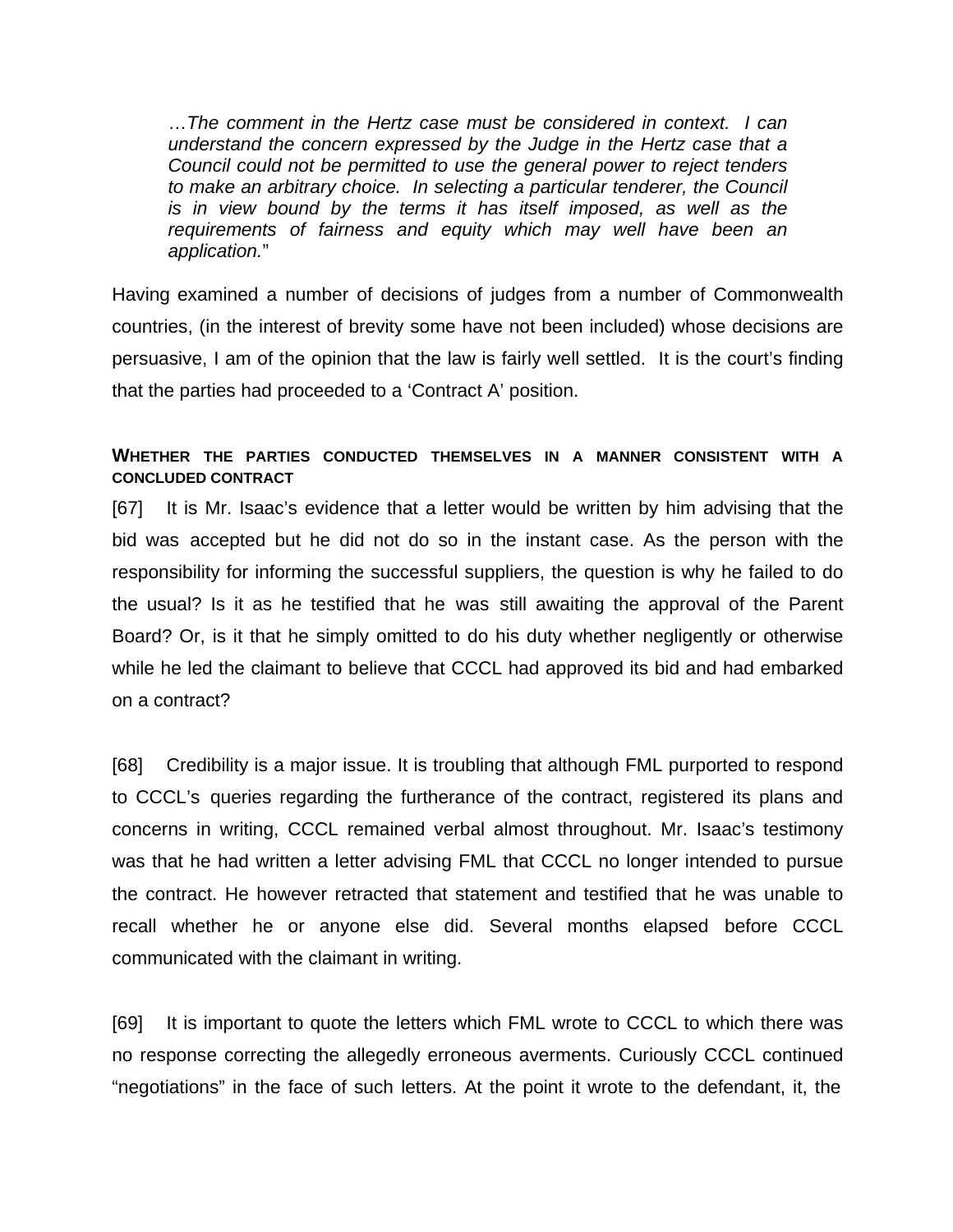defendant, quite strangely did not register any displeasure at what would have been the claimant's seemingly glaring misrepresentation of the facts. Indeed, it was only on the October 3, 2003 CCCL's Mr. Haynes informed the claimant of its intention not to pursue transportation by sea. This was the juncture at which the drivers realized that CCCL had an alternative to haulage by road and settled their differences with CCCL. Mr. Spencer's evidence is that at that point CCCL was engaged in negotiations with the truck drivers. It is Mr. Isaac's evidence that there were regular disputes with the truck drivers. It is uncanny that the letter coincided with the period of the truck drivers' change of heart.

### **EFFECT OF THE ABSENCE CCCL'S SIGNATURE ON THE AGREEMENT?**

[70] Mr. Isaac maintains that the contract attached to the tender document was not a formal contract. It was only included to familiarize the bidder with some of the terms which would be incorporated in the final contract. A formal contract would have been prepared. He however agrees that the contract forms part of the Tender Document. He accepts that it was not a requirement that acceptance of the tender should have been in writing. Of what purpose was the inclusion of the contract document? Is it that bidders entered the bidding process blindly? Would bidders incur the expense, time and trouble without full disclosure by CCCL as to the terms of the intended contract? Or, is it that the contract document attached was indeed the contract document?

[71] It is Mr. Isaac's evidence that in the usual course of dealing, the intended agreement is disclosed to the potential tenderer. He also agrees that a person who submitted a tender knew the terms of the contract he is entering and that the tenderer would be bound by terms agreeable to the parties. It is instructive that Mr. Isaac's evidence is that a person who submits a price for a tender knows the terms of the contract he is entering. How would such a person discover the terms of the contract if a formal agreement containing all the terms was to be prepared? The tenderer would only become aware of the terms by seeing the contract. Why the departure from the norm in this case? On a preponderance of possibilities, this court is of the view that such a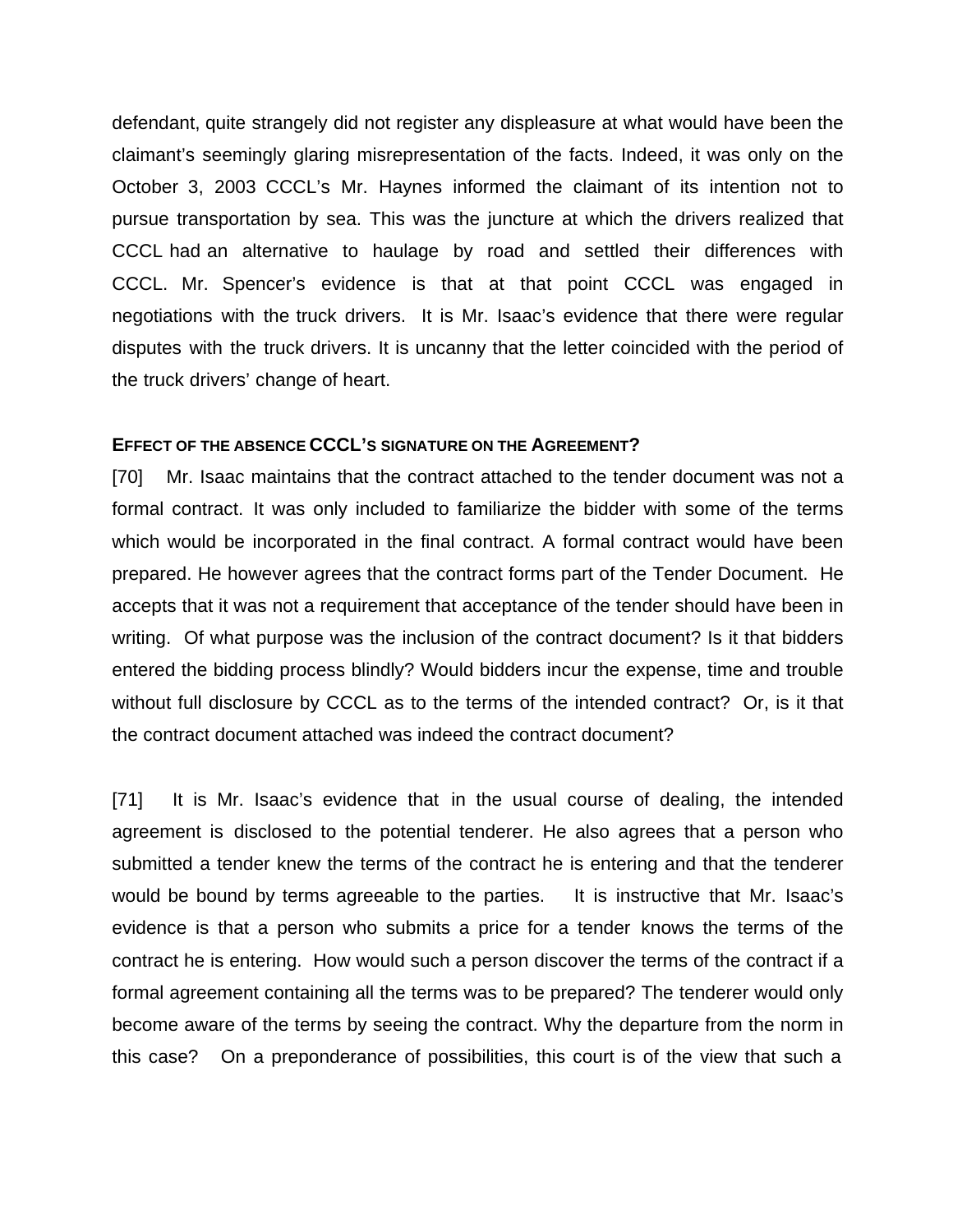discovery would be made by the reading of the agreement attached to the Tender Form and the General Conditions of Contract.

[72] The Tender Document is a very detailed and substantial document. It consists of three sections. The contract is included in section II of the Tender Document. Section 111 speaks to the General Conditions of Contract. This section is very substantial. It defines the contract as:

*"The agreement entered into between the employer and the contractor as recorded in the contract form signed by the parties, including all the attachments and appendices thereto and all documents incorporated by reference therein.*"

Section III speaks to the terms of the contract in great detail.

### **WHETHER VESSEL WAS PERMITTED TO DOCK**

### **MR. LEIBA'S SUBMISSION REGARDING THE DOCKING OF THE ISLAND TRADER**

[73] It is Mr. Leiba's submission that the fact that the claimant's vessel was allowed moor at the claimant's pier without charge is not evidence of a concluded contract because it was usual for ships not associated with the defendant to dock at its pier. He submits that merely allowing the Claimant to dock the Island Trader at its pier without charging a fee cannot amount to unequivocal evidence of a promise that the parties would enter into a written agreement in respect of the transportation of cement.

[74] He submits that the local Board had no authority to give final approval for this tender. It therefore could not have allowed the vessel to dock in order to commence the transportation of cement. He relies on the enunciations of Crane C in case of **American Life Insurance Co. v Sumintra** (1983) 37 WIR 242 at page 265) that *"no corporate body…can be bound by estoppel to do something beyond its powers"*. He further submits that CCCL facilitated the vessel at its pier because it was in need of repairs and/or maintenance. He points out that Mr. Lake admitted that after the Island Trader was sold, repair work was necessary.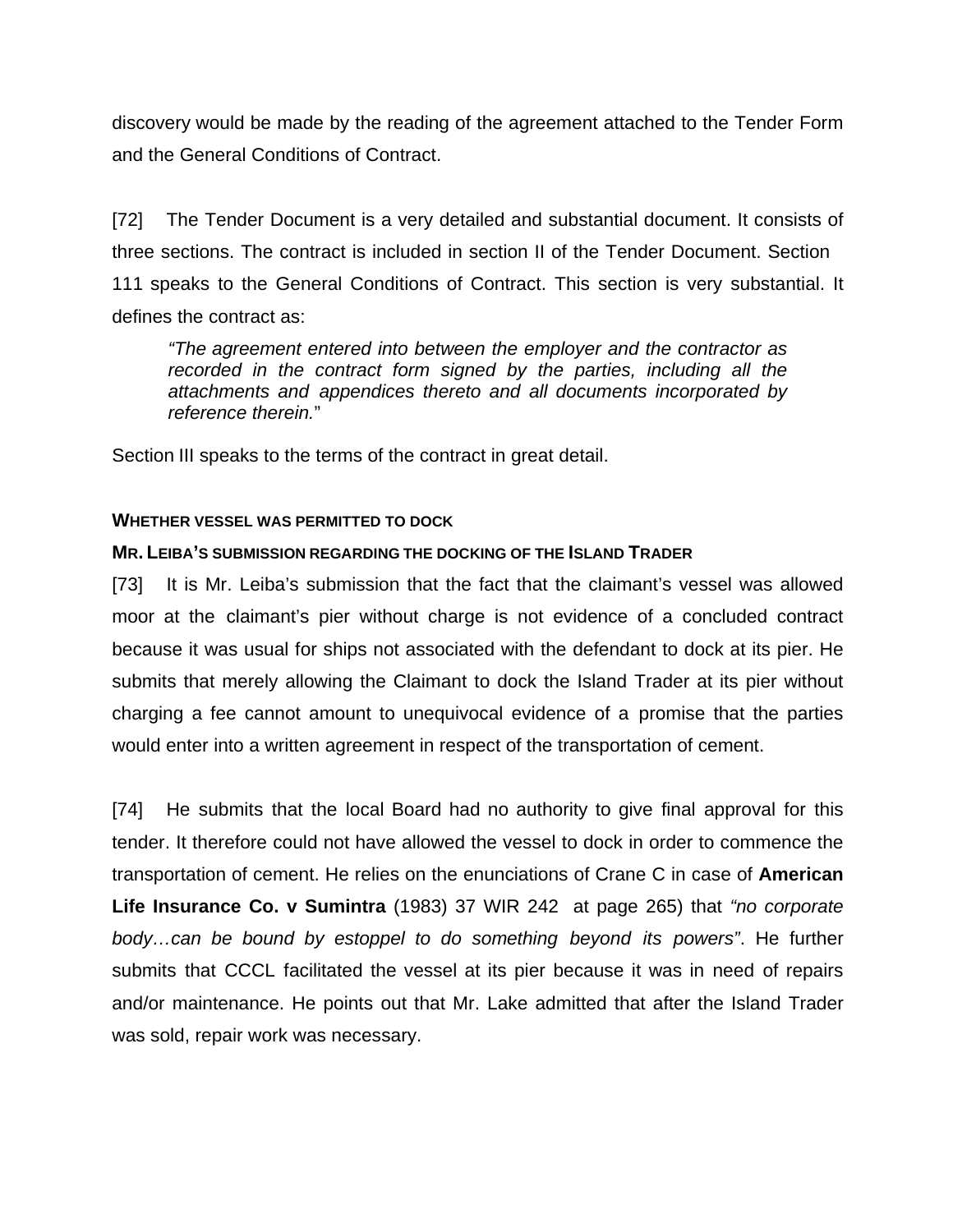#### **MR. LAKE'S EVIDENCE ON/ REGARDING THE ISSUE**

[75] Mr. Lake's evidence is that there was no need for the vessel to be moored for any extended period for repairs to be effected. He asserts that at the meeting which was held in January 2003 between CCCL and FML he was asked to amend the price in accordance with the exchange rate clause. FML complied and CCCL accepted. Consequently, the vessel was delivered to CCCL.

[76] He also accepts that at no time, either prior or subsequent to the arrival of the vessel at the defendant's pier, did FML receive any written agreement for the vessel to dock. He is however steadfast in his assertion that the matter was discussed in meetings and agreement was verbally made. Concerning delivery to new owners, he disagrees that it was not immediately delivered to the new owners although he was unable to say when it was removed.

#### **CCCL'S VERSION OF THE FACTS**

[77] Mr. Isaac's evidence is that FML docked at CCCL's pier in July 2003. He categorically denies that he had any communication or discussion with Mr. Lake or made any arrangement with Mr. Lake for the vessel to come to Jamaica. It is his evidence that he had one meeting with him, which was about the tender. It is his further evidence that arrangements for the wharf falls under the purview of another department. He was not authorized to give permission for its use. His evidence is that there was no contract with Mr. Lake therefore no date was contemplated for the commencement of shipping.

#### **ANALYSIS OF THE EVIDENCE**

[78] Mr. Isaac disagrees that there was to be no charge because there was a contractual arrangement. It is peculiar that although FML, by way of letter, informed CCCL of its intention to reduce its charter and that it was bringing the vessel, CCCL did not stop it from doing either; did not object to the contents of the letter; nor did it forbid FML from docking at CCCL's pier.He never responded to the claimant's letter which contained the allegation. Although the claimant made those false claims and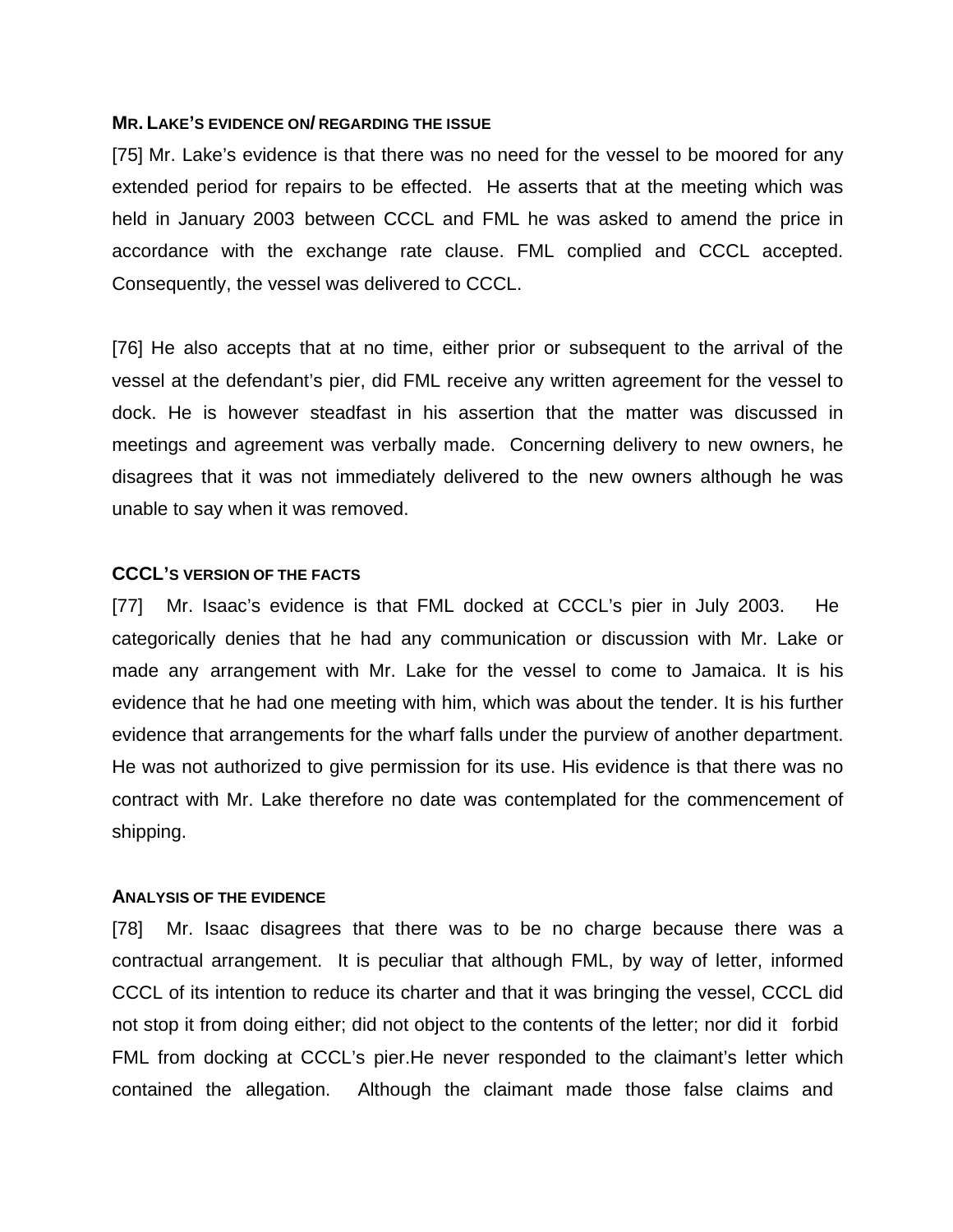presumptuously docked at its wharf, it was never charged any wharf fees or any charge of any kind.

[79] It is enlightening to quote the letter of 17 February 2003 which reads:

*17th February, 2003*

*Re: Provision of Marine Transportation Service*

*Further to our discussion regarding chartering a vessel to provide marine transportation for your product, we would like to report the following developments.*

*We have utilized the services of a broker to source a suitable vessel for the service. However, this has been extremely difficult as roll-on roll-off are in high demand.*

*We have asked the charterers for our vessel, the Island Trade, to reduce our charter contract, and the vessel will be available on or before 10th May 2003. We expect to begin our service to you at that time. During our meetings, we also indicated that we would like to offer 10,000 ft. – 20,000 ft. (preferably 10,000) of warehouse space for rental. Our rates would approximately (US\$467.50 per square foot per annum which is 15% below market rates (using L.O.J warehouse as a benchmark).*

*Please do not hesitate to call us to discuss this matter further.*

[80] Mr. Isaac disagrees that there was any discussion with Mr. Lake about the arrival date for the vessel. He categorically denies that there was any discussion that the vessel was to arrive at the pier on the 29 June 2003 as stated in the letter or that service was to commence in July 2003. He denies telling FML to bring the vessel by the 10 May 2003.

[81] The letter of 17 February 2003, from FML to CCCL, in the absence of any discussion between the parties regarding FML chartering a vessel to commence the service, would amount to an outrageous and presumptuous misrepresentation. CCCL would have engaged a dangerously dishonest tenderer in further discussions without registering its disapproval. It is significant to note that CCCL has in-house attorneys that could certainly have advised it. Is that by CCCL's silence it can be presumed to have acquiesced?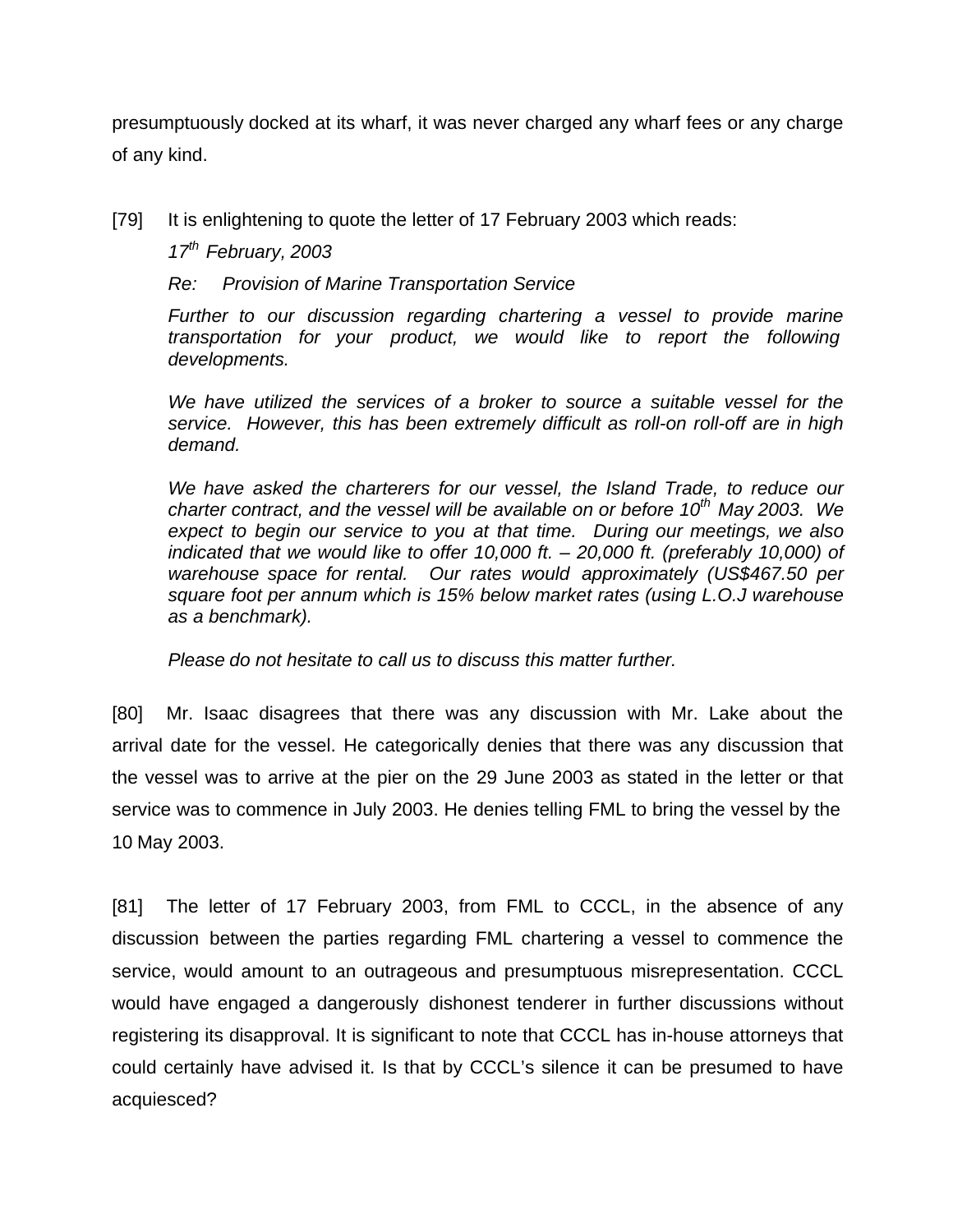[82] Mr. Isaac's evidence is also at variance with his witness statement regarding FML obtaining permission to moor. He testified that he could not recall stating that Island Trader was allowed to moor at the pier. Upon being shown his witness statement in which he stated, "*The Island Trader was allowed to moor at the Carib Cement pier"*  he recanted. He however states that he does not know who gave the claimant permission to moor its vessel. His testimony is that the marketing department would usually grant permission. It is curious that he avers in his witness statement that Island Trader was allowed to moor, yet he does not know who gave permission in spite of being so integrally involved in the tender process.

[83] He agreed that for the most part of July 2003 to October 2003 it was docked at the pier. His evidence is that the vessel was not docked at CCCL's pier awaiting the commencement date for the shipping services. According to him, it was not docked for any business related to CCCL. He was however informed that the vessel was undergoing repairs.

[84] He is adamant that between the months of July and October 2003 he had no conversation with Mr. Lake that there was a delay on the part of CCCL to start shipping cement. He however agrees that having accepted the tender, there was a delay in starting the shipping service. He disagrees that the delay was due to:

- *(a) export quotas being filled which minimized space;*
- *(b) the opening of the Spanish Town depot;*
- *(c) insufficient cement and pallets.*

[85] He denies conveying those reasons to Mr. Lake. He also denies that he conveyed the impression to Mr. Lake that shipment would commence as soon as the difficulties were dealt with. In his witness statement, he avers that there was no contract to pursue. He disagrees that having accepted the tender and FML having signed the contract, there was a contract in place**.** Under cross- examination however, he agreed that having accepted the tender for FML, there was, in fact, a contract to pursue.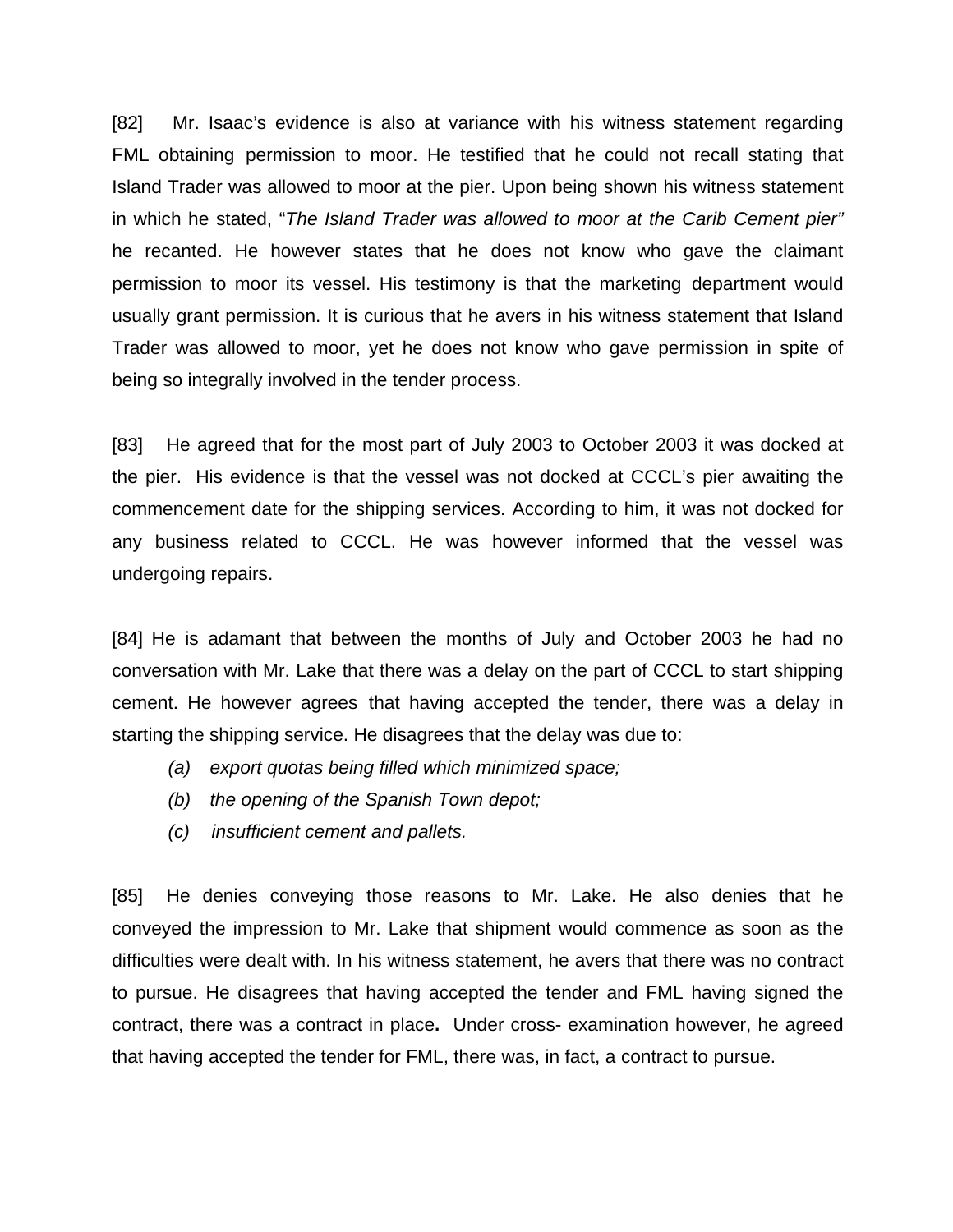Although he was materials manager and was integrally involved in the tender process, he was unaware that there were insufficient quantities of cement. It is CCCL's defence that it did not have sufficient cement in order to substantiate shipment by sea or sufficient pallets to move the cement. Mr. Isaac's evidence is that he was one of three persons who gave the attorney instructions as to the contents of the defence, because he was the main person who dealt with the documentation for the tender. He nevertheless maintains that was not aware that there were insufficient cement and pallets**.**

[86] Mr. Adrian Spencer, CCCL's then the senior marketing officer and present material manager testifies that Island Trader was permitted to dock at one of CCCL's piers without charge. His testimony is that he does not know who gave FML the permission to dock its vessel. At the time the vessel was allowed to dock, CCCL accommodated reasonable requests for vessels to dock for example, to receive water. Permission was limited to ships' operation for charitable purposes, for example, the Logos boat (a floating library, and a missionary vessel) and charitable medical vessels have been allowed to dock. The only request to carry out repairs was from FML. The defence filed on behalf of CCCL, however stated that CCCL regularly allowed vessels to moor at its pier to carry out repairs. His evidence is that CCCL's piers are sufferance wharfs which operate under a licence given by the Minister of Finance.

[87] On the 27 June 2003, CCCL was informed by FML by way of letter which reads:

"…..*In keeping with our Agreement, we will berth at Caribbean Cement Companies wharf. There should be no applicable wharf charges. In preparation to begin service on 7 July we will be conducting some maintenance to the vessel. If during this time it becomes necessary to shift the vessel, we will of course cover any related expenses. We look forward to commencing our service."*

CCCL's silence in the face of this statement raises the issue of acquiescence. The vessel, in fact, arrived at the defendant's berth on the 7 July 2003. In light of the above statement it would have been reasonably expected that CCCL would have registered its displeasure at being ascribed a statement it never made. Instead, it allowed the vessel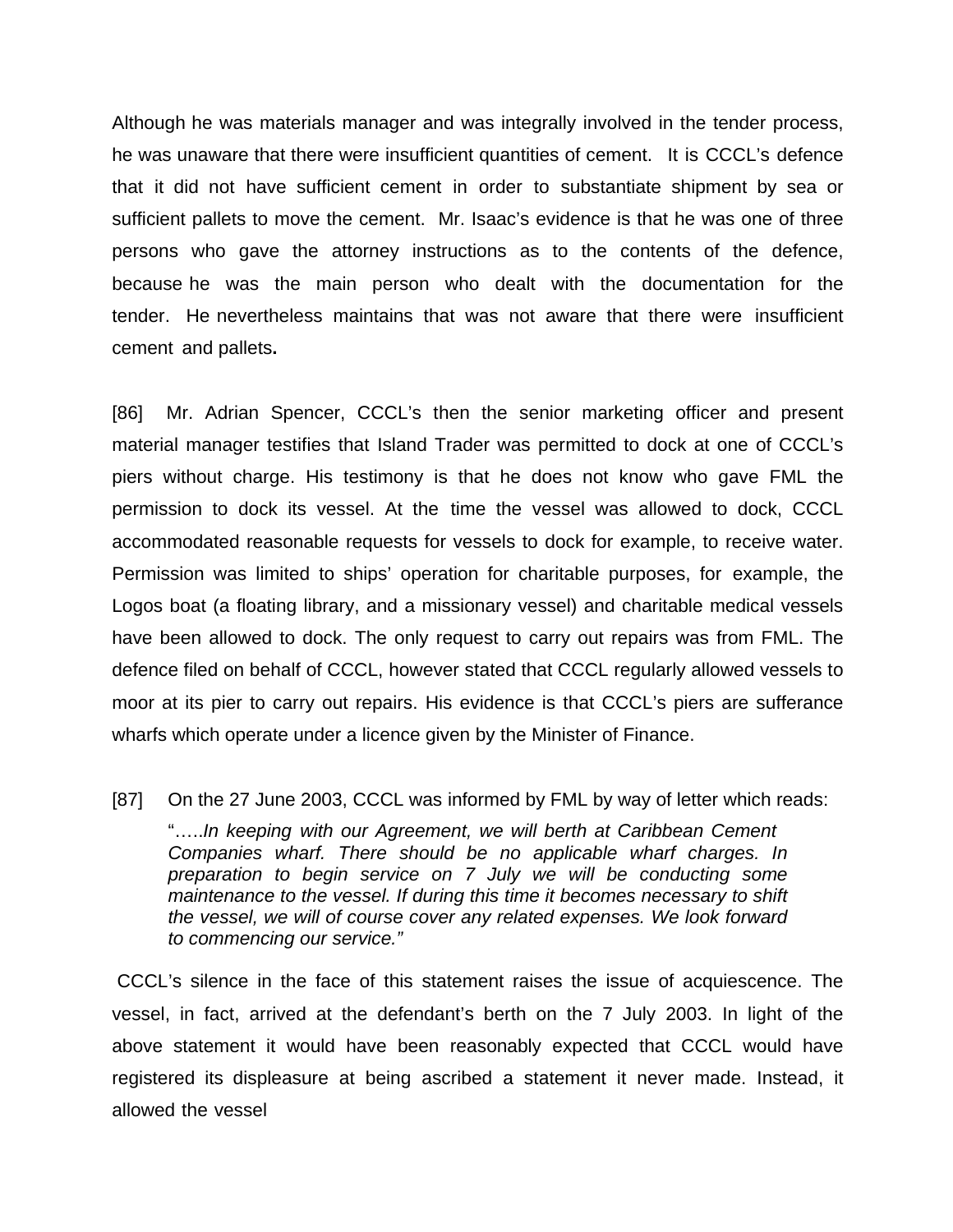to berth until the 3 October 2003 without any objection or cost to the claimant. On the 3 October 2003, its then general manager Mr. Haynes informed the claimant that CCCL was no longer interested in pursuing transportation by sea.

[88] Can it be said, in light of CCCL's behavior, that its conduct, prior to Mr. Haynes letter, that the parties were operating on the premise that there was an acceptance and FML was awarded the tender and was merely awaiting CCCL's date of commencement as alleged.? This court, on a balance of probabilities, finds that there was in fact an agreement for the vessel to be brought to CCCL's pier as stated in the letter.

# **WHETHER CCCL'S VERBAL ACCEPTANCE OF FML'S TENDER CONSTITUTED A BINDING AGREEMENT**

### **THE LAW**

[89] The learned authors of **Chitty on Contracts** Thirtieth Edition Volume 1 at page 204 expressed the view that, although the meticulous details of an agreement are not worked out, an agreement may be complete. It was also their view that a claim for payment for work done in circumstances where it was believed that there was a contract or the parties expected that there was a concluded contract because of the negotiations between them could constitute a completed agreement**.**. At pages 205 and 206 they stated:

*"The effect of a stipulation that an agreement is to be embodied in a formal written document depends on its purpose*. *One possibility is that the agreement is regarded by the parties as incomplete, or as not intended to be legally binding, until the terms of the formal document are agreed and the document is duly executed in accordance with the terms of the preliminary agreement (e.g. by signature). This is generally the position where solicitors are involved on both sides, formal written agreements are to be produced and arrangements are made for their execution: The normal inference will then be that the parties are not bound unless and until both of them sign the agreement. A second possibility is that such a document is intended only as a solemn record of an already complete and binding agreement. Yet, a third possibility is that the main agreement lacks contractual force for want of execution of the formal document but that nevertheless a separate preliminary contract comes into existence at an earlier stage, e.g. when one party begins to render services requested by the other, so that under this contract the former party will be entitled to a reasonable remuneration for those services."*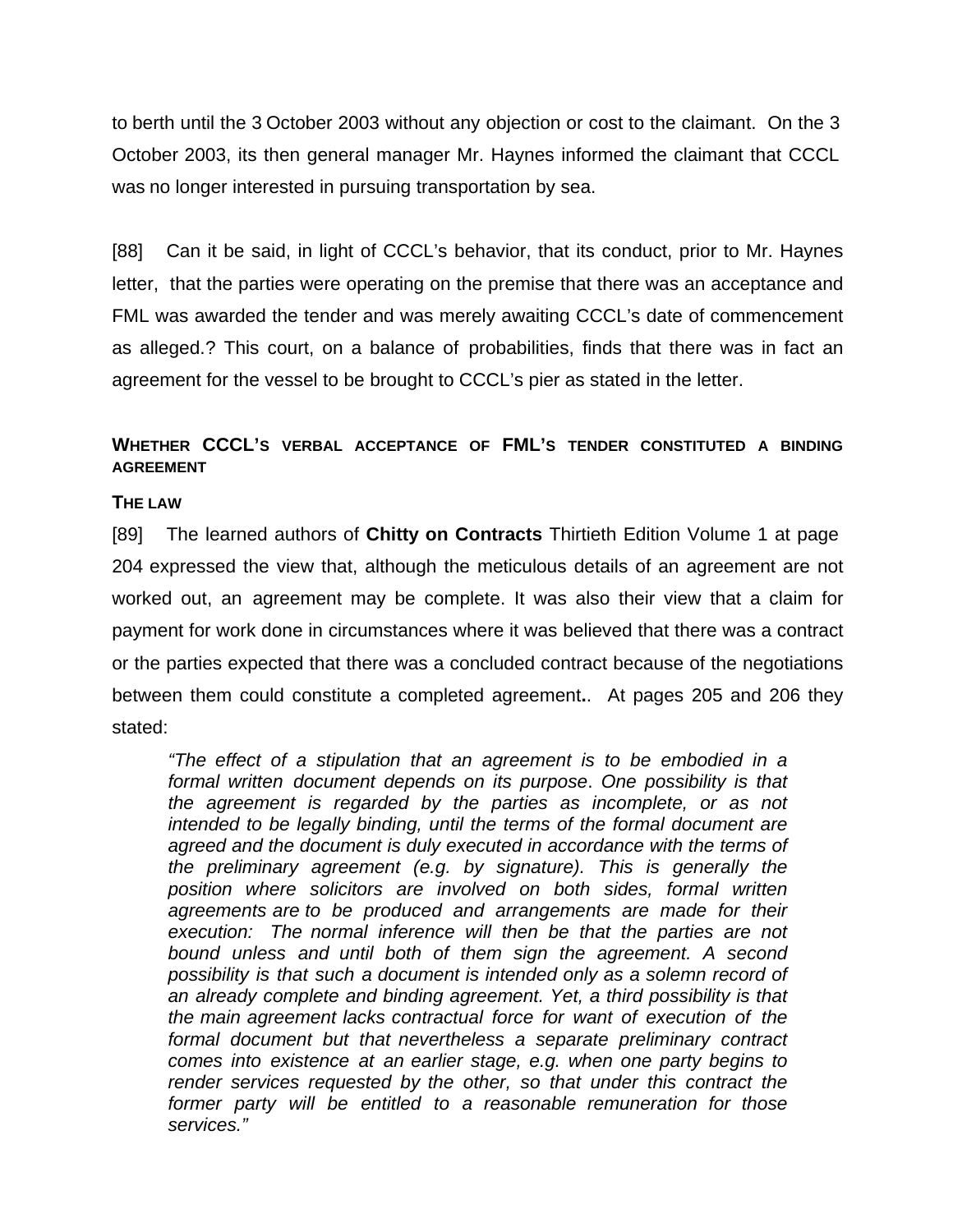[90] The defendant relies on the case of **Okura v Navara** [1982] 2 LLR 537 in support of its contention that there was no concluded contract. In that case, the claimant Okura and Co. Ltd had contracted the defendant for the construction and sale of a ship which was to be delivered in September 1977. The contract contained *inter alia* a force majeure clause. The defendant was not able to fulfill its contractual obligations and **Navara** cancelled the contract in accordance with the contract. The parties commenced negotiations almost immediately after **Okura** made an offer to purchase the ship.

[91] The negotiations proceeded on the understanding that a written contract would be signed by the parties. On the 4 May 1978, a telex was sent which contained the terms agreed by the parties. The conditions which were contained in the first contract were to apply, however there were additional conditions, for example: the time for delivery, the fact that acceptance or rejection was to be made within a specified time after the parties signed the agreement. The telex required that the items enumerated in the telex were to be "incorporated in a memorandum of agreement in mutually acceptable manner." Significantly, it was a term the first contract that its effective date was conditional upon the signing of the agreement by the buyer and the contractor.

[92] **Okura** caused a draft memorandum of the proposals outlined in the telex to be prepared. It however contained an additional clause which was not included in the telex. The clause sought to deprive the **Okura,** the seller of any extension of time as a result /due to force majeure. It, in fact, excluded clause 10 of the original contract which allowed for an extension of time as a result of force majeure.

[93] The parties were unable to agree. **Okura** objected to the inclusion of the clause. There was no agreement on the issue. The negotiations broke down and **Okura**  informed **Navara** by way of telex that the builder did not agree to the draft agreement and refunded **Navara's** down payment and sold the ship. **Navara** threatened to institute proceedings for specific performance. **Okura** issued a writ which sought a declaration that a contract had not been reached.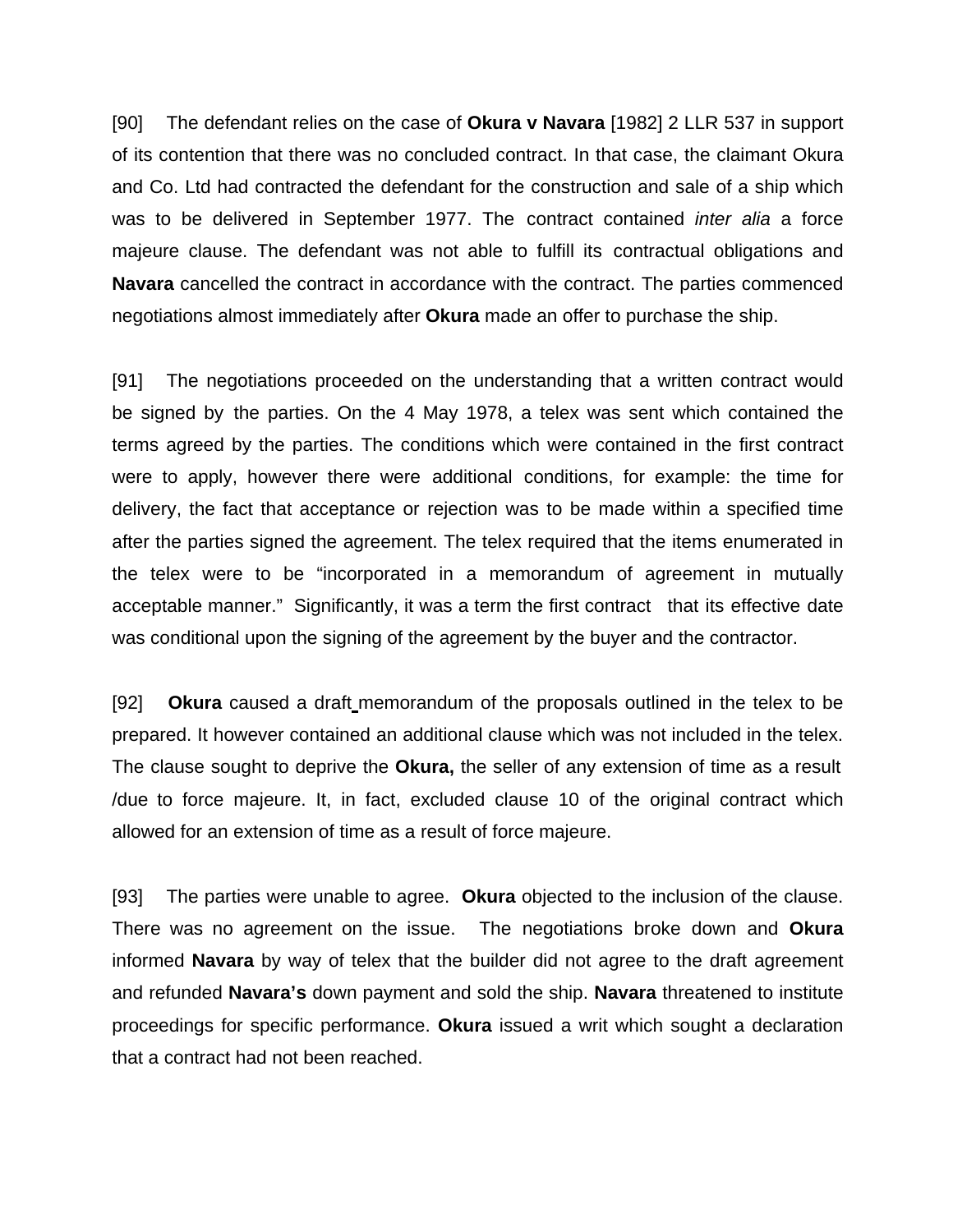[94] On appeal, Lord Denning MR, in determining whether the telex was intended merely as the 'basis for a future agreement', that is 'subject to contract' or whether it was a binding agreement, relied upon the rule expounded by Mr. Justice Parker in the case of **Von Hatzfeldt-Willdenburg v Alexander** [1912] 1 Ch 284 at page 288. Lord Parker enunciated thus:

"*It appears to be well settled by the authorities that if the documents or letters relied on as constituting a contract contemplate the execution of a*  further contract between the parties, it is a question of construction *whether the execution of the further contract is a condition or term of the bargain or whether it is a mere expression of the desire of the parties as to the manner in which the transaction already agreed to will in fact go through. In the former case there is no enforceable contract either because the condition is unfulfilled or because the law does not recognize a contract to enter into a binding contract. In the latter case there is a binding contract and the reference to the more formal document may be ignored."*

[95] Lord Denning, disagreed with the court of first instance and was of the opinion that there was no binding contract. At page 541 he said:

"*Everything was provisional only. The parties were not to be bound unless and until they signed an agreement. Item 3 of the telex said, "within 15 consecutive days a …signing of this agreement". Article X1X of the original contract said that it would become effective when the agreement was signed. Item 11 of the telex clearly contemplated that there should be a memorandum of agreement in mutually acceptable terms. It is a matter simply of the construction of the document. The telex itself was not binding. It was a preliminary to a future document which was to be binding when signed. The future document was drafted but it was never signed. It was never agreed by the parties.*

*There is also the conduct of the parties. It seems to me that they did not treat the telex of May 4, 1978, as a binding agreement. All sorts of matters had to be arranged. Eventually the buyers asked for a refund of their money in accordance with their ultimatum. That refund was accordingly made by the sellers without a query at all. The conduct of the parties throughout seems to me to show that there was no binding agreement on May 4. It was contemplated that there should be a binding agreement, but it was never made."*

[96] The circumstances of **Okura** differ from the instant case. The parties in the **Okura** case palpably intended that they would be bound by a formal and signed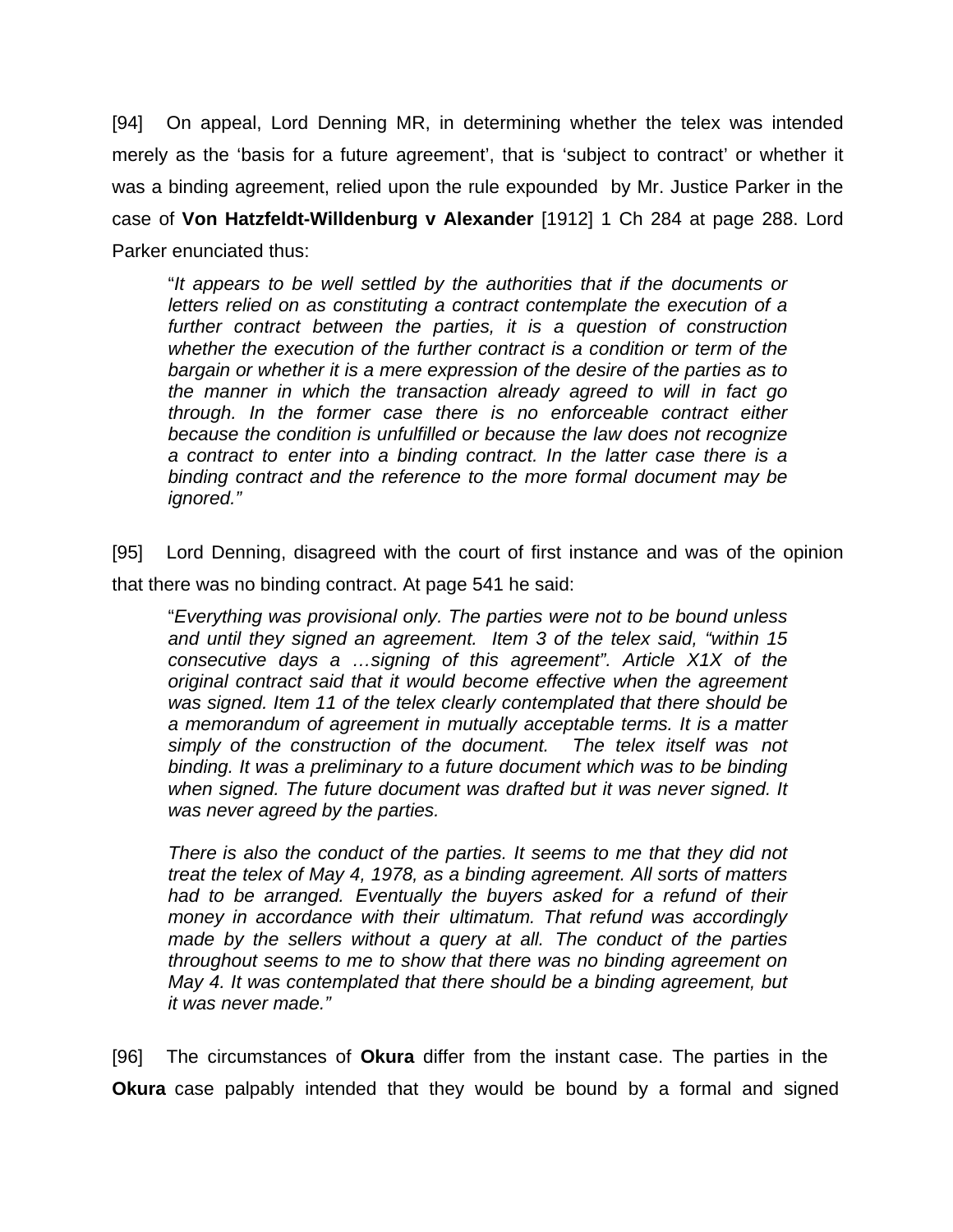agreement. The conduct of the parties demonstrated that the telex was not regarded by them as binding.

[97] The defendant also relies on the case of **Pagnan v Feed Products Ltd** [1987] Vol 2 LLR 601. In that case, Pagnan was the purchaser and Feed Products, the seller. The parties negotiated the sale of corn gluten feed pellets. The sale was conducted between the buyer and seller by broker, ADM (Mr. Pagnossin). The negotiations were conducted by way of telex. On the 1 February 1982, Mr. Pagnossin, the broker, advised the parties via telex that an agreement had been reached and he stated the terms of the agreement.

[98] The following day the defendant received a telex from its supplier which contained several additional terms. The defendant amended the telex and sent it to the plaintiff. The plaintiff found certain amendments to be unacceptable and Mr. Pagnossin, the broker, was so advised on the 3 February. By 8 February the broker and the defendant were under the impression that they had resolved the issues because the parties had exchanged several telexes and the claimant had not raised any objection.

[99] The sellers prepared a formal contract. The document omitted the amendments to which the purchaser had agreed. It however included the terms which were agreed with the broker, Mr. Pagnossin. The seller received the said contract on the 26 February and returned it to the broker who gave it to the claimant on 9 March. The following day the claimant, by way of telex pointed out the omissions to the sellers. Telexes were exchanged as a result. The claimant insisted that there was no concluded contract as a consequence of the omission.

[100] Mr. Justice Bingham with whose decision the Court of Appeal agreed, dismissed the buyer's appeal and found that there was a concluded contract. At that juncture the parties were not negotiating terms which were considered pre-condition of the contract but were settling the details of a concluded contract. At page 610 Bingham J enunciated the law thus: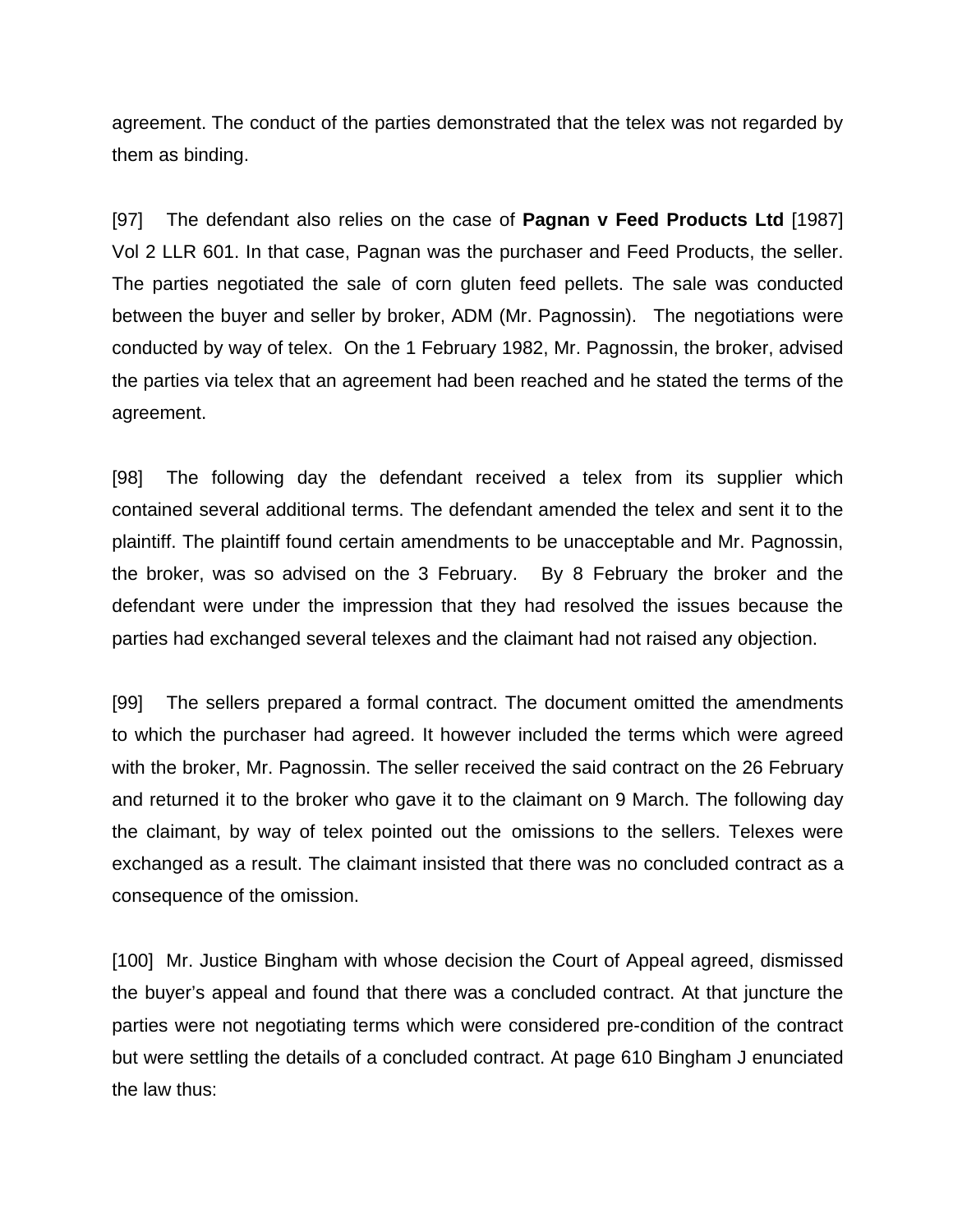*"The general principles to be applied in deciding the issues in this case are not, I think, open to much doubt. The Court's task is to review what the parties said and did and from that material to infer whether the parties' objective intentions as expressed to each other were to enter into a mutually binding contract. The Court is not of course concerned with what*  the parties may subjectively have intended. As Lord Denning MR put in in *Storer v Manchester City Council [1974] 1 WLR 1403 at p 1408H:*

*In contracts you do not look into the actual intent in a man's mind. You*  look at what he said and did. A contract is formed where there is, to all *outward appearances, a contract. A man cannot get out of a contract by saying "I did not intend to contract" if by his words he has done so. His intention is to be found only in the outward expression which his letters convey. If they show a concluded contract, that is enough.*

*It is furthermore clear that where exchanges between parties have continued over a period the court must consider all these exchanges in context and not seize upon one episode in isolation in order to conclude that a contract has been made. There will be some cases where continued negotiations after a contract has allegedly been made will lead to the inference that the parties never in truth intended to bind themselves, as in Hussey v Horne-Payne, (1879) Ld wR 4 App Cas 311.This will the more obviously be so where a term raised by one or other party early in the negotiation had not been the subject of agreement at the time of the alleged contract. Love and Stewart Ltd. vs. S. Instone & Co. Ltd (1917) 33 T.L.R. 475 is an example of such a case: there, although the parties had agreed that there should be a strike and lock-out clause, they had never agreed what the terms of the clause were to be.*

*Where the parties have not reached agreement on terms which they regard as essential to a binding agreement, it naturally follows that there can be no binding agreement until they do agree on those terms."*

[101] In the absence of an agreement signed by representatives both parties, examination of the correspondence from FML and the parties' conduct are revealing. The letter of 27 June 2003 which was sent to CCCL for Mr. Isaac's attention referred to a discussion which occurred between the parties the week before. It sought to confirm the arrival of the vessel and stated a date for the commencement of service. CCCL did not respond to this letter. Is it reasonable that CCCL would have remained silent in the face of what should have been considered blatant lies? Can its silence be regarded as, acceptance of the statements and therefore constituted ratification? Is it reasonable to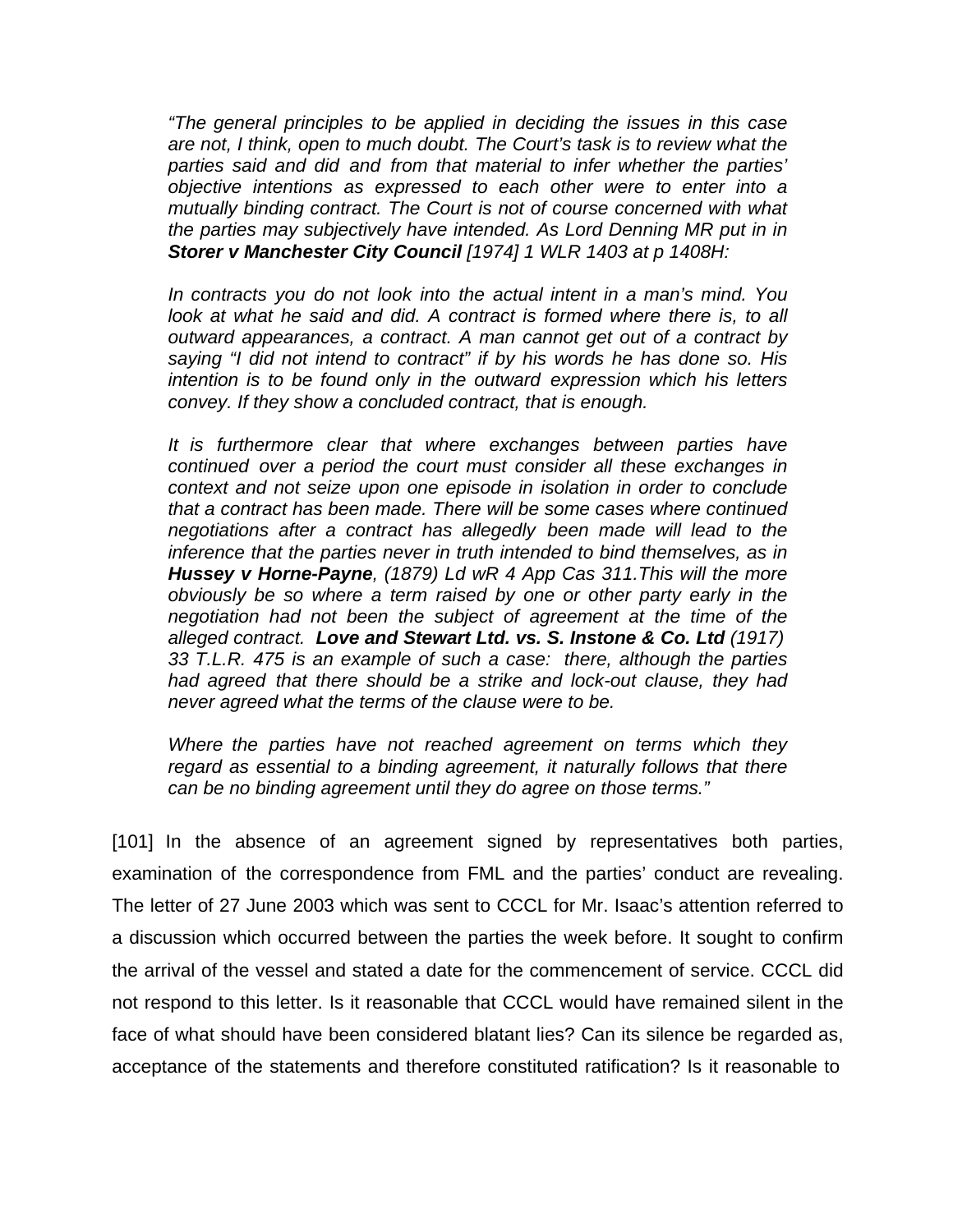infer that the parties operated on the understanding of a concluded contract? Although contracts are not to be lightly implied, in light of:

- *(a) the clear statement of an agreement between the parties for the vessel to be to arrive;*
- *(b) a stated period for service to commence; and*
- *(c) CCCL's silence in the face of those statements,*

this court finds on a balance of probabilities that there was indeed an agreement between the parties as stated.

### **WHETHER FML WAS READY AND ABLE TO COMMENCE SERVICE**

# **WAS THE ISLAND TRADER SEAWORTHY?**

[102] It is Mr. Leiba's firm submission that even if certain representations were made, the claimant was not in a position to perform the contract as its vessel was not seaworthy. Mr. Isaac, in his witness statement avers that the defendant's vessel was allowed to moor at CCCL's pier for over a month to effect repairs. It is his evidence that repairs were being effected to as late as 6 October 2003. At 7 July 2003, according to Mr. Isaac FML was not ready or able to begin the service as the vessel required repairs and it had not obtained the trucks which were needed to carry out the service. He is insistent that FML did not curtail or reduce its charter as a result of any request of CCCL.

[103] FML made it quite plain in that letter that it intended to conduct maintenance to the vessel. Does that mean that the vessel was not seaworthy? Could maintenance have been effected at sea or was it necessary to for them to be effected while docked? Whether they were or were not, it is again concerning that the letter contained clear statements that the parties were in agreement with no rebuttal from CCCL.

[104] Mr. Lake's evidence however is that there was no need for the vessel to be in port for any extended period because the vessel is equipped with a complete machine shop. There is nothing additional in port which is required to maintain the vessel that is not available to maintain the ship at sea. It is his evidence that vessels do not need to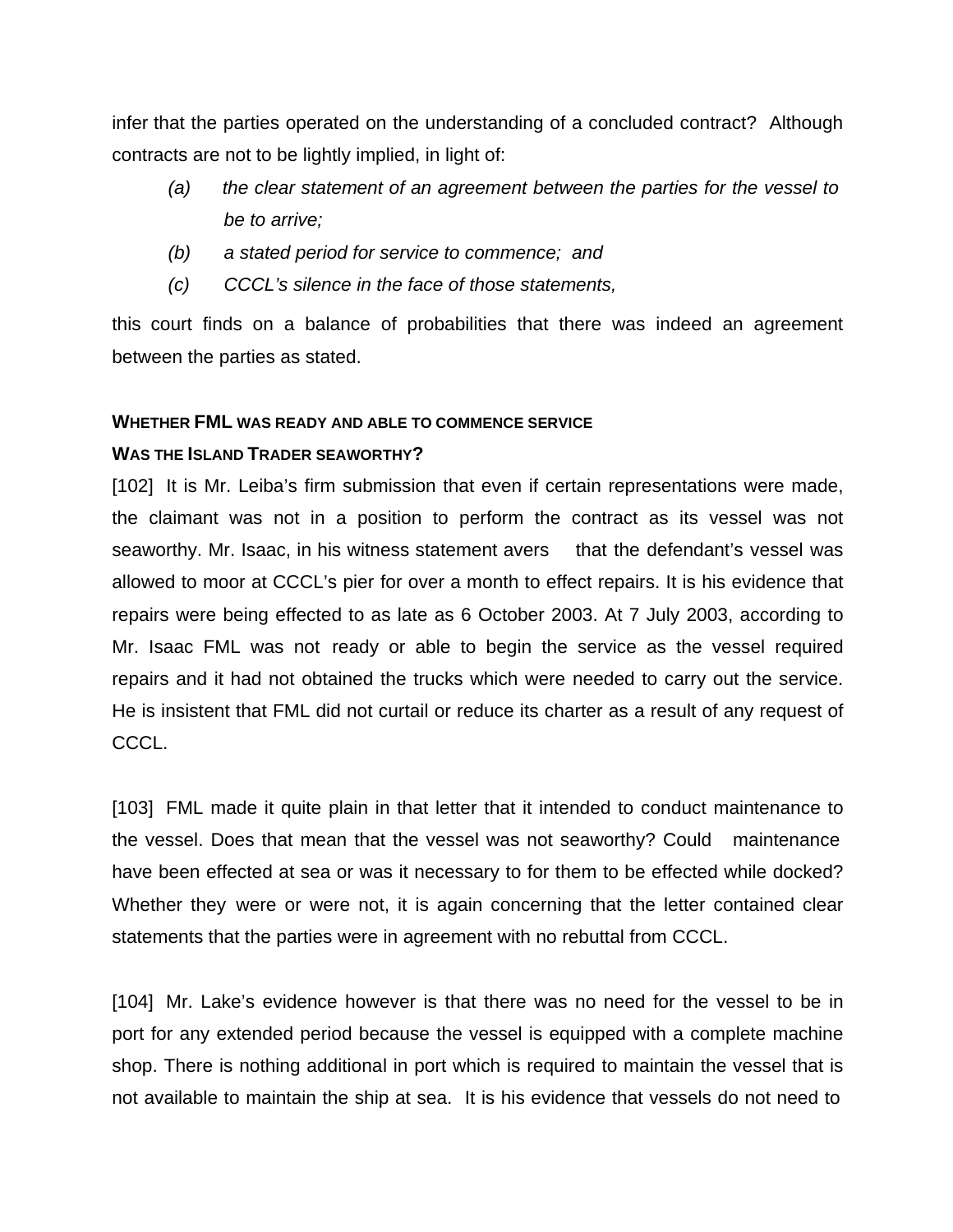be in port for extended periods for maintenance because they are equipped with redundancy. A ship, he testifies, has two of everything, for example two generators, two propellers.

[105] Maintenance work is carried out continuously whether the ship is in port or at sea. The vessel, the Island Trader, carried a crew of twenty persons. In the event there is a fault with a part which is not on board, the required part is flown to the destination while the ship continues its journey. It is Mr. Lake's further evidence that there was no need for repairs to the vessel. The vessel undertook two voyages whilst it awaited CCCL's readiness. Mr. Lake by way of letter dated 27 June 2003 advised Mr. Isaac that FML would conduct maintenance on the vessel in preparation to begin service.

[106] Mr. Isaac's evidence is that he is unable to say, while the vessel was docked at the pier, whether it was undergoing maintenance as opposed to repairs. He agrees that he was unable to support the averment in his witness statement that the vessel was being repaired. Further, he testified that until he saw the documentation, he was unaware that Island Trader had carried out two charters whilst it was docked at CC's pier. The vessel's ability to carry out two charters whilst it was docked, controverts the defendant's claim that it was not seaworthy. Mr. Spencer's evidence is that he does not know whether FML sought permission for its vessel to dock in order to effect repairs. Nor can he say whether repairs were effected.

[107] The defendant also contends that the claimant was not ready or able to execute the shipment as the necessary trucks were not provided. It is Mr. Lake's evidence that the trailers were readily available. FML required two tractor heads in Kingston and in Montego Bay. FML owned five trailers and would have rented the additional forty-five from Zookie and Zars Trucking. His evidence is that the trucks would/could have been available overnight. The charges for the trucking company were included in the bid.

[108] Mr. Leiba's concern regarding the Island Trader's capacity to accommodate its shipment is without foundation. Further, it was not pleaded. Mr. Lake's evidence is that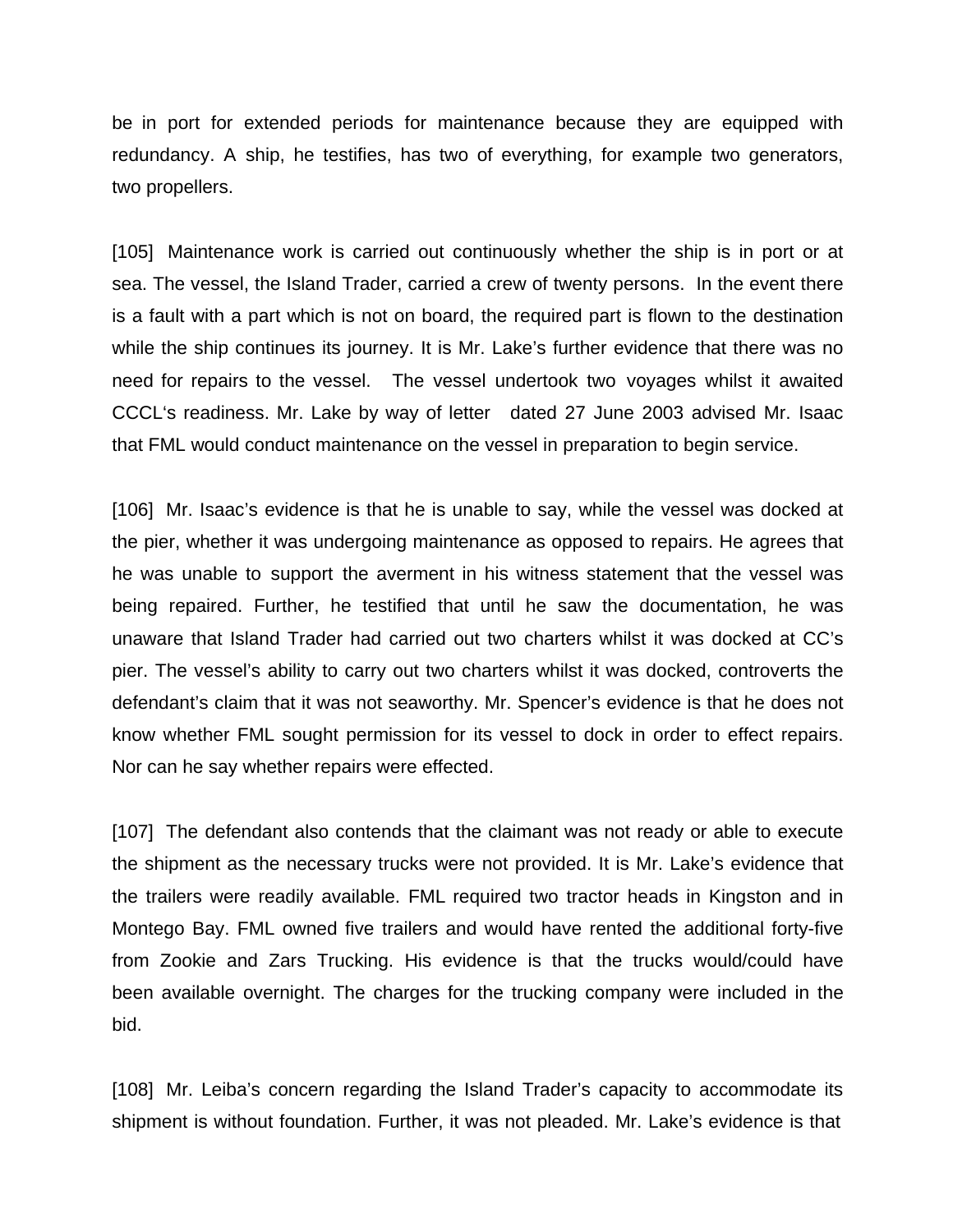there were several discussions about the logistics of transporting cement. In any event the tender document spoke of the capacity required. The concern is therefore without merit. The Invitation to Tender also stated the quantity CCCL intended to transport. Moreover, CCCL on its defence and admission by its witnesses under crossexamination is that it was unable to provide sufficient cement. Paragraph 7 of its defence reads:

"*The defendant also admits indicating to the claimant that it was desirous of attempting a trial shipment using the claimant's vessel but it did not have the required quantities of cement in stock for this trial run."*

[109] Regarding the availability of the vessel, it is Mr. Lake's evidence that if the defendant had announced its date of commencement whilst the vessel was on charter he would have chartered another vessel. It is the view of this court that the issue is not significant. The vessel had docked pursuant to an agreement. The defendant would not have been in a state of readiness at the material time and the claimant quite properly mitigated its loss by carrying out charters. The charters would have inured to the benefit of the defendant.

#### **FINDING**

[110] I accept Mr. Lakes evidence which has been supported by documentary evidence, that the vessel undertook two charters while it awaited CCCL's readiness. The fact of Messrs. Isaac's and Spencer's inability to testify that the ship was undergoing repairs; Mr. Spencer's ignorance as to whether permission was granted for the ship to carry out repairs and his consequent inability to testify about the vessel's seaworthiness) and the fact that it undertook two journeys, this court finds that CCCL has failed to substantiate its claim that vessel was in need of major repairs which affected its seaworthiness. The letter of 27 June 2003 upon which the defendant relies to impugn Mr. Lake's credit regarding the need for repairs speaks to maintenance, not repairs.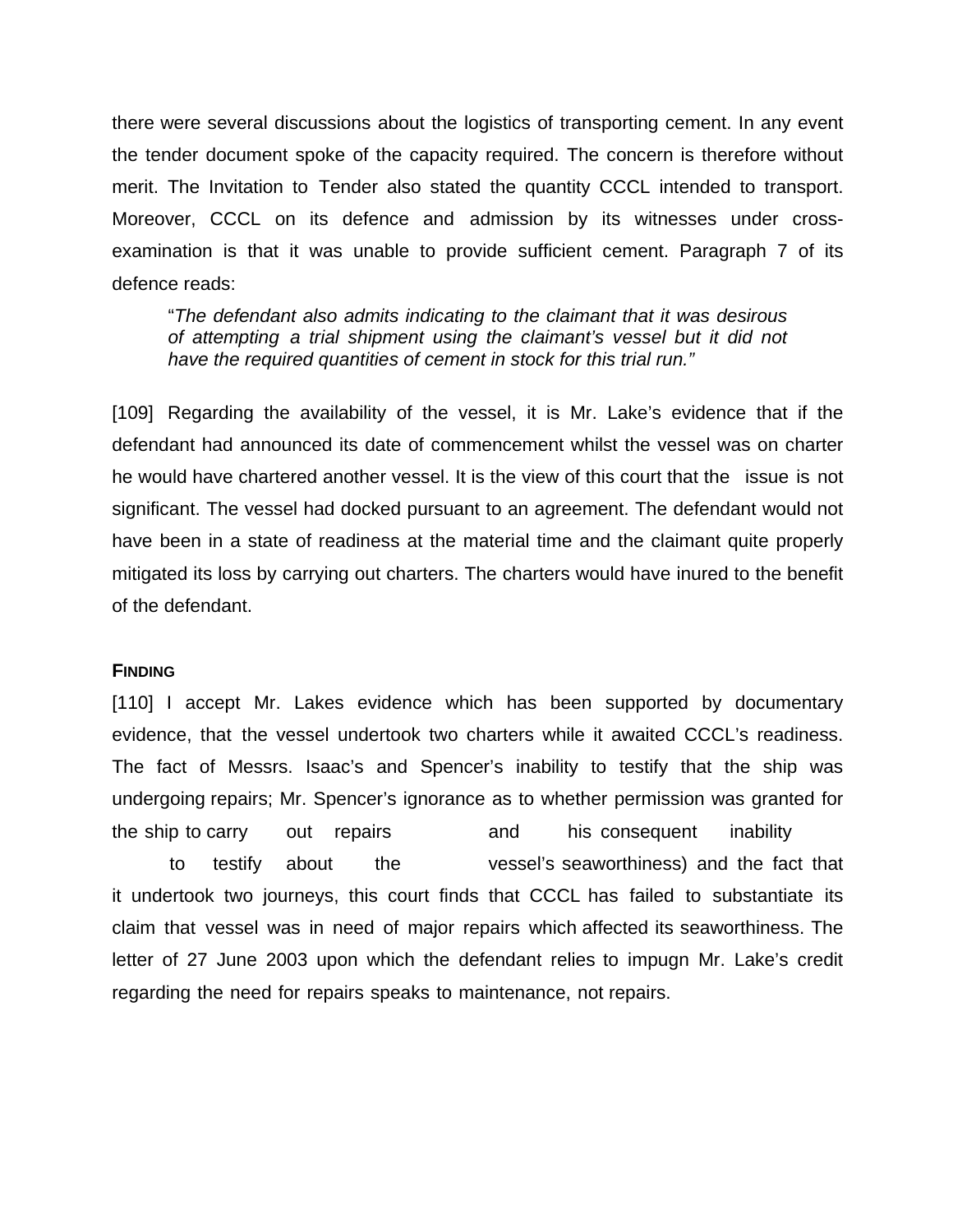### **WAS THERE A VARIATION OF THE AGREEMENT?**

### **IF SO WHETHER PRICE WAS ACCEPTED BY CCCL**

[111] Mr. Lake's evidence is that under the contract, the awarded rate was subject to fluctuation in the exchange rate and oil prices as the rates under the tender/contract was subject to fluctuation in the exchange rate and oil prices. Mr. Isaac informed him of the defendant's concerns regarding the fluctuation in the rate which was based on the United States dollar rate and oil prices. Consequently, by way of letter dated the 17 January 2003, the claimant informed the defendant that it would adjust the rate to JA \$460.00 per ton.

[112] According to him, FML adjusted its rate to accommodate the exchange rate and oil price change. The negotiations were predicated on the understanding that the claimant was awarded the contract. Under cross-examination Mr. Lake accepted that under the contract, price was not subject to change in the oil price, only to change in the exchange rate. He admitted that his letter of 17 January 2003 amounted to an amendment of the price in the tender document but states that it was amended in accordance with the tender document.

[113] He rejects the suggestion that FML's letter of 17 January 2003 was a unilateral attempt by FM to amend the tender document. According to him it was sent pursuant to the defendant's request. He also accepts that FM did not receive a written response to the letter. According to Mr. Lake, price was accepted by CCCL twice that is the price quoted in the tender document and the adjusted price.

[114] Mr. Isaac however averred that CCCL had concerns about FML's pricing because it was a significant variation from the sum which was originally submitted to the Board of Directors. The Board was therefore not in a position to award a contract as the new price would have had to be resubmitted to the Board for approval. It is his evidence that approval was never obtained from the Board of Directors.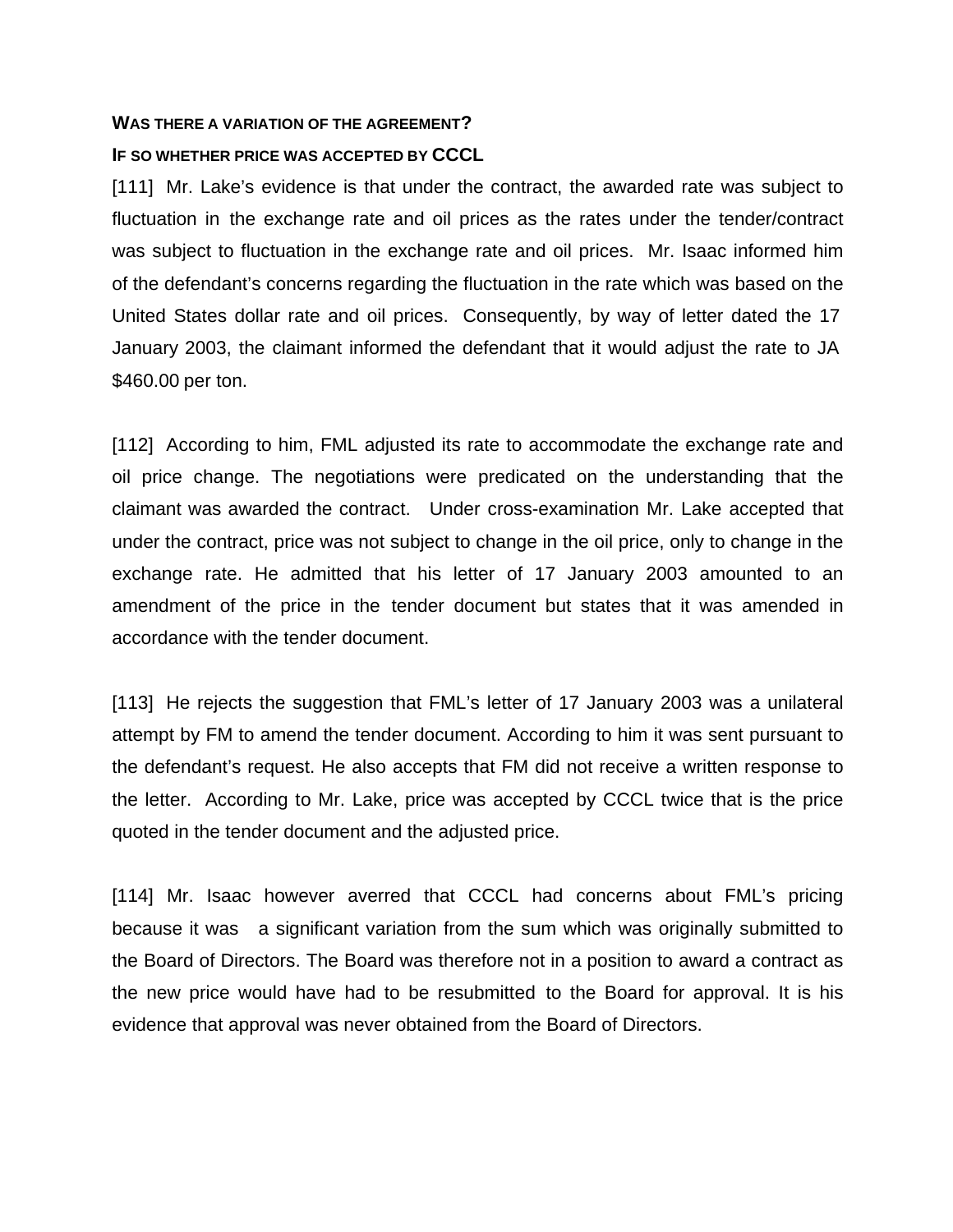[115] He disagreed that the letter of the 17 January 2003 was in response to the query he raised regarding the exchange rate. He acknowledged that although he saw the letter dated 17 January 2003, he did not respond to say that CCCL had not requested a price adjustment. He denied that CCCL failed to respond to the letter because it had made the request. It is important to quote the salient portion of the letter of 17 January 2003.

# "*Re: Quotation for tender-Provision of Marine Transportation Services*

*Pursuant to your request on 16 January 2003, we have adjusted our price for provision of services in regards to the above captioned tender. The price is now J\$460.00 based on the rate of exchange to the US\$ and the price of oil as at today's date.*

*If this offer is acceptable, we expect to enter into a formal contract for the provision of the service."*

[116] It is Mr. Leiba's submission that to date it is unclear what the price to transport the cement pursuant to the Claimant's tender was at the material time, because the price submitted was a variable one, dependent on the exchange rate. This, he submits, is contrary clause 11.1 of the General Conditions of Contract that the prices charged should not vary from the prices quoted in its bid with the exception of any price adjustment authorized. It is his submission that the letter of 17 January 2003, amounted to an offer.

[117] He submits that if the court holds that a contract existed based on the oral indication to the Claimant that it was the preferred bidder, the subsequent price adjustment by the Claimant amounted to a cancellation of the original contract and a fresh tender being submitted, at the revised price, which, even on the Claimant's case, was never accepted orally or otherwise. The pricing scheme submitted by the Claimant was therefore contrary to express terms of the Invitation to Tender (page 13 of the Agreed Bundle) which never contemplated a variable pricing mechanism. It is his contention that the bid-as it stood was not capable of acceptance.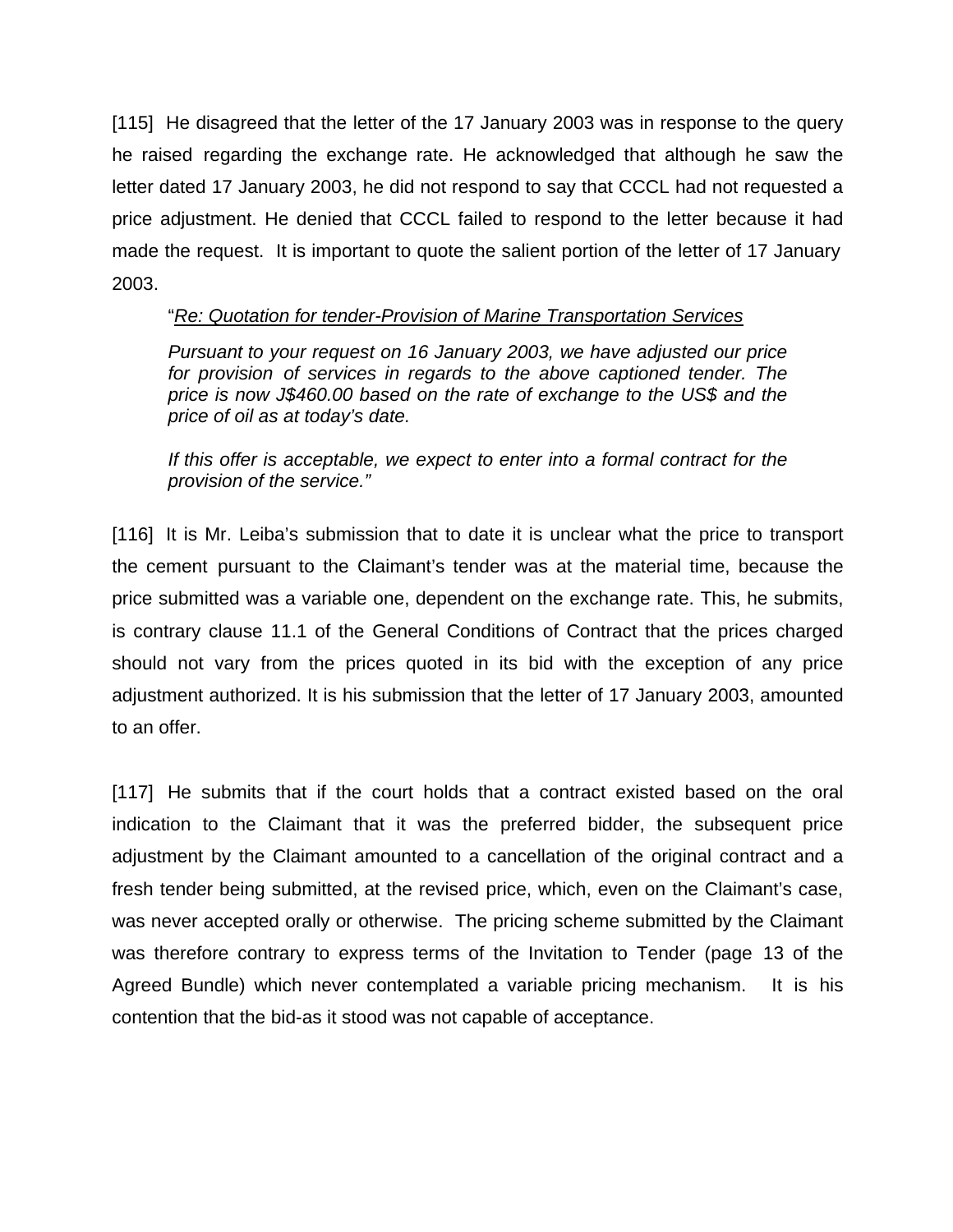### **RULING**

[118] Under the heading **General Conditions of Contract**, clause 11.1 states:

"*Prices charged by the contractor for services performed under the Contract shall not,*  with the exception of any price adjustments authorized, vary from the price quoted by it *in its bid."* The tendered price was therefore not subject to change except sanctioned by the CCCL. Any attempt to vary the price based on a change in the oil price would have been outside of what was stipulated Tender price.

In FML's Tender Document, which was accepted by CCCL, clause …regarding price, reads:

"*The cost per Metric Tonne for the complete service is J\$432.81 inclusive of Marine Insurance. Please note this price is based on an exchange rate of US\$1-J\$48.68*.

[119] It is impalpable, in my view, whether FML intended to capture future changes in the US dollar. Both Messrs. Isaac and Spencer however agree that price was tied to the US dollar. By virtue of the Tender document, price was not subject to any change in the oil price. In the circumstances, did the revised price constitute a fresh offer? Assuming that FML's amendment of the price amounted to a variation of the contract, was the said variation accepted by CCCL?

[120] It is strange that CCCL remained silent in the face FML's seemingly audacious misrepresentation that it was requested by CCCL to adjust its price. CCCL, in the face of such a position, continued discussion with FML. There is no evidence that it expressed shock at the statement. Is it that CCCL had indeed on the 16 January made the request? CCCL apparently accepted the change in light of its silence in the face of the letter and its conduct. In fact this court accepts Mr. Lake's evidence that he was asked to adjust the price.

# **OTHER PERTINENT ISSUES**

# **WHO ATTENDED THE MEETING HELD WITH FML'S REPRESENTATIVE**

[121] It is Mr. Spencer's evidence that while CCCL was speaking with FML, it was not also speaking with other bidders. At the point that FML was informed that it was the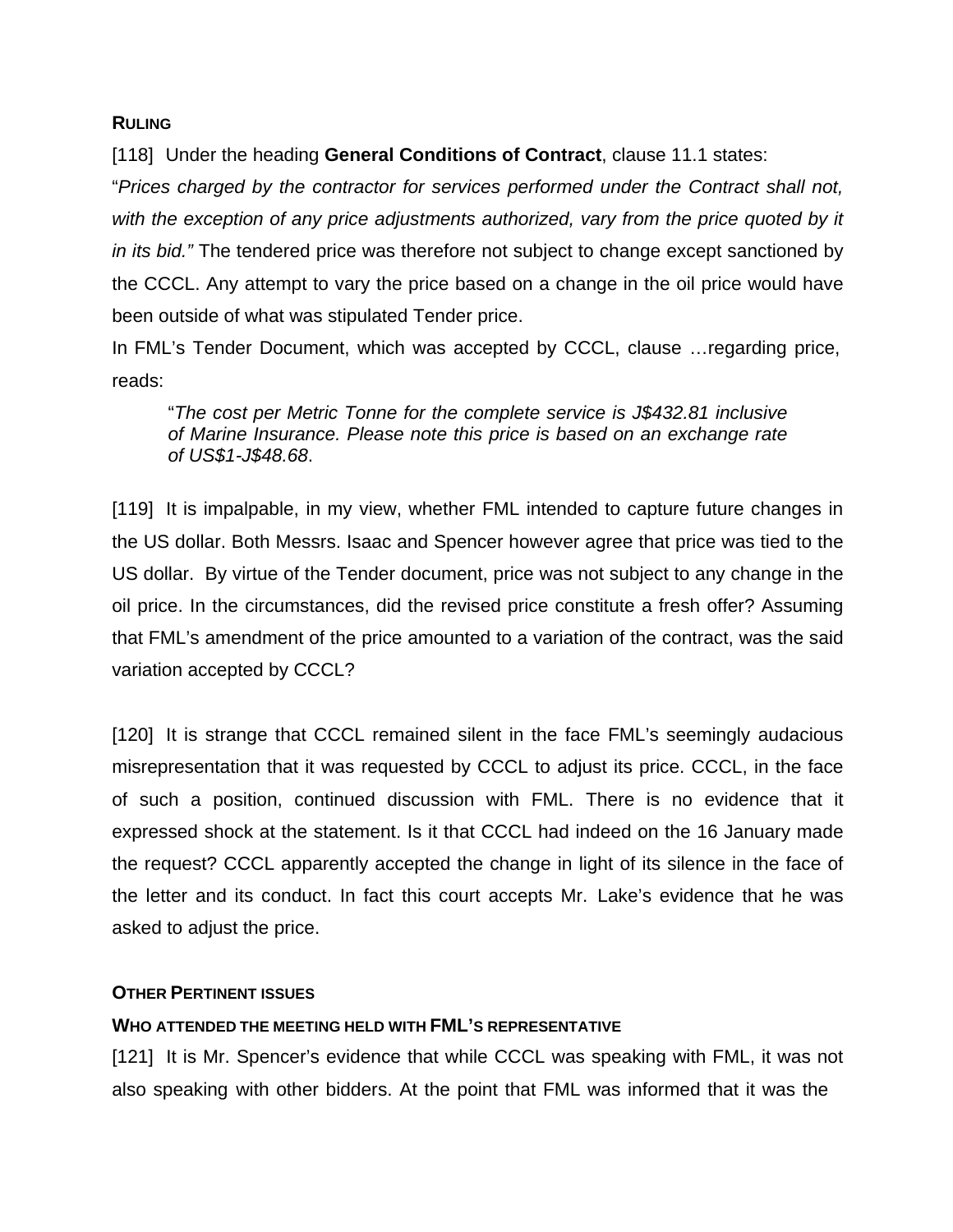preferred bidder it ceased speaking to the other bidders**.** Yet it is also his evidence that other bidders were present at the meetings with Mr. Lake. At what point therefore were the meetings held with the other bidders? His testimony is that before a bidder is selected as the preferred bidder, meetings are held with the bidders to clarify their bids. Upon being shown paragraph 12 of his witness statement, he stated that he was not sure whether the meetings were held before or after FML was told it was the preferred bidder. It is also his evidence that the clarification meetings were held before CCCL selected the preferred bidder. According to Mr. Spencer, the meetings were held with all the bidders. He however, conceded that he did not state in his witness statement that clarification meetings were held with FML and other bidders.

[122] He had previously testified that the meetings were attended by other bidders. He had earlier insisted that after FML was informed that the tender was accepted, the meetings which were held with FML's representative included the other bidders to clarify the bids. It is also his testimony that CCCL accepts tenders and then seeks clarification from all tenderers**.** Assuming that Mr. Lake was informed that FML was the preferred bidder, what would have been the need to meet with all the bidders?

# **WAS MR. ISAAC PRESENT?**

[123] Mr. Spencer was unable to recall whether Mr. Isaac was present at the meetings which were held to clarify the bid. He could not recall whether Mr. Isaac was present at the meeting at which Mr. Lake was informed that FML was the preferred bidder. He denied that Mr. Isaac was present at the meeting to clarify the bid with FML's representative. Under cross examination he testified that Mr. Isaac attended only one meeting. He was unable to say which meeting Mr. Isaac attended nor could he recall whether the discussions were held before or after Mr. Lake was informed that he was the preferred bidder. His witness statement however is at variance with his evidence. He averred in his witness statement as follows:

"*I was present at various meetings with Derrick Isaac, who was Carib Cement's Materials Manager at the time and Richard Lake of Freight Management when Derrick Isaac asked what impact the movement in the exchange rate would have on Freight Management's proposal…"*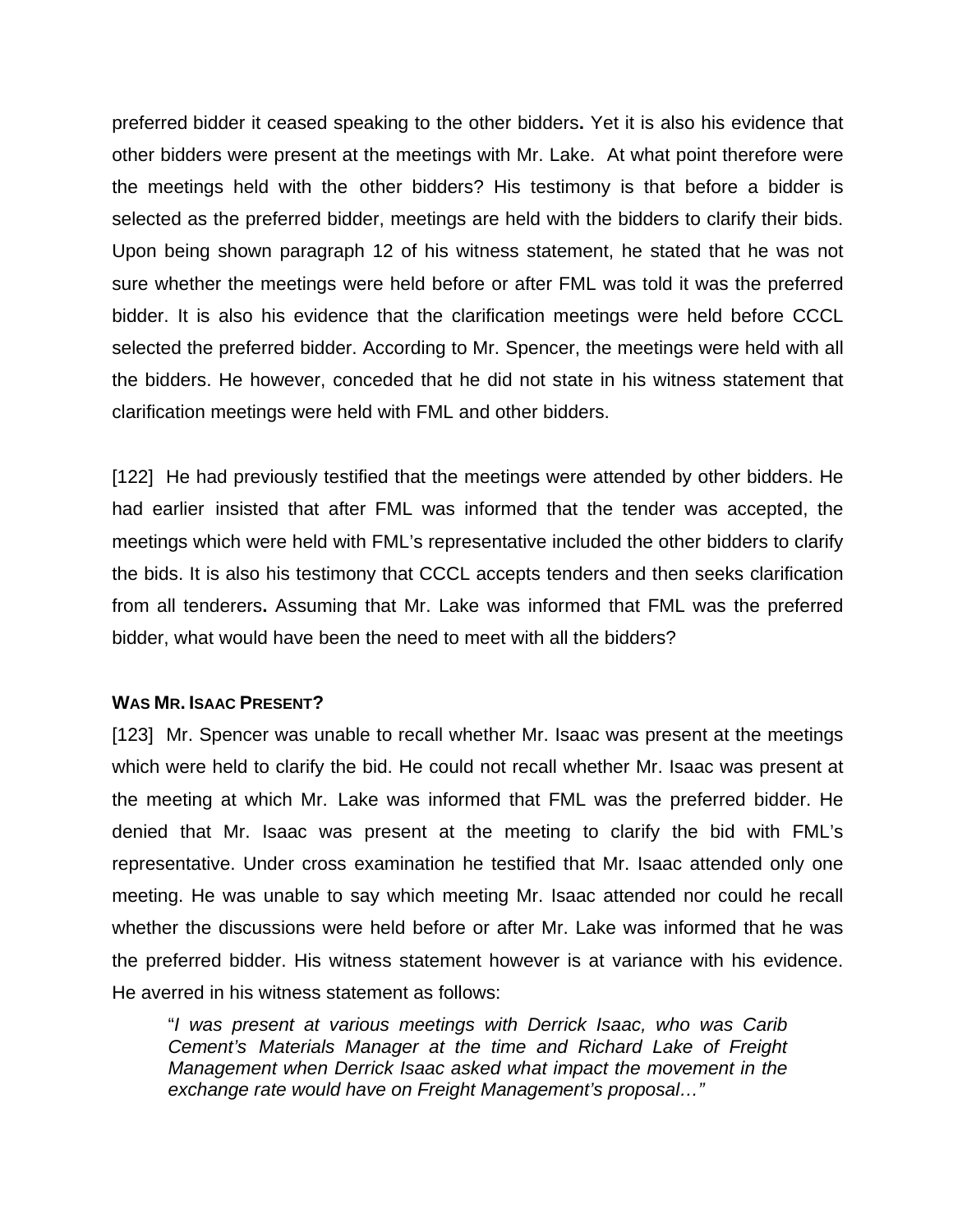[124] Upon being confronted with his witness statement that Mr. Isaac was present at the various meetings, he stated that the various meetings at which the discussions occurred were held before FML was told it was the preferred bidder. CCCL was still evaluating the bid. At those meetings CCCL had no idea when it intended to commence shipment because it did not know if the method was feasible.

[125] Mr. Isaac was the secretary of the MTC. It is improbable that he, being the chief person involved, would have had only one meeting with the preferred tender, while Mr. Spencer had several. I am fortified in this conclusion by Mr. Spencer's relative lack of knowledge concerning important matters relating to the tender process. He could not recall if FML was informed in writing that CCCL did not intend to pursue the contract; nor could he recall if he had looked at all the documents in the case. He was ignorant as to the reason for the inclusion of the contract agreement among the Tender documents. He does not know if FML sought permission to repair the vessel. Indeed Mr. Spencer is an unreliable witness whose veracity is in question. He insisted that quantity of cement was not an issue, yet, when shown the witness statement he was immediately able to provide an explanation as to why it was an issue.

#### **WHY WAS TRANSPORTATION BY SEA NOT PURSUED?**

[126] Both Messrs Isaac's and Spencer's credibility has been impugned. It is Mr. Spencer's evidence that transportation of the cement was solely by trucks at the time the tender was issued. The drivers of those trucks were demanding more money to transport the cement. CCCL had concluded discussions with the drivers and had arrived at a new rate. CCCL was therefore seeking a cheaper and more efficient means of transportation. Mr. Isaac disagreed with the suggestion that CCCL desired a cheaper alternative to transportation by road. He was shown his witness statement in which he stated:

" …Carib Cement…invited tenders for transportation by sea …This was because Carib *Cement was seeking a cheaper and more efficient method of transferring cement to the Montego Bay Depot*."

He denied knowing that at the material time transportation of cement by trucks had become expensive. He also denied that CCCL desired a cheaper alternative to trucks.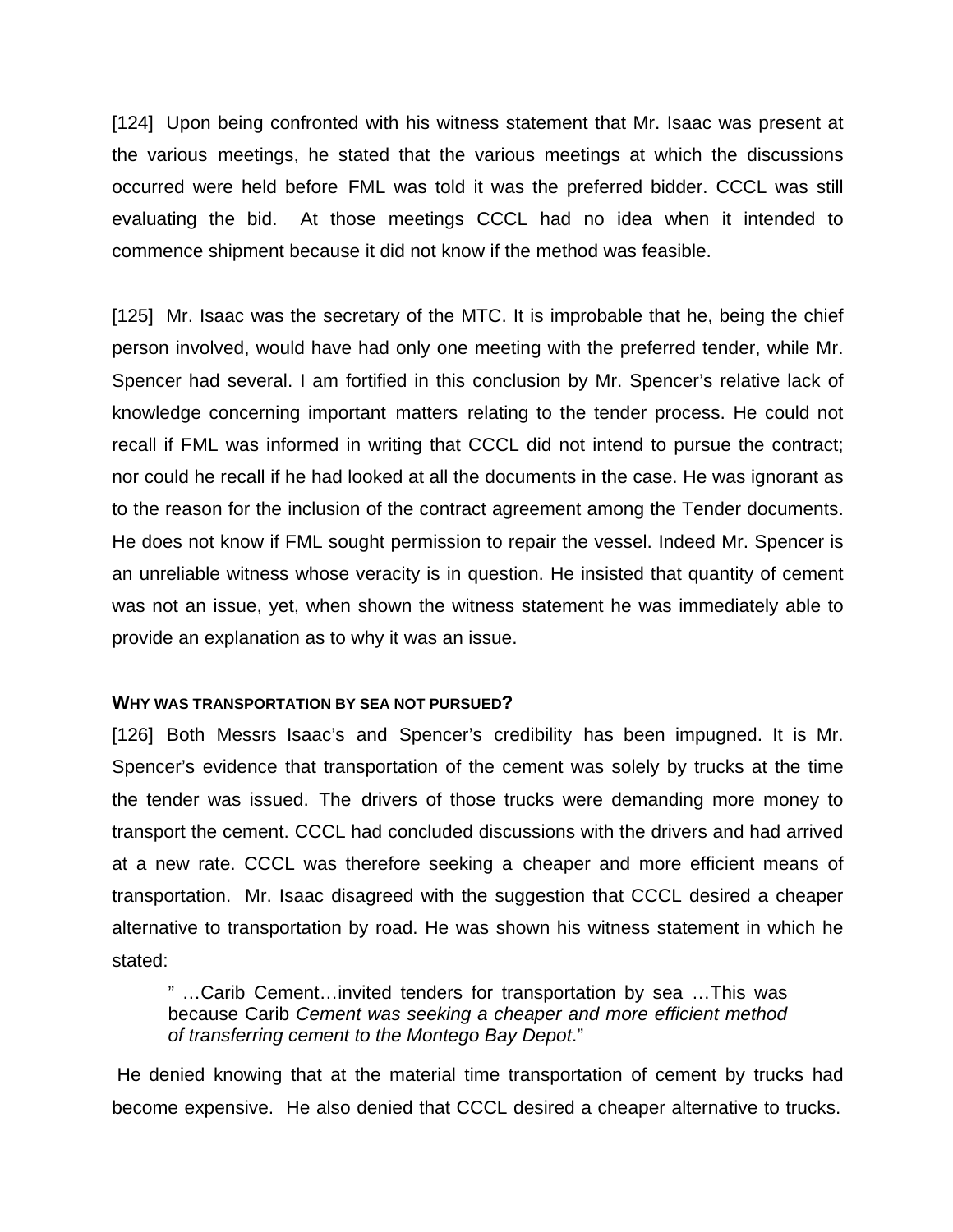He later agreed that CCCL did not pursue the contract because transportation by road had become more feasible because of the depreciation of the Jamaican dollar. Transportation by sea was no longer viable.

[127] Under cross-examination however, he denied that the contract was not pursued because it became apparent that transportation by sea would be more expensive. He was shown his witness statement which reads:

*"…Carib Cement advised Freight Management that it no longer intended to pursue the transportation of cement by sea, this was because haulage by road became more feasible to Carib Cement following the depreciation in the value of the Jamaican dollar."*

He then admitted that was a reason but not the main reason. He also admitted that transport by sea had become more expensive because of the movement in exchange rate and price of oil. He testified that quantity of cement was not an issue. Only when CCCL's defence (in which he had an input) was presented to him that he was forced to admit that CCCL did not have the requisite amount of cement to load the vessel. In reexamination, he explained that CCCL was accustomed to loading trucks, so it did not have large amounts of cement necessary for transportation by sea.

[128] Mr. Isaac is unaware that there was a delay as a result of insufficient cement and pallets. Although he was the materials manager and the main person who dealt with the documentation for the defence, he steadfastly maintains his ignorance in the face of CCCL's defence which states that it lacked sufficient cement and pallets to constitute a shipment. He was adamant that he did not indicate to the claimant that CCCL required a trial run. Only upon being presented with CCCL's defence did he concede that he was unable to maintain that assertion. He was unable to recall matters of importance such as the date the Spanish Town branch was opened and

[129] Mr. Spencer disagreed that the contract with FML was not pursued because it became apparent that transportation by sea had become more costly than by road. In his witness statement he avers that: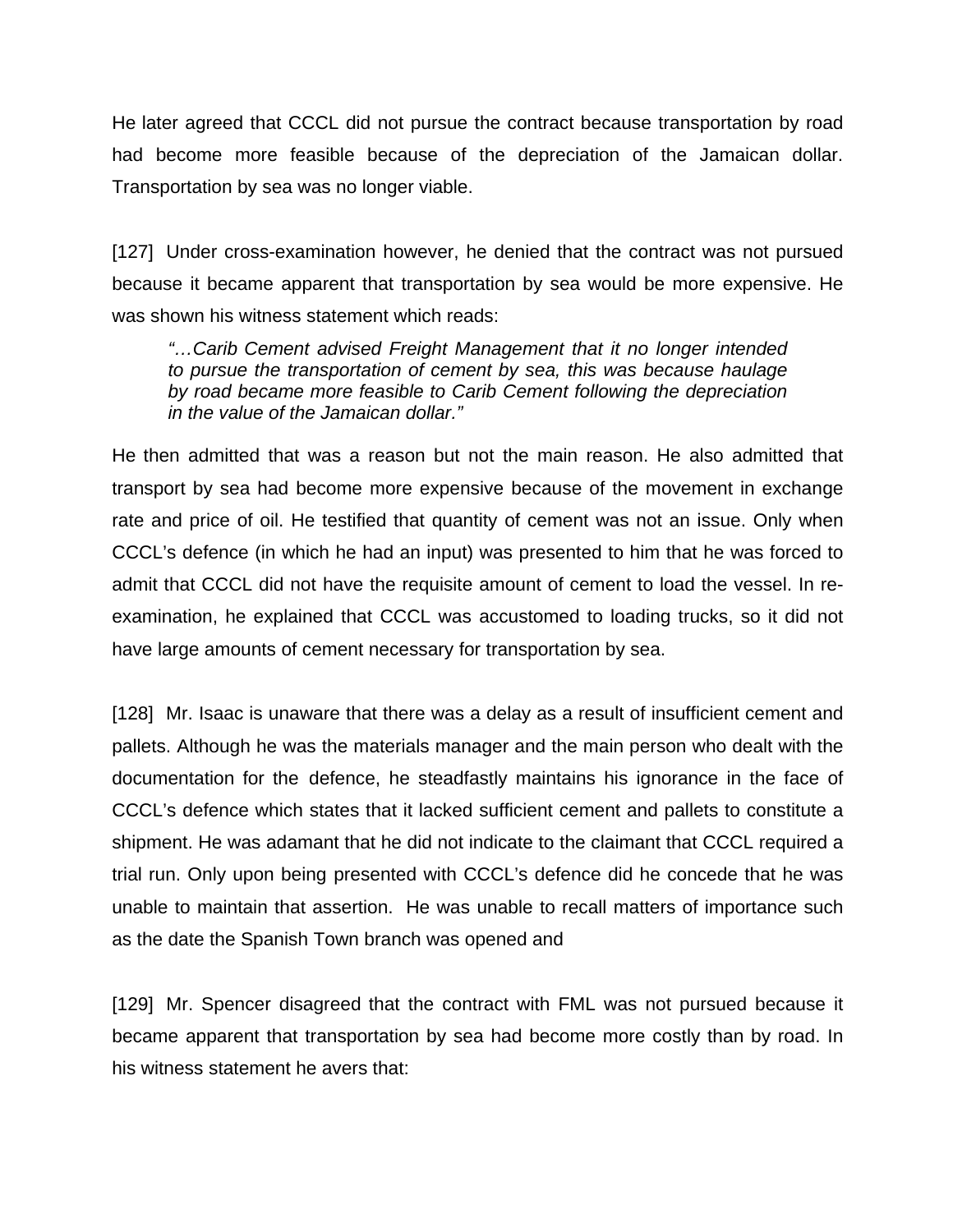*"The main reason however was that the service did not seem as if it would remain feasible given the movements in oil prices and exchange rates. Carib Cement could not be bound to accept a higher cost for transporting cement nor could it be bound to accepting a volatile price."*

Upon being presented with his witness statement he stated that there were multiple reasons for not pursuing the contract and cost was not the main reason.

[130] Upon being pressed under further cross-examination, he stated that the main reason was that service by sea would not remain feasible given the movement in oil price and the exchange rate. He also agreed that service by sea had become more expensive because of the movement in the oil price and exchange rate. Further FML could not provide the assurance "that its price would remain more competitive than the current method of transport which was by road."

[131] His evidence is that during the discussions, CCCL did not indicate that there were insufficient pallets. Paragraph 8 of the defence however reads:

"…*nor did it have sufficient supplies of cement and pallets to constitute a shipment."*

He admitted that he was one of the persons who provided information contained in the defence. Again upon being confronted by the defence he admitted that there were several discussions and at some point FML was informed that CCCL was unable to commence shipment based on the logistics which was insufficient pallets therefore more time was required for preparation.

[132] He was insistent that cement was not an issue, only pallets. He had to be confronted with his witness statement in which he stated that there were insufficient quantities of cement, for him to accept that there was indeed insufficient cement to load a vessel such as Island Trader. During re-examination he stated that CCCL was accustomed to loading trucks so it did not have the quantity of cement. As a result, there was a logistical challenge with transportation by sea. Mr. Spencer's evidence is that FML was told that CCCL would not pursue the contract at more than one meeting.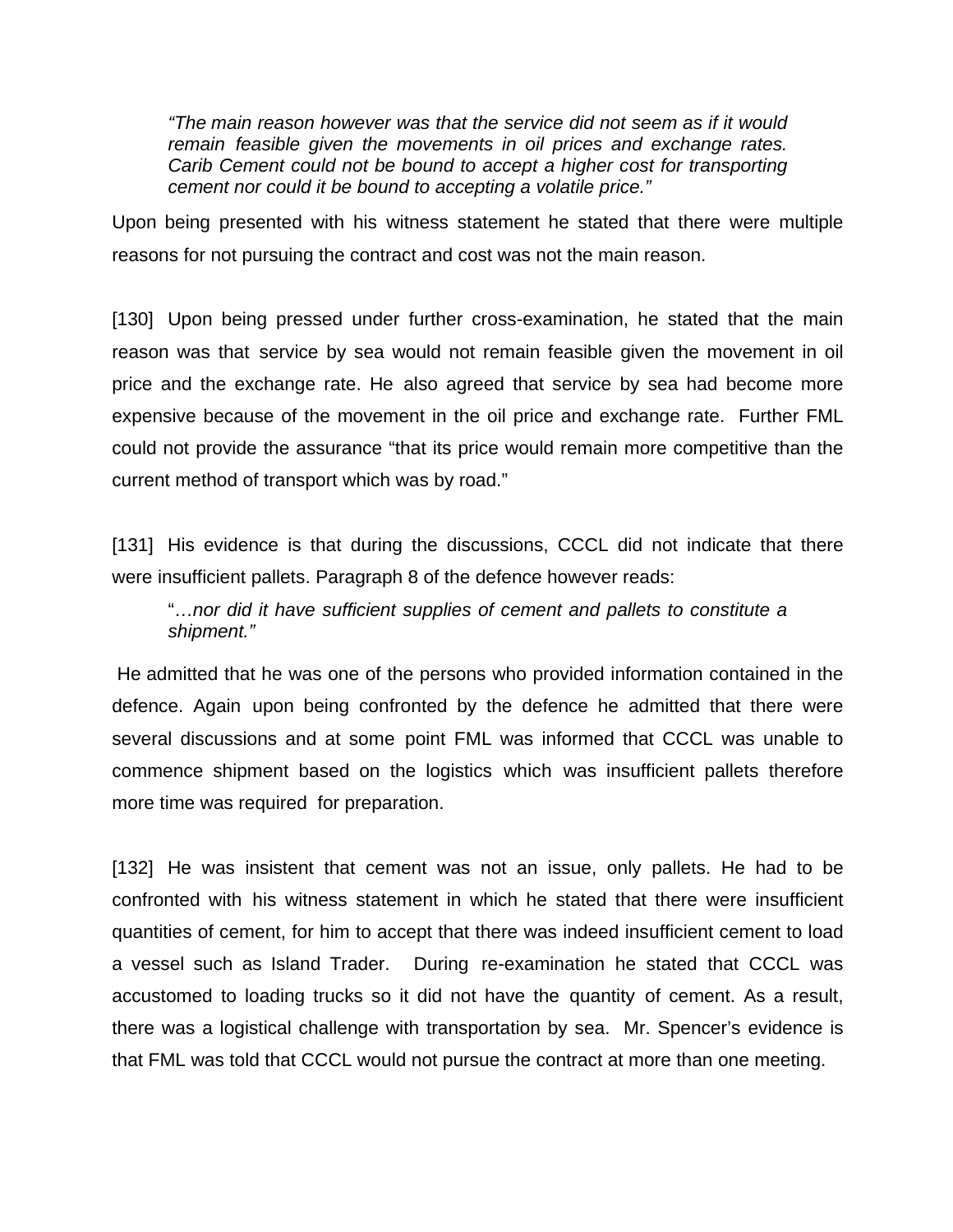### **THE ISSUE OF PROMISSORY ESTOPPEL**

[133] The claimant relies in the alternative on the principle of promissory estoppel. It contends that CCCL's conduct and representations that it accepted its tender caused it to act to its detriment.

### **MR. EMILE LEIBA'S SUBMISSION REGARDING PROMISSORY ESTOPPEL**

[134] He submits that promissory estoppel is a shield and not a sword and does not give rise to a cause of action from which damages can flow. He places reliance on the case of **Combe v Combe** [1951] 2 K.B. 215 at 218 and 224). It is his submission that the claimant cannot successfully rely on the principle as the promise or representation must be "clea**r**" or "unequivocal" or "precise" or "unambiguous".

[135] The evidence presented is unclear as to when the contract and/or service and/or transportation of the cement was to begin. The price for providing this service was also imprecise. It is therefore not apparent, he submits, that any promise was made by the defendant which it did not satisfy. It is also his submission that it was unclear from the claimant's evidence that the parties proceeded on the basis of an underlying assumption on which neither of them would then be allowed to renege.

[136] According to him, on the evidence of Mr. Isaacs and Mr. Spencer various Boards were yet to give their respective approval as the tenders exceeded a certain value. Further, the approval of the parent Board was required. The claimant ought to have known based on the tender form it signed that written approval was necessary before it could be certain that its tender was accepted.

# **RULING ON THE ISSUE OF ESTOPPEL**

[137] Having accepted as true the contents of the unanswered letters dated  $17<sup>th</sup>$ January 2003 in which FML claimed to have adjusted its price at the request of CCCL and letter dated  $17<sup>th</sup>$  February 2003 in which FML informed CCCL that it had reduced its charter to make the vessel available, CCCL by its conduct would have led FML to believe that its signature was not required and it had accepted the altered price. By its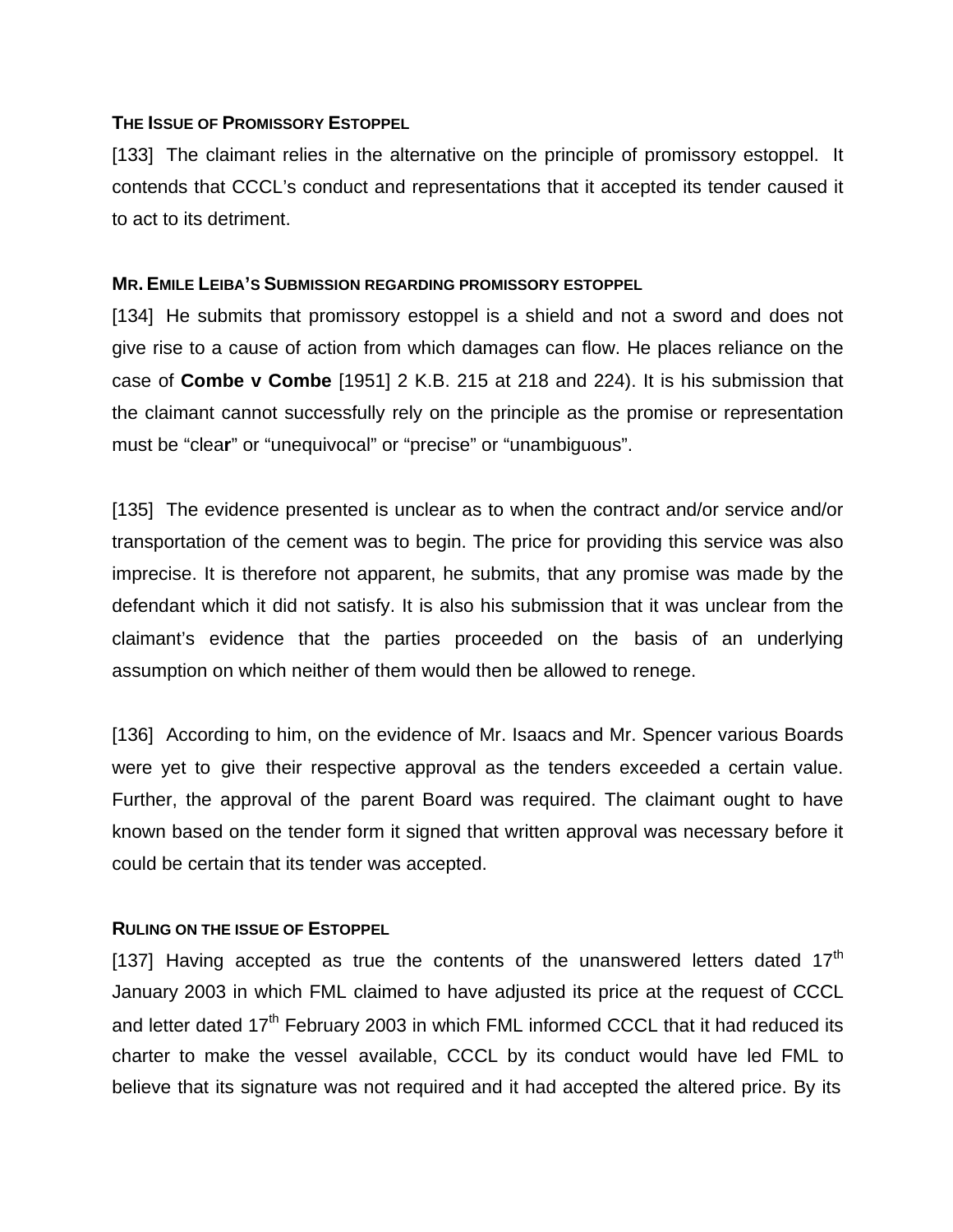conduct, CCCL is estopped both at common law and in equity from resiling from that position.

[138] Smith JA in the Court of Appeal case of **Huntley Manhertz & Yvonne Manhertz v Island Life insurance Company Ltd** Civ. App 24 2006 delivered June 27<sup>th</sup> 2008 said at page 14

"*The principle of promissory estoppel usually arises where one party to a contract grants to another party a concession not supported by consideration that he will not enforce his rights or a result of a particular right under the contract."*

At page 16 he continued

*"The question as to whether or not detriment is require for the operation of promissory estoppel has been judicially described as controversial. However, what is clear is that the long list of cases on this point establishes that in order for promissory estoppel to arise it must be unconscionable for the promisor to resile from his promise…*

*In case Peter Gibson LJ said at paragraph 27:*

*"A promissory estoppel in my judgment, arises where:*

- 1. There is a clear and unequivocal promise that strict legal rights will *not be insisted upon;*
- *2. The promisee has acted in reliance on the promise;*
- *3. It would be inequitable for the promisor to go back on his promise."*

[139] The statements contained in the aforementioned letters regarding the adjustment in price and the agreement to commence shipment is clear and unequivocal. FML, by taking the vessel off its charter and making it available to CCCL acted in reliance on CCCL's agreement to accept the price and the agreement that the vessel would be utilized to transport the cement although the contract was not signed by CCCL. Having discontinued the charter and providing CCCL with the vessel would most certainly be unconscionable for CCCL to resile from its promise to utilize the services of FML. Further FML would have acted to its detriment as it would have given up charters. CCCL cannot now seek to assert its right to a signed contract or place reliance on clause 11.1 of the General Condition of Contract. "*Having regard to the dealings which have taken place between the parties*" (see Smith JA in **Manhertz & Manhertz**)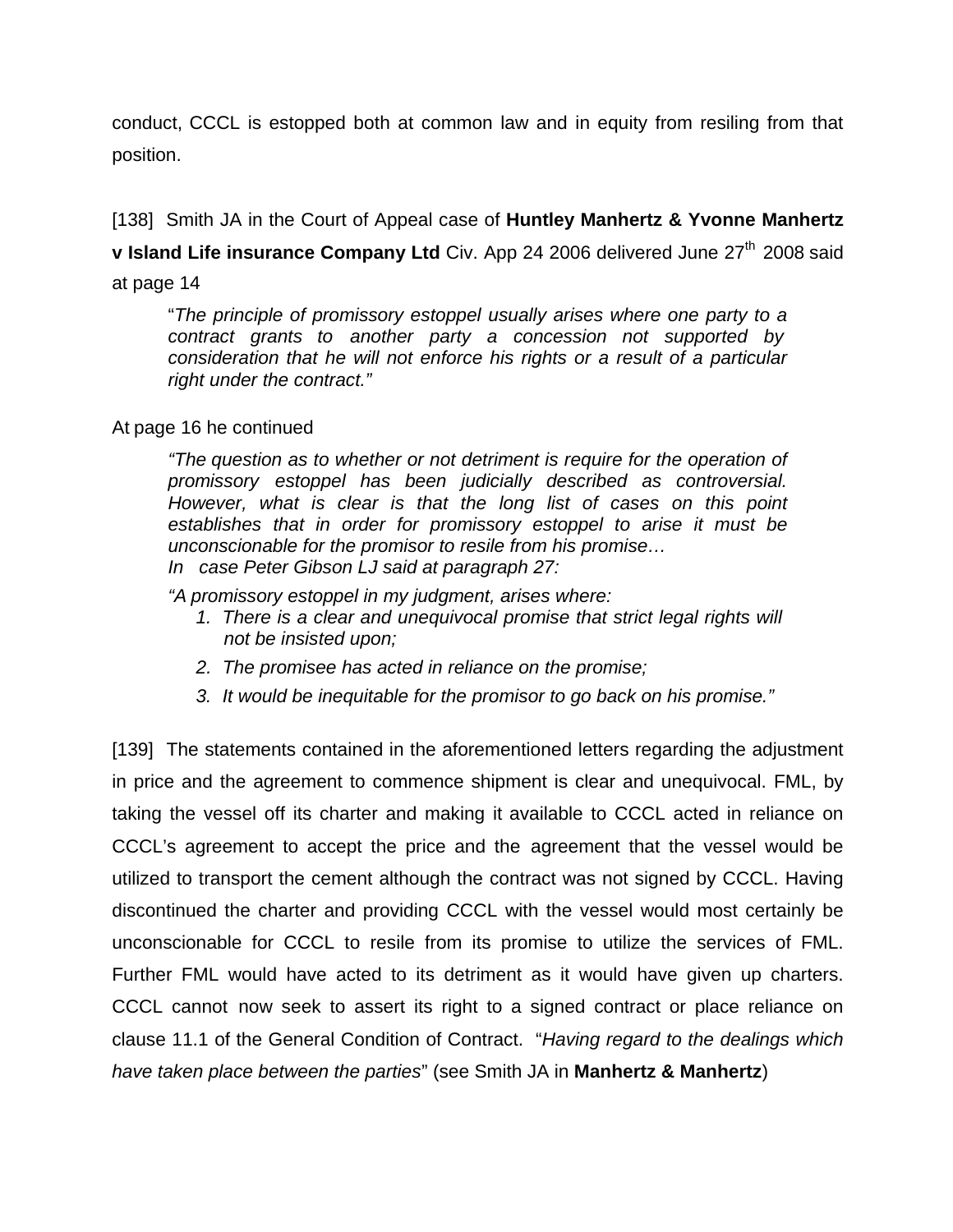#### **WHETHER CLAIMANT IS ENTITLED TO DAMAGES**

#### **(a) EFFECT OF OWNERSHIP OF VESSEL**

[140] It is Mr. Leiba's submission that FML has failed to show its entitlement to recover damages as it is not the owner of the vessel but simply the agent of the owner because the Maritime Authority of Jamaica certificate of registry states that it is owned by Caribbean Resources Ltd. He submits that the right to recover damages for loss of use or any other loss in respect of the Motor Vessel Island Trader belongs to the owners and not the agents of the vessel. He relies on the proposition that an agent acts on behalf of and for the benefit of a principal. Further, he submits that any income earned by an asset owned by the principal, but collected by the agent, must be for the benefit of the principal.

[141] It is his further submission that in order for the claimant to establish beneficial entitlement to the income from the vessel, it is necessary for the claimant to provide the court with evidence of a charter or lease agreement or a document which would reflect that the claimant is properly entitled to the income from the vessel and responsible for its costs. In the absence of same, the proper claimant is Caribbean Resources Limited, as the owner of the vessel.

[142] No argument has been made by the Claimant that it is suing as the agent of Caribbean Resources Limited. Further, it has not been pleaded. The Claimant is suing as the entity which is beneficially entitled to the vessel. The vessel is registered in the name of Caribbean Resources which contradicts the evidence of Richard Lake, that the Motor Vessel Island Trader has been owned by the FML for seven years. This inconsistency, he submits, has not been explained by the Claimant or its witnesses and amounts to a conflict in the evidence on this point.

[143] He submits that the title of the subject vessel is to be preferred over the oral evidence of the claimant's witness. The bringing of the action in the claimant's name is therefore akin to an agent of a landlord suing for rent in his own name, without any reference to the fact that he is not the owner of the property. On that basis alone, the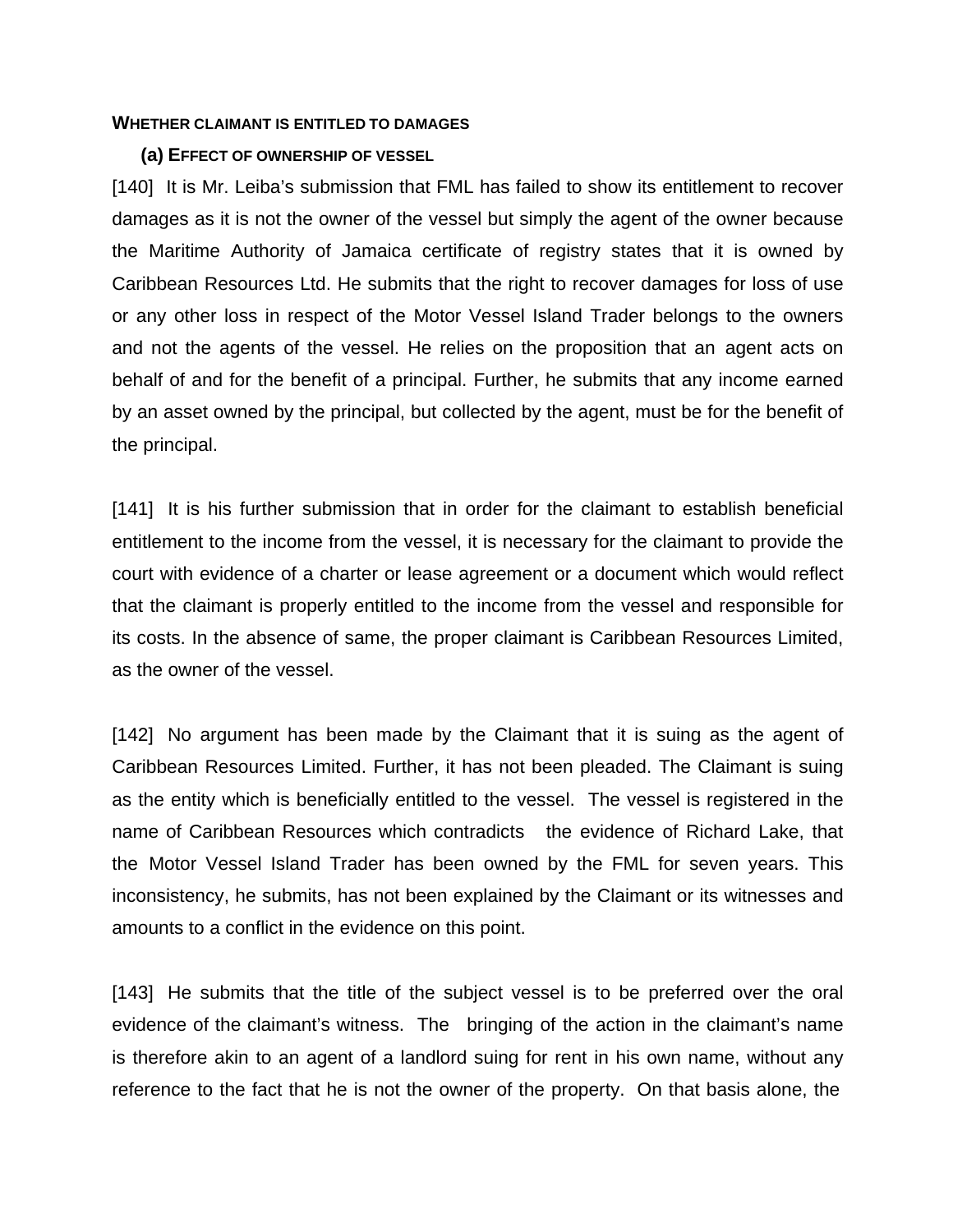Claimant should not be awarded any damages by this Court, in respect of the use or loss of use of the vessel M/V Island Trader.

### **RULING**

[144] Mr. Leiba did not suggest to the witness in cross-examination that the FML was not the owner of the vessel. It was only in his submissions that he raised the issue of the vessel's ownership. Mr. Lake was therefore deprived of the opportunity to proffer any explanation. The principles of fairness dictate that a witness ought to be given an opportunity to explain. In cases in which the witness' evidence contradicts other evidence whether his own evidence, the witness ought to be alerted that his evidence will be challenged. In the Welsh Supreme Court case of **Allied Pastoral Holdings PTY Ltd v Federal Commissioner of Taxation** 70 FLR 447, David Hunt J said:

*"Firstly, it gives the witness the opportunity to deny the challenge on oath, to show his mettle under attack (so to speak) although this may often be of*  little value. Secondly, and far more significantly it gives the party calling *the witness the opportunity to call corroborative evidence which in the absence of such a challenge is unlikely to have been called. Thirdly, it gives the witness the opportunity both to explain or qualify his own evidence in light of the contradiction in which warning has been given and also if he can he can explain or qualify the other evidence upon which the challenge is based it is this third reason for the application."*

[145] It is true that the title of the vessel reveals that it is owned by Caribbean Resources Limited, whereas Mr. Lake's evidence is that it is owned by him. Although a defendant, in some circumstances in which there is a conflict in the evidence, might not be required to cross-examine the witness, and rely on the contradictory evidence this, to my mind is not such a case.

[146] In **Allied Pastoral Holdings PTY Ltd** David Hunt J made the following further enunciations:

*"It has in my experience always been a rule of professional practice that unless notice has already clearly been given of the cross-examiner's intention to rely upon such matters, it is necessary to put an opponent's witness in cross-examination, the nature of the case upon which it is proposed to rely on in contradiction of his evidence, particularly where that case relies upon inferences to be drawn from other evidence in the*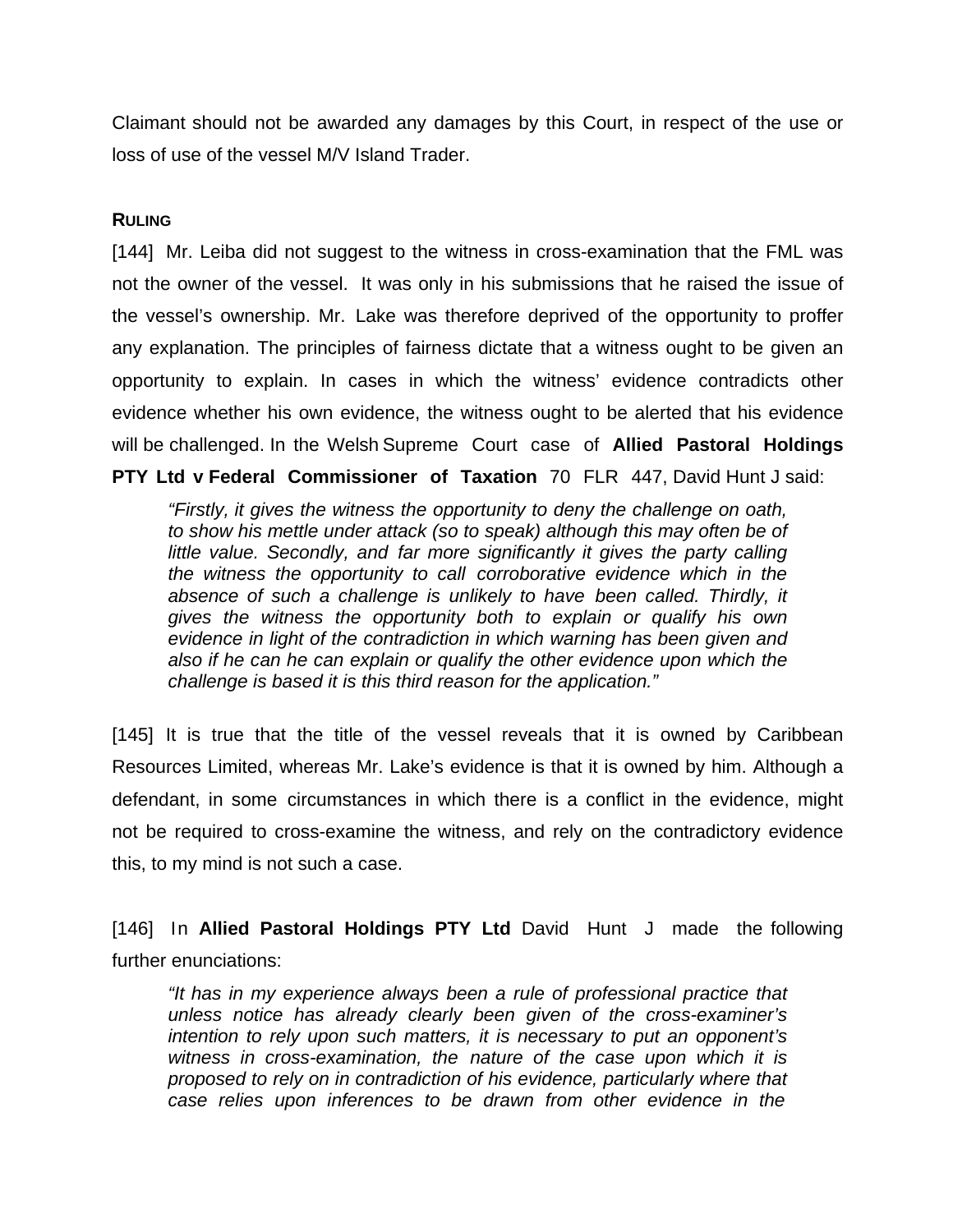*proceedings. Such a rule of practice is necessary both to give the witness the opportunity to deal with that other evidence, or the inferences to be drawn from it, and to allow the other party the opportunity to call evidence either to corroborate that explanation or to contradict the inference the sought to be drawn. That rule of practice follows from what I have always*  believed to be rules of conduct which are essential to fair play at the trial *and which are generally regarded as being established by the decision of the House of Lords in Browne v. Dunn (1893) 6 R. 67."*

Lord Herschell L.C., said (at 70-71):

*"Now, me Lords, I cannot help saying that it seems to me to be absolutely essential to the proper conduct of a cause, where it is intended to suggest that a witness is not speaking the truth on a particular point, to direct his attention to the fact by some questions put in cross-examination showing that the imputation is intended to be made, and not to take his evidence and pass it by as a matter altogether unchallenged, and then, when it is impossible for him to explain, as perhaps he might have been able to do if such questions had been put to him, the circumstances which it is suggested indicate that the story he tells ought not to be believed, to argue that he is a witness unworthy of credit. My Lords, I have always understood that if you intend to impeach a witness you are bound, whilst he is in the box, to give him opportunity of making any explanation which is open to him; and, as it seems to me, that is not only a rule of professional practice in the conduct of a case, but essential to fair play and fair dealing with witnesses."*

*His Lordship conceded that there was no obligation to raise such a matter in cross-examination in circumstances where it is "perfectly clear that (the witness) has had full notice beforehand that there is an intention to impeach the credibility of the story which he is telling". His speech continued (at 71):*

*"All I am saying is that it will not do to impeach the credibility of a witness upon a matter on which he has not had any opportunity of giving an explanation by reason of there having been no suggestion whatever in the course of the case that his story is not accepted."*

Lord Halsbury said (at 76-77):

*"My Lords, with regard to the manner in which the evidence was given in this case, I cannot too heartily express my concurrence with the Lord Chancellor as to the mode in which trial should be conducted. To my mind, nothing would be more absolutely unjust than not to cross-examine witnesses upon evidence which they have given, so as to give them notice, and to give them an opportunity of explanation, and an opportunity very often to defend their own character, and, not having been given them*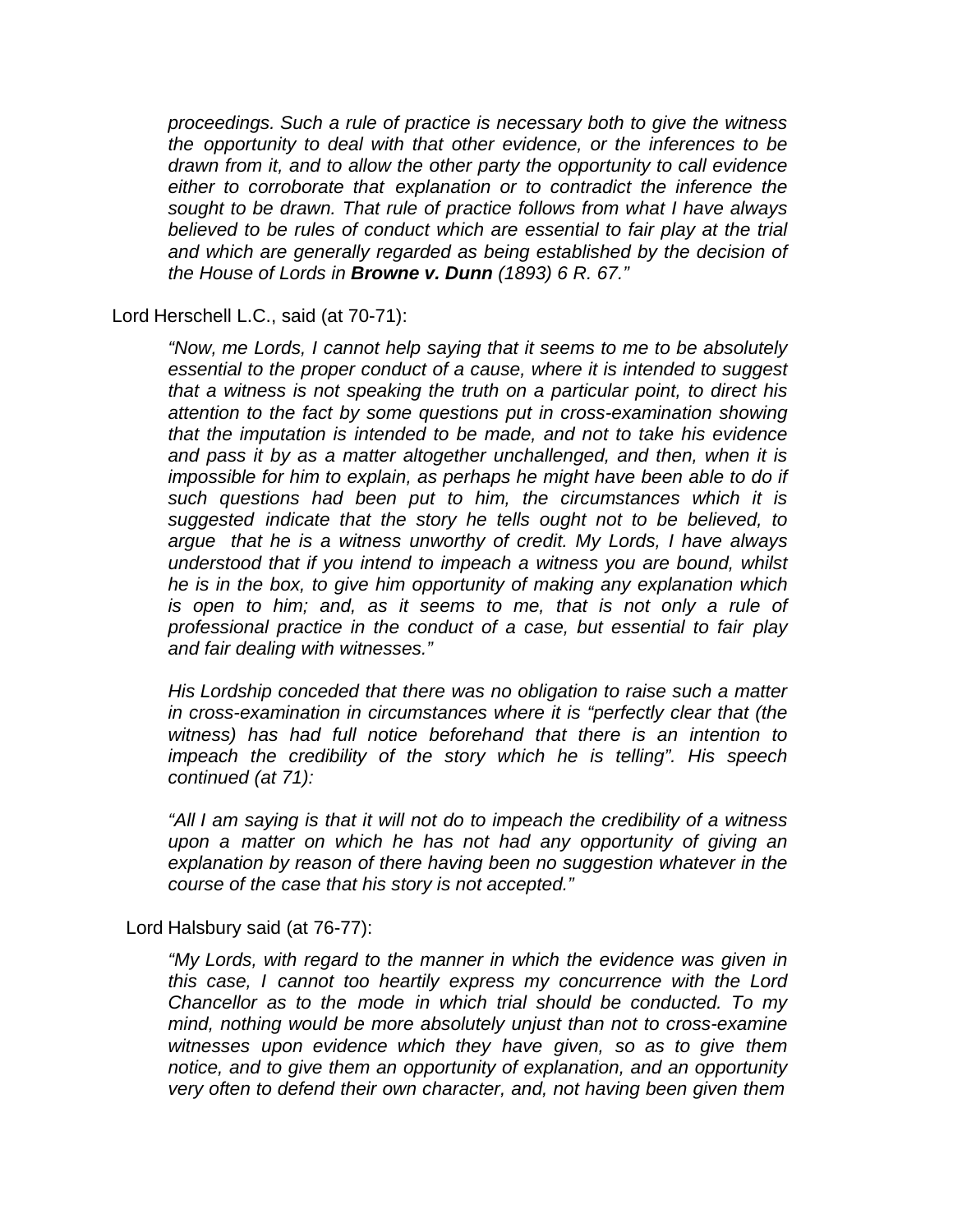*such an opportunity, to ask the jury afterwards to disbelieve what they have said, although not one question has been directed either to their credit or to the accuracy of the facts they have* deposed to."

*Lord Morris (at 78-79) said that he entirely concurred with the two speeches which preceded his, although he wished (at 79) to guard himself with respect to laying down any hard-and-fast rule as regards crossexamining a witness as a necessary preliminary to impeaching his credit."*

#### **IS THE CLAIMANT IS ENTITLED TO DAMAGES?**

[147] It is Mr. Leiba's alternative submission that, if the court finds that the claimant is beneficially entitled to an award of damages, the claimant has failed to put forward sufficient evidence upon which this court could properly estimate the damages suffered by the claimant, if any. Further, he submits that the claimant has produced no evidence of potential charters during the period the vessel was docked. The letter dated 27 May 2002 from Interline to Mr. Lake regarding the charter party, preceded the tender. There is no evidence that invoice dated 9 October, 2002 produced by Ms. Forbes which she alleges is in relation to its charter of the M/V Island Trader by Inter Trade for one hundred and thirty (130) days. The said document cannot be relied upon as proof of any damages. He submits that the claimant has not provided any evidence as to the basis on which it arrived at the sum claimed. The evidence regarding the several charters which the claimant referred to is merely hearsay as it has failed to provide the proof.

[148] According to him, Miss Forbes is not a witness of truth and her evidence should not be relied upon as there were several instances under cross-examination where Miss Forbes stated that she did not recall. She was not able to recall without being shown a document bearing her handwriting and signature. According to him, she was unable to respond to the issues between the parties. She recalled discussions with Mr. Lake regarding taking the Island Trader off charter but could not recall having any such discussion with the defendant. On the claimant's evidence, if the vessel was in fact taken off charter it was a unilateral decision of the claimant. Miss Forbes' evidence, he submits, does not add to the written documentary evidence.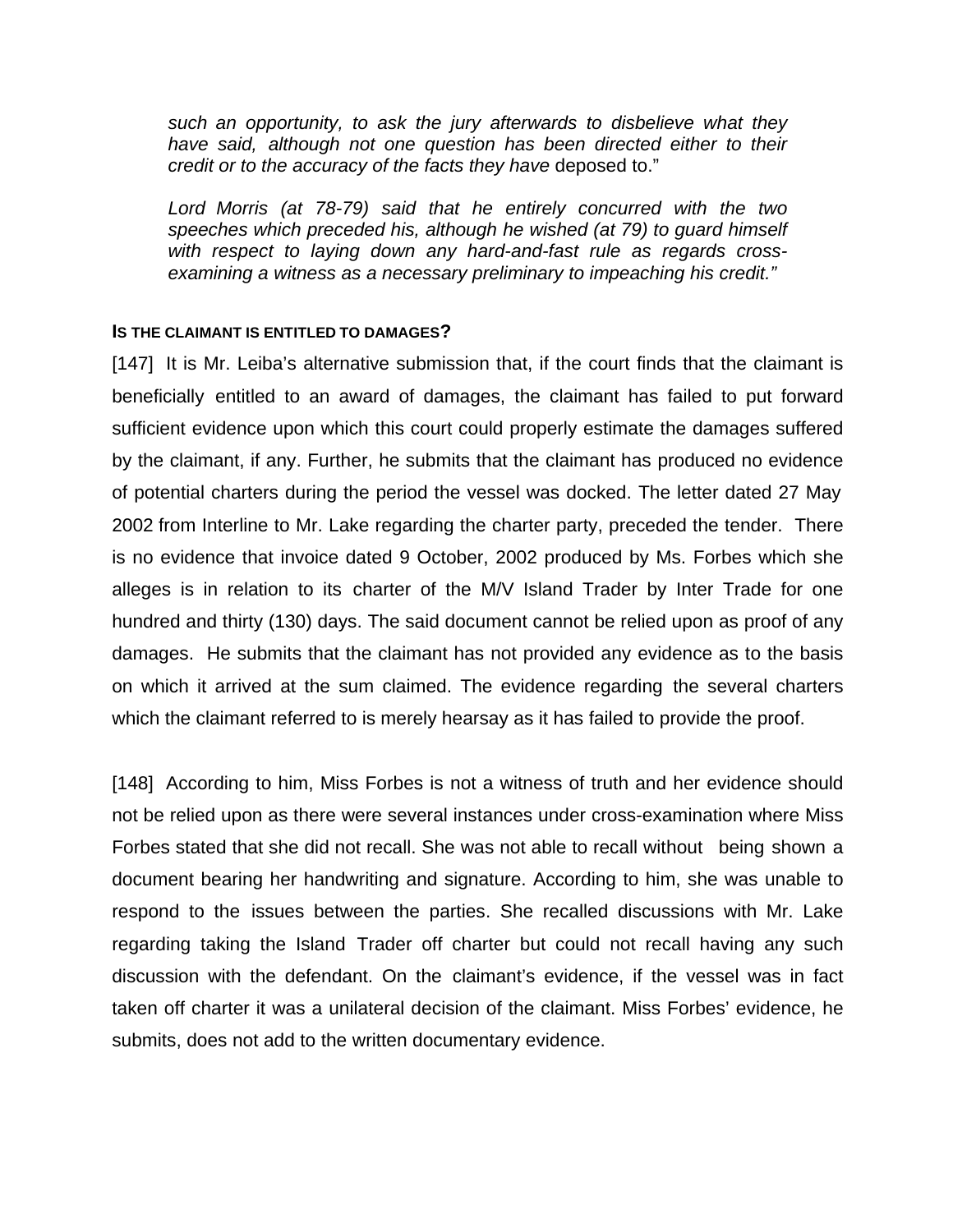[149] It is his submission that Mr. Richard Lake has put himself forward as having significant experience in the areas of submission of tenders and shipping. It should therefore have been quite simple for him to put forward estimated sums as to the net profit from a charter and provide accounts from previous years reflecting the profit earned from the operation of the vessel. Reference was repeatedly made throughout the case to the cost of oil. If the vessel is not in operation it would not burn fuel/bunker oil and therefore if this court were simply to award damages based on charter income, it would be giving a windfall to the claimant.

#### **RULING**

[150] FML submitted a conforming tender which was approved. Surely CCCL could not expect to have put the claimant to the trouble and expense of preparing its tender and then change its mind about the venture without compensating the "preferred," "accepted" conforming tenderer. It would be unreasonable not to proceed with transportation by sea without compensating it.

[151] In fact this court finds on the evidence, that the parties have superseded that position and accepts that there was an agreement that the vessel would arrive at its port to commence service. FML claims the sum of US\$396,000 at US\$5500 per day for loss of use whilst the vessel was moored at the defendant's pier for seventy two (72) days, as per their amended claim. The evidence which is accepted is that FML withdrew the vessel from the charter market at CCCL's request. The daily rate obtained from those charters (which documentary evidence I accept) exceeded US\$5500 per day. The vessel was moored at the defendant's pier for 72 days. FML mitigated its loss by sending the vessel on two charters which lasted eight (8) days each.

[152] Whilst the vessel was moored it certainly would not have utilized the same quantity of oil and fuel as it would, had it embarked on a voyage. I received no assistance from either party as to what would be the expenses incurred had the vessel undertaken a voyage for that period. The court is therefore forced to do its best in the circumstances. I consider reducing the figure claimed by one sixth as reasonable to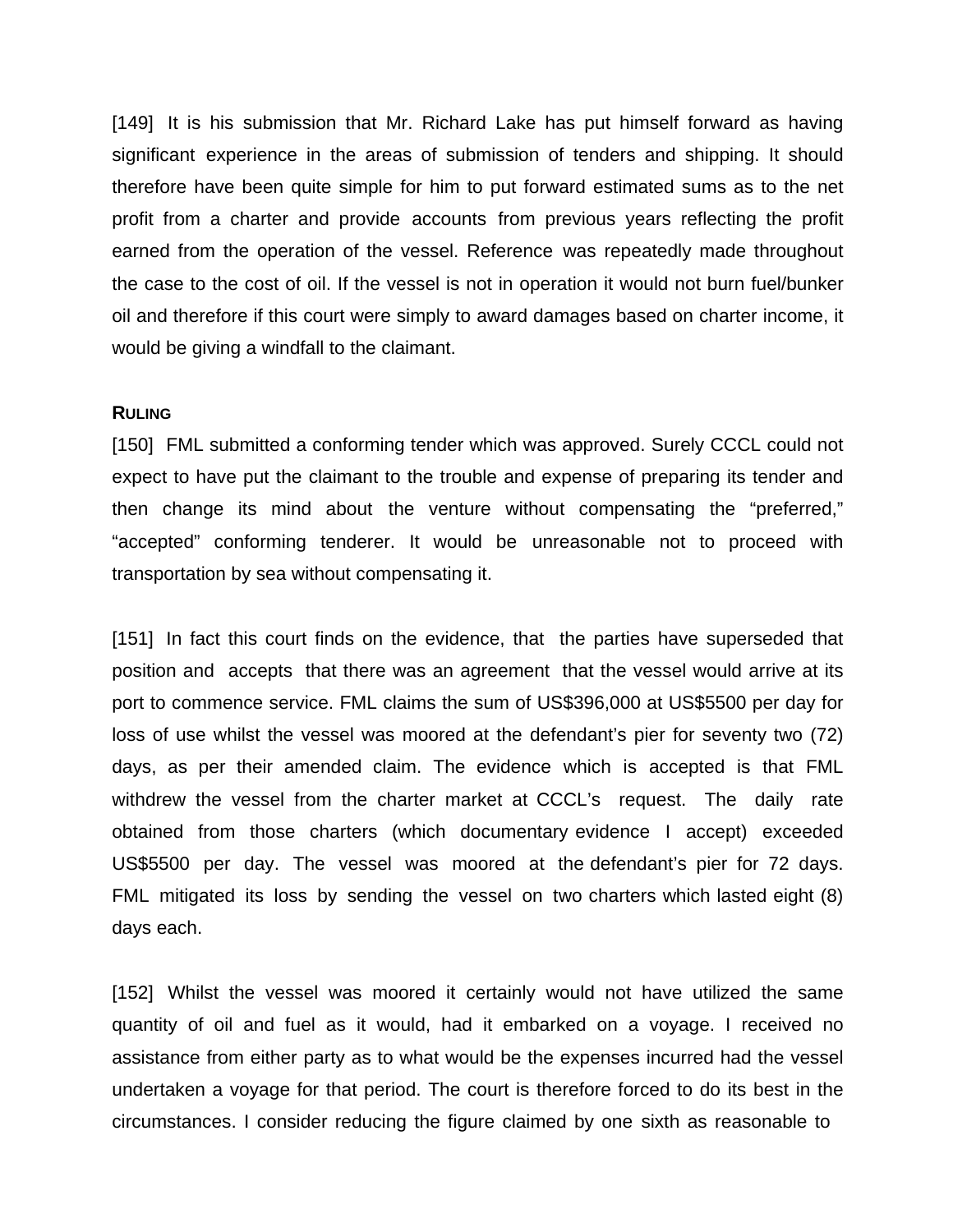allow for expenses had the vessel undertaken its voyage. The figure of US\$396,000.00 is therefore reduced by one sixth which equals the sum of US\$330,000.00. The claimant in my view is unable to justify its claim for loss of contract.

[153] Subsequent to the delivery of my decision on the 14 December 2012 and the receipt of my written reasons on the 7 January 2013, the claimant requested that I revisit the matter to consider the grant of interest. Interest was neither pleaded nor addressed in the submissions. There is no challenge by Mr. Leiba regarding the court's jurisdiction to revisit the matter.

# **SUBMISSIONS BY MR. LEIBA**

[154] Mr. Leiba argues that the circumstances of this case are not amenable to an award of interest for the following reasons:

- *(a) Interest was not pleaded;*
- *(b) The claim was amended to include a claim for loss of use at the commencement of the case;*
- *(c) No evidence was led to justify an award for interest, for example, if there was a bank loan and the bank's interest rate.*

# **SUBMISSIONS BY MRS. TRUDY DIXON-FRITH**

### **ON THE ISSUE OF INTEREST NOT PLEADED**

[155] Mrs. Dixon- Frith submits that the Law Reform (Miscellaneous Provisions) Act) (LRMPA) does not require a claim for interest to be pleaded. In further support of her proposition, she relies on the cases of **Goblin Hill Hotels Ltd v John Thompson and Janet Thompson**; an unreported Court of Appeal case which was delivered on the 5 June 2009; **Long Yong (Pte) Ltd. v Forbes Manufacturing and Marketing Ltd,**  (1986) 40 WIR 229; and the Trinidadian Privy Council case of **Greer v Alston's Engineering Sales and Services Ltd, [2003] 5 LRC 580.**

# **THE LAW**

[156] Section 3 of the (LRMPA) reads:

*"In any proceedings tried in any Court of Record for the recovery of any debt or damages, the Court may, if it thinks fit, order that there shall be included in the*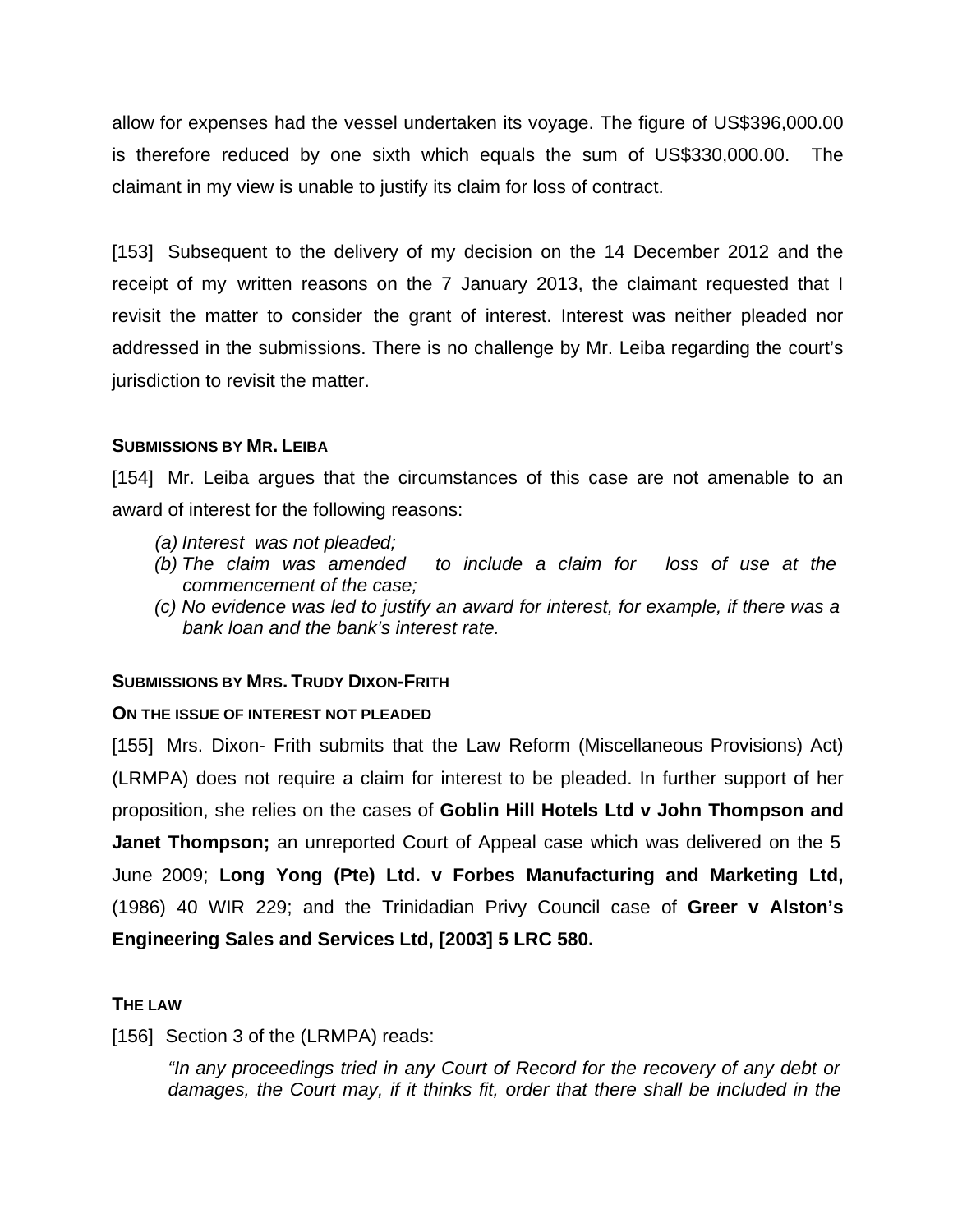*sum for which judgment is given interest at such rates as it thinks fit on the whole or any part of the debt or damage for the whole or any part of the period when the cause of action arose and the date of judgment:*

*Provided that nothing in this section:*

- *a) shall authorize the giving of interest upon interest; or*
- *b) shall apply to any debt upon which interest is payable as of right whether by virtue of an agreement or otherwise; or*
- *c) shall affect the damages recoverable for the dishonour of a bill of exchange."*

[157] Sykes J, in the matter of **Peter Salmon v Master Blends Feeds Ltd.** unreported decision of the Supreme Court which was delivered on the 26 October 2007, at paragraph 28 posed the question: *What is the nature of interest on damages?* In answering, in his usual thorough style, he examined the pertinent statutes and authorities. He enunciated thus:

*"Let me begin by pointing out that the legislature through section 3 of the Law Reform (Miscellaneous Provisions) Act conferred a discretionary power on all courts of record to award interest on the judgment or debt or any part thereof. This provision is identical to section 25 of the Supreme Court of Judicature Act 1962 (Law of Trinidad and Tobago, (1980 edition) Chapter 4:01). Section 25 of the Trinidad statute was referred to by the Judicial Committee of the Privy Council in Carlton Greer v. Alstons Engineering Sales and Services Limited (Appeal No. 61 of 2001) (delivered June 19, 2003). In that case the defendant's counsel submitted that interest must be specifically pleaded because it was important for the claimant to know the nature of the claim he had to meet. That submission was rejected. The Committee approved the decision of Hassalani J. in DeSouza v. Trinidad Transport Enterprises Ltd. and Nanan (No. 2) (1971) 18 WIR 150 who took the view that interest is not a cause of action. He accepted that interest was like costs – awarded if the claimant wins the case. I now state the purpose of interest. It is now accepted that the purpose of interest on general damages is to compensate the claimant for being out of capital sum since the date of service of the claim (see Pickett v. British Rail Engineering Ltd. [1980] A.C. 136; Wentworth v. Wiltshire County Council [1993] QB 654, 668 – 669 per Stuart-Smith L.J.)…"*

[158] In the case **Goblin Hill Hotels Ltd.,** an unreported Court of Appeal case which was delivered on 2 March 2009, Morrison JA, having examined the authorities, encapsulated with clarity, the settled position in the following statement:

*"However the Court was careful to distinguish this situation from one in which a plaintiff sought interest pursuant to section 3 of the LRMPA, in*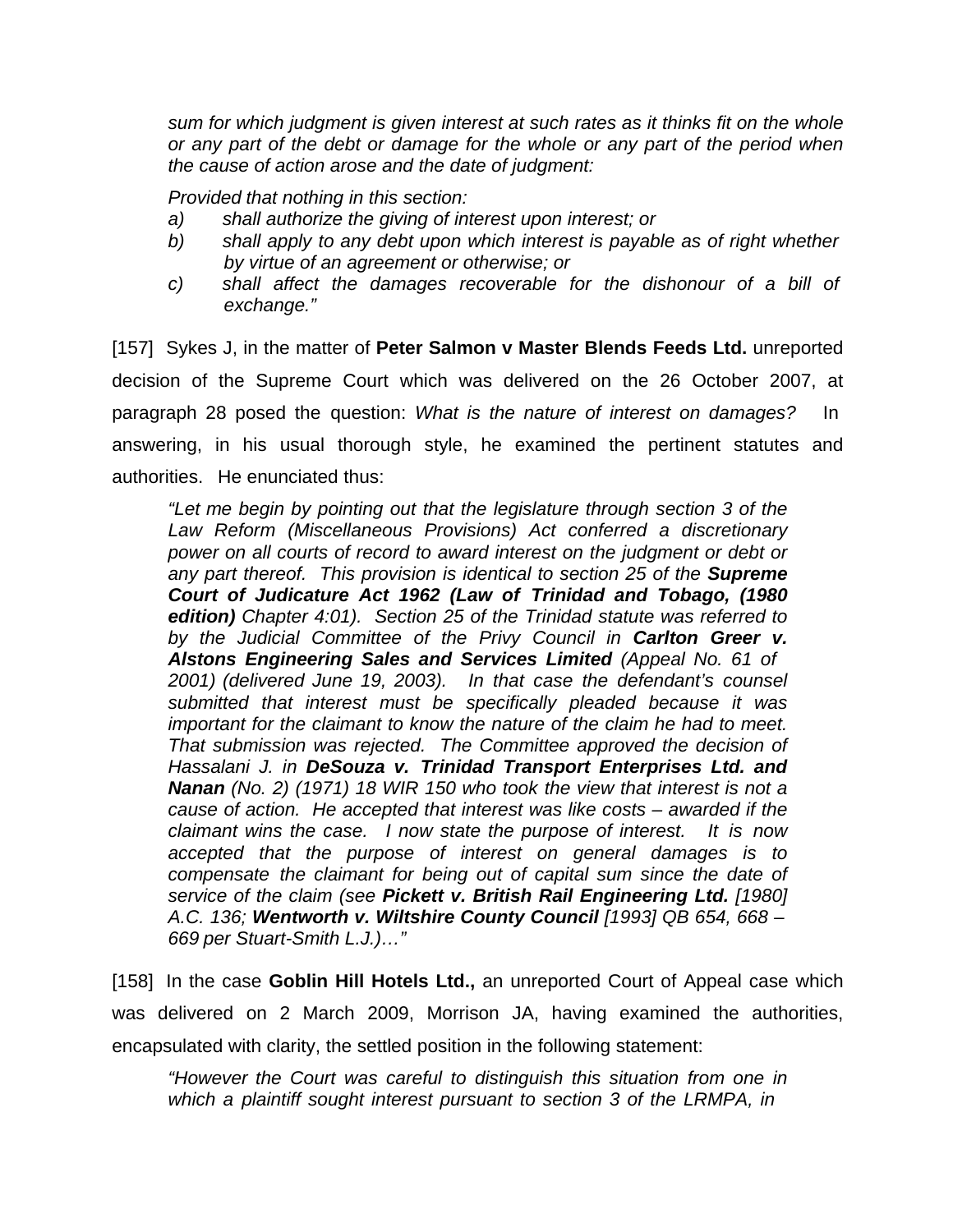*which case, as Carey JA put it (at page 234), "[It is]…plain that an award of interest under the Act does not depend on a claim therefore in the writ." Neither Rowe JA nor Carey JA disputed the authorities of Riches vs. West Minister Bank Ltd. [1943] 2 All England Law Report 725, a case decided a mere seven years after the enactment of the LRMPA in England in 1934, in which it was held that section 3 did not require that a claim for interest should be pleaded, or that the statement of claim must say that the plaintiff, if successful, will ask the court to exercise its discretion pursuant to the Act. Indeed, Carey JA said this at page 235:*

*"So far as we are concerned in this jurisdiction, Riches vs. Westminster Bank Ltd. is of persuasive authority and consequently, I would incline to the view that in point of law, a claim for an award of interest under the Law Reform (Miscellaneous Provisions) Act 1955 need not be pleaded."*

[159] Morrison JA examined the **White Book Service 2006**, which considered the impact of Rule 16.4(2) of the English Civil Procedure Rules, which is similar to rule 8.7(3) of our Civil Procedure Rules. The learned editors expressed that:

*"If a claimant is seeking interest he must provide in his particulars of claim the detailed information stated in r. 16. 4 (2)… But in Greer v Alstons Engineering Sales and Services Ltd. [2003] UK PC46 it was held that the power to award interest is exercisable whether or not there is a claim for interest in the claim form/ statement of case."*

[160] Morrison JA said:

*…Greer is a decision of the Privy Council in which a question arose as to whether a claim for interest under a section identical to section 3 of the LRMPA (Section 5 of the Supreme Court of the Judicature Act, 1962 had to be specifically pleaded. In the judgment of the Board reference was made with apparent approval to a judgment at first instance of Hassanali J in De Souza v Trinidad and Tobago Enterprises Ltd. and Nanan (No. 2) (1971) 18 WIR 150, 152, in which the learned judge had said that the discretionary power of the court under the provisions of the Supreme Court of Judicature 1962 is exercisable whether or not there is a claim for interest in the pleadings (Riches v Westminster Bank Ltd [1943] 2 All ER 725." Sir Legatt, who delivered the judgment of the Board, accordingly concluded …that*

*"the same practice prevails in Trinidad and Tobago as in England: neither a claim for interest nor the facts and matters relied on in support of such a claim need be pleaded."*

[161] He concluded thus: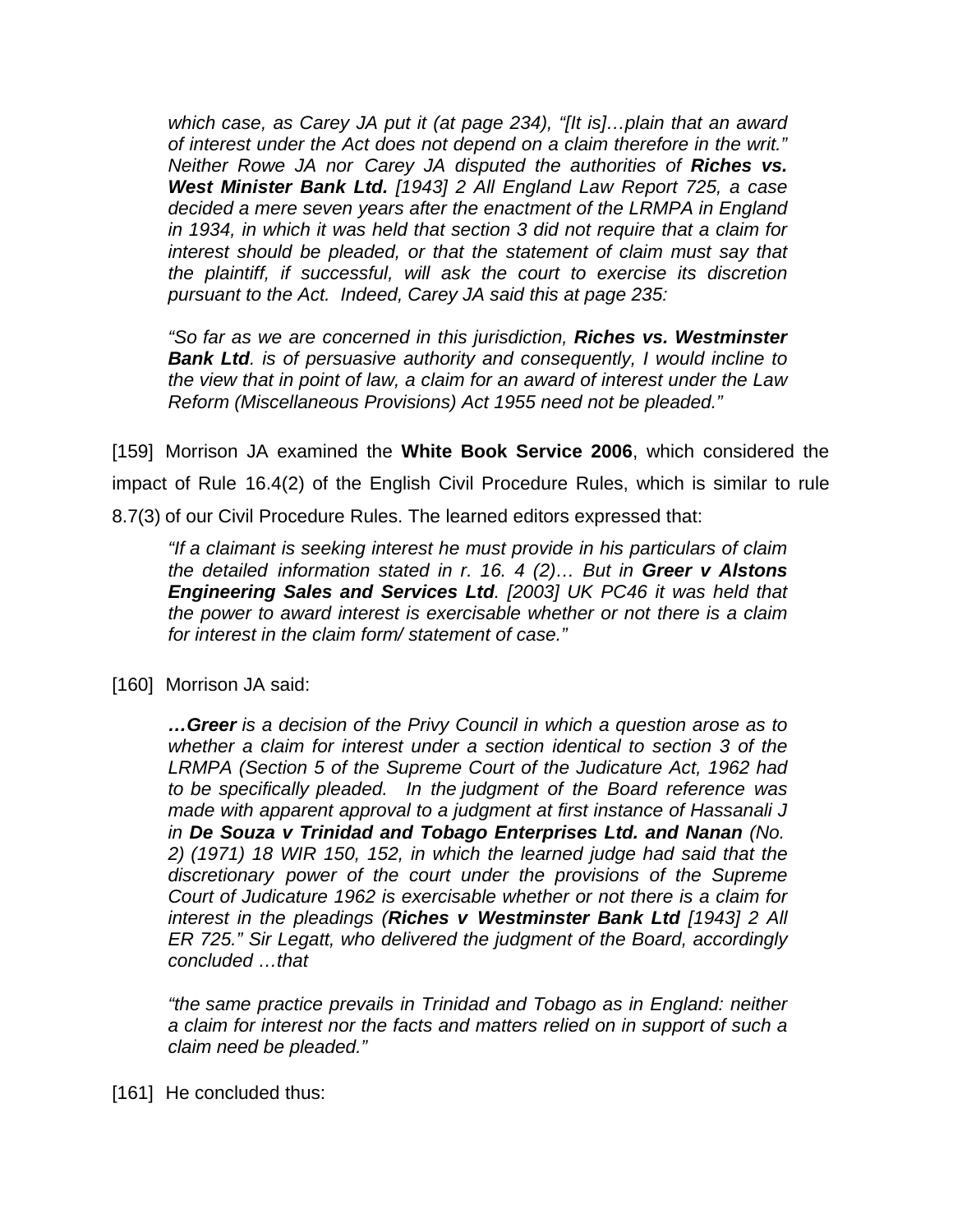" *But despite the fact that Greer is silent on the impact, if any, of the new rules in England on the broad proposition for which it is cited as authority by the editors of the White Book Service 2006*, *it does provide support for what in my view must be the position in the light of the clear and unrestricted provision of section 3 of the LRMPA that is, while a claim of interest must generally be pleaded as required by the rules there is no need to plead a claim for interest pursuant to the LRMPA on the continuing authority of cases like Riches v Westminster Bank Ltd., De*  **Souza v Trinidad and Tobago Enterprises Ltd., Long Yong, and now** *Greer."*

#### **FAILURE TO PROVIDE EVIDENCE TO JUSTIFY AWARD FOR INTEREST**

[162] The headnote of **Pickett v British Rail Engineering Ltd. (H.L.E.)** stated the purpose of an award of interest on general damages as being "…*for the purpose of compensating a plaintiff for being kept out of the capital sum between the date of the service of the writ and judgment.."* On the facts accepted by this court, the claimant, as a consequence of the defendant's request to dock the vessel in order to commence service, was kept out of "*the capital sum*" to which this court has found that it was entitled.

[163] This application is made pursuant to the LR(MP)A. The requirements enumerated in the Civil Procedure Rules at rule 8.7 (2) and (3) are therefore inapplicable. The authorities make it manifest that that there is no need to plead a claim for interest pursuant to the LR (MP) A. Section 3 of the LR (MP)A confers upon the court the discretion to award interest and to determine the rate. The court is required to exercise its discretion judiciously. There is before the court, on the facts accepted, ample evidence which would enable it to so exercise its discretion. Mrs. Dixon-Frith submits that interest ought to be awarded at a rate of 12% from the date the cause of action accrued to June 21, 2006 and thereafter at 3% to the date of judgment.

[164] By virtue of **The (Supreme Court) (Rate of Interest on Judgment Debts) Order, 2006**, interest on judgment debts denominated in foreign currency as at 21 June 2006 is 3% and 6% on Jamaican dollars.. Prior to 21 June 2006, the rate of interest on judgment debts was 12% (see **The Judicature (Supreme Court) Rate of interest on**